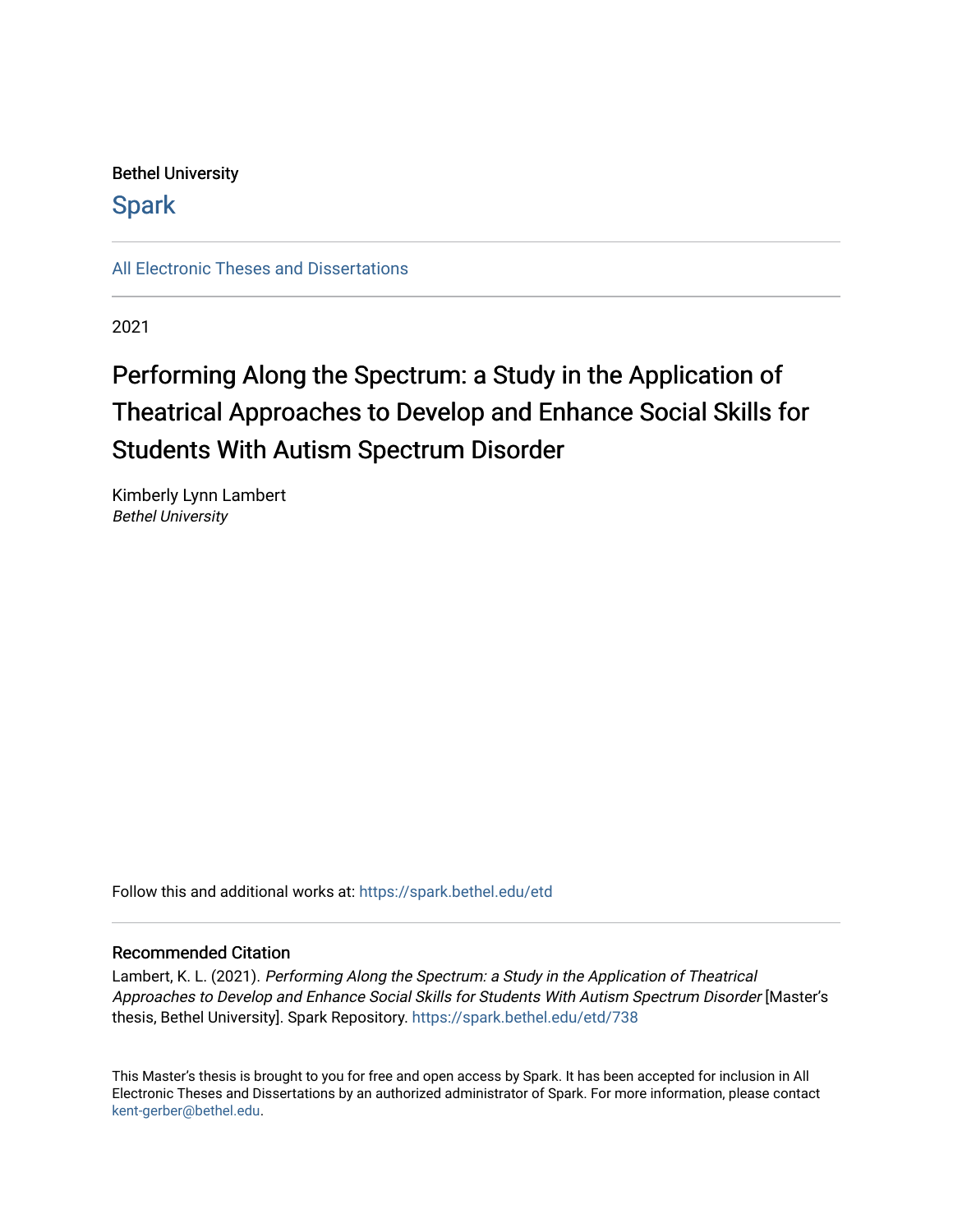# **PERFORMING ALONG THE SPECTRUM: A STUDY IN THE APPLICATION OF THEATRICAL APPROACHES TO DEVELOP AND ENHANCE SOCIAL SKILLS FOR STUDENTS WITH AUTISM SPECTRUM DISORDER**

**A MASTER'S THESIS SUBMITTED TO THE FACULTY OF BETHEL UNIVERSITY** 

**BY** 

**KIM LAMBERT** 

 **IN PARTIAL FULFILLMENT OF THE REQUIREMENTS** 

**FOR THE DEGREE OF** 

**MASTER OF ARTS IN SPECIAL EDUCATION** 

**SEPTEMBER 2021**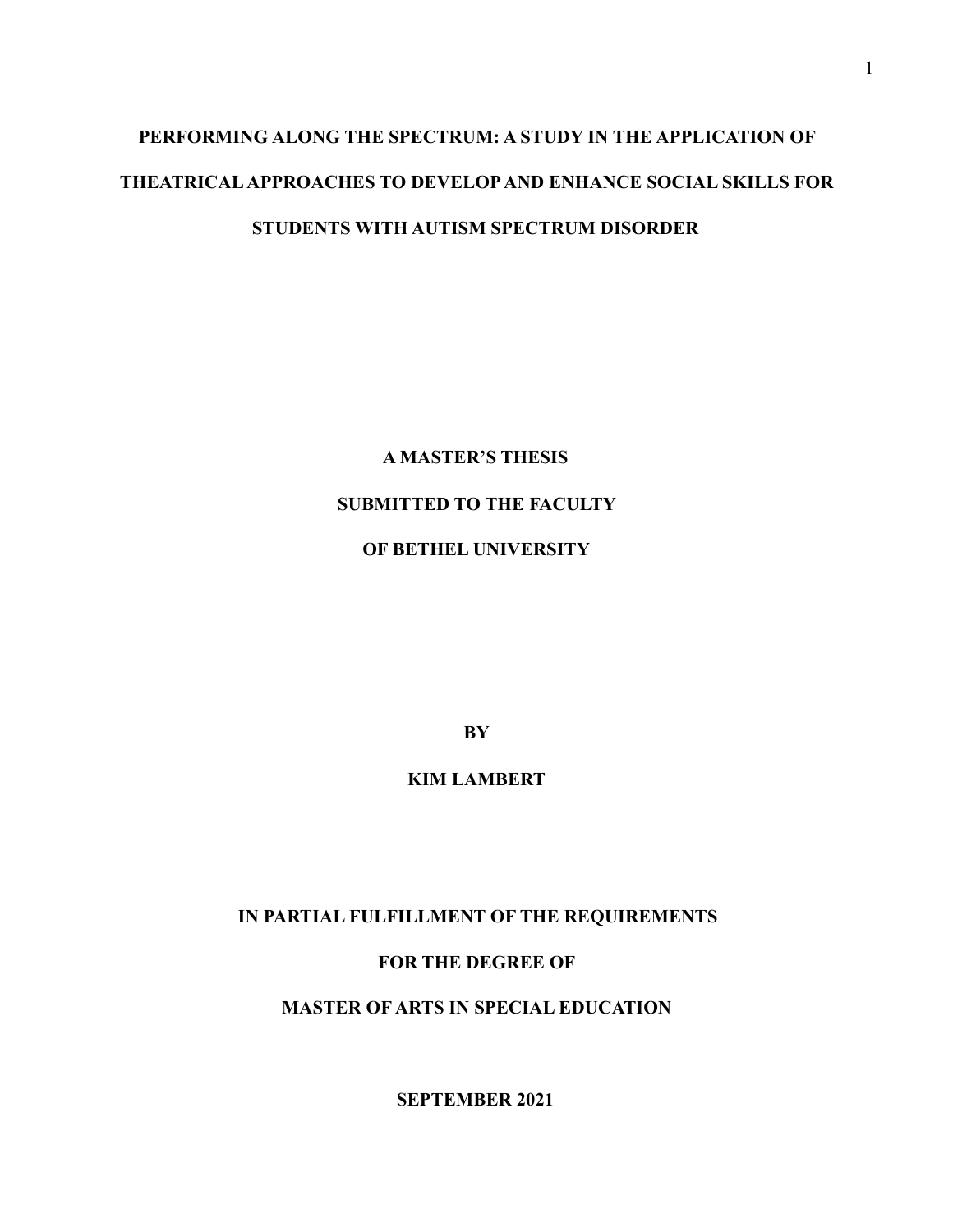# **PERFORMING ALONG THE SPECTRUM: A STUDY IN THE APPLICATION OF THEATRICAL APPROACHES TO DEVELOP AND ENHANCE SOCIAL SKILLS FOR STUDENTS WITH AUTISM SPECTRUM DISORDER**

**A MASTER'S THESIS SUBMITTED TO THE FACULTY OF BETHEL UNIVERSITY** 

 **BY** 

**KIM LAMBERT** 

## **APPROVED**

 **Thesis Advisor: Charles S. Strand, Ed.S.** 

 **Program Director: Katie Bonawitz, Ed.D.** 

**SEPTEMBER 2021**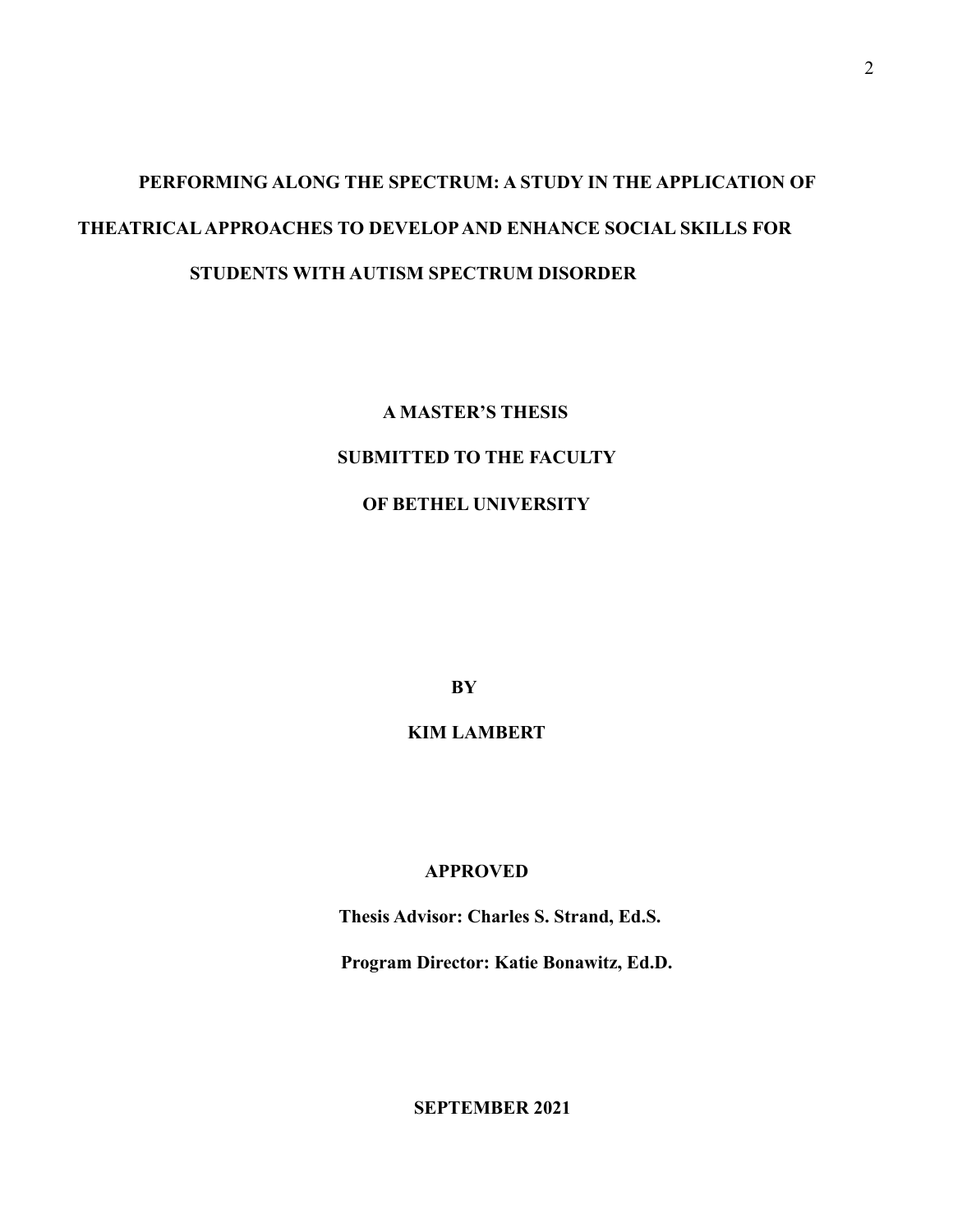## **Acknowledgements**

The scenes of my life and the words written herein have been enriched by an innumerable cast of characters: the mother, the father, the sister, the nephew, the friend, the coworker, the client, the boss, the professor, the director, the comforter, the challenger, the jester, the confidante, the teacher, the child, the advisor, the stranger, the coach, the earthly guardian angel, and yes even the dog. I thank each and every one of these characters. They have nurtured and challenged me, with loving and faithful care, to emerge from the darkest corner of the back row and into the soft glow of the footlights. I pray they know the significance of their roles, and how this work could never exist were they not a part of it. Thank you, God, for your endless revisions in the story of my life; every time I think I'm ready to go off-book, you show me a new scene and challenge me to write my own lines. Thank you for creating in me a character who has yet to be named.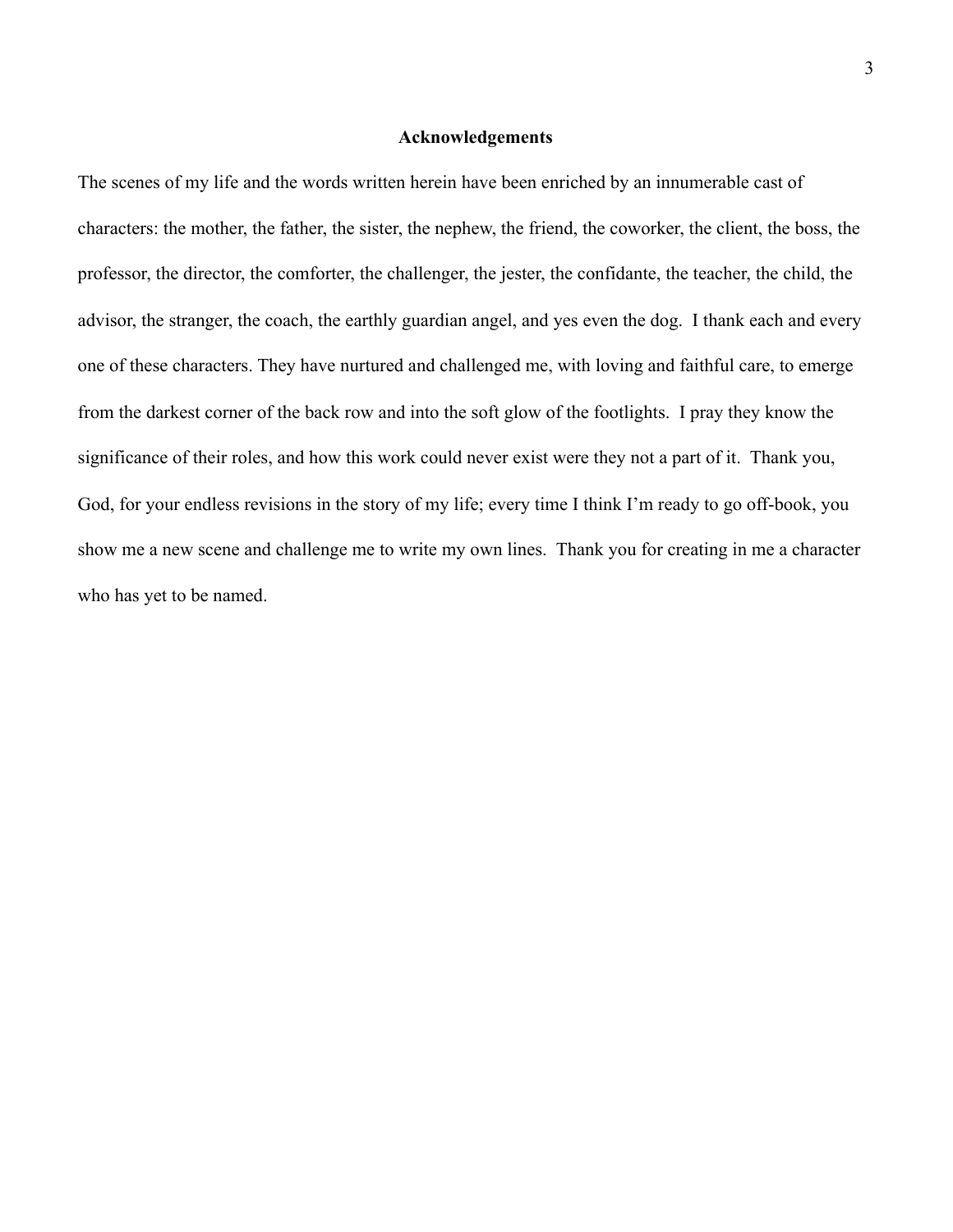#### **Abstract**

Individuals on the autism spectrum are faced with many unique challenges in navigating their respective worlds. One of the areas in which individuals across every sector of this spectrum may feel a significant impact is in the area of social skill development. The process of social skill acquisition is somewhat elusive in nature; while there are foundational skills that may be consistent across social scenarios, the ability to recognize, develop, and incorporate these skills into daily life may require an approach to learning that is both non-formulaic and non-linear. Engagement in performing arts activities, specifically those related to theatrical arts, provides access to one such non-linear pathway towards the potential development of social skills. The guiding research question for this study is as follows: How do performing arts activities promote the development of social skills for students on the autism spectrum? In order to enhance the reader's understanding of this topic relevant to the field of special education, the research will be further guided by the following set of sub-questions: What are performing arts activities? How do they promote the development of social skills; and, more specifically, how can they be adapted for students on the autism spectrum? The goal of this research is to enhance the reader's knowledge and understanding of theatrical approaches to social skill development for students with ASD, as guided by review of relevant literature and development of a framework for application that may be utilized and modified across group and classroom settings.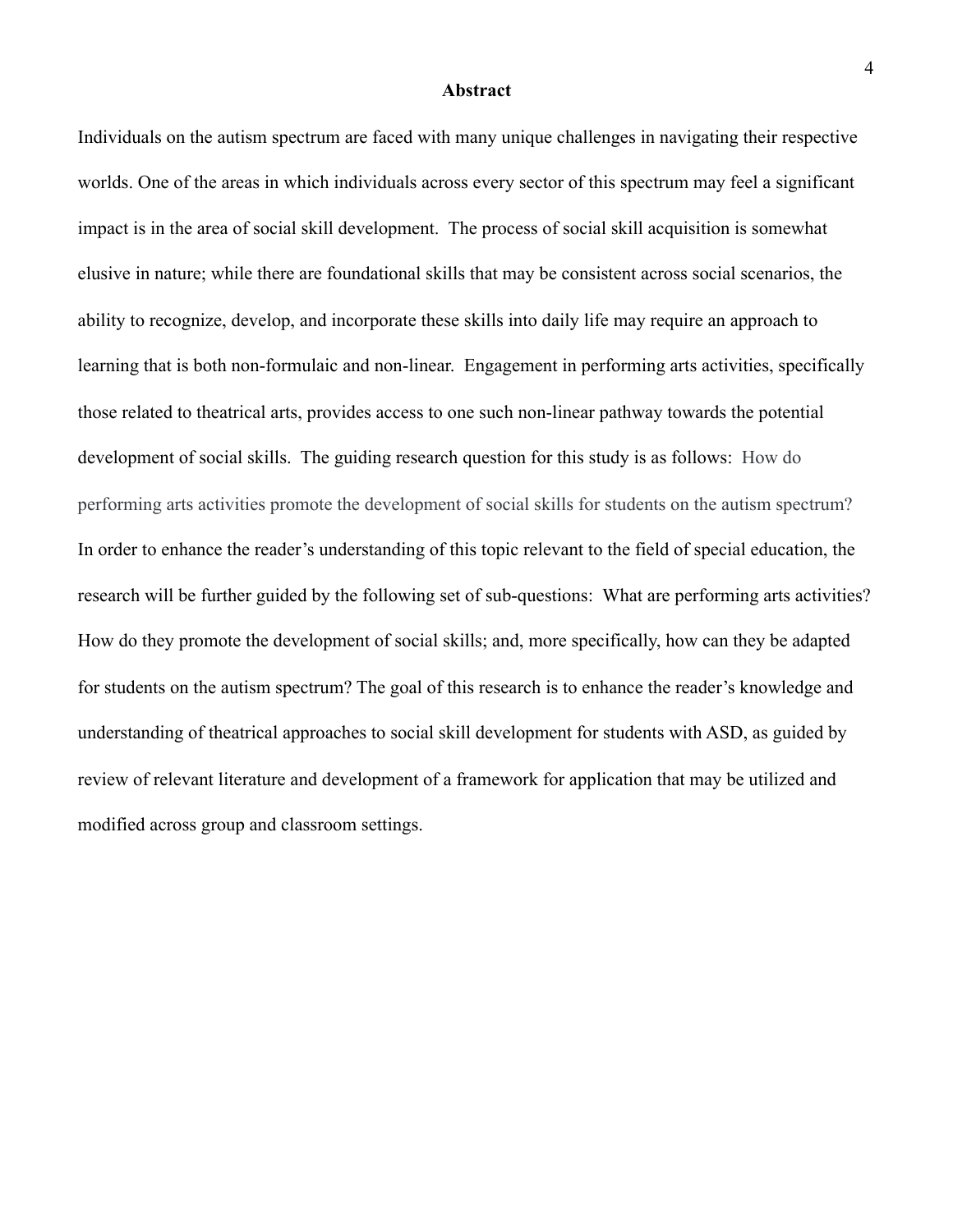## **Table of Contents**

| <b>Title Page</b>                                                |    |  |  |
|------------------------------------------------------------------|----|--|--|
| <b>Signature Page</b>                                            |    |  |  |
| Acknowledgements                                                 |    |  |  |
| Abstract                                                         | 4  |  |  |
| Table of Contents                                                |    |  |  |
| Chapter I: Introduction                                          | 7  |  |  |
| What is Autism                                                   | 7  |  |  |
| Social Skills Defined and Explored                               | 8  |  |  |
| Performing Arts                                                  | 9  |  |  |
| The Convergence of Theater and Social Skills Interventions       | 9  |  |  |
| Thesis Question                                                  | 12 |  |  |
| Chapter II: Literature Review                                    | 13 |  |  |
| <b>Literature Review Procedures</b>                              | 13 |  |  |
| Social Skills on the Spectrum                                    | 13 |  |  |
| <b>Classroom Interventions and Therapeutic Approaches</b>        | 18 |  |  |
| The Impact of ASD on Performing Arts Patronage                   | 21 |  |  |
| The Intersection of Performing Arts and Social Skill Development | 26 |  |  |
| <b>Chapter III: Research Application</b>                         | 33 |  |  |
| Overview of the Social Skills Unit                               | 33 |  |  |
| Week at a Glance                                                 | 33 |  |  |
| Data Collection                                                  | 39 |  |  |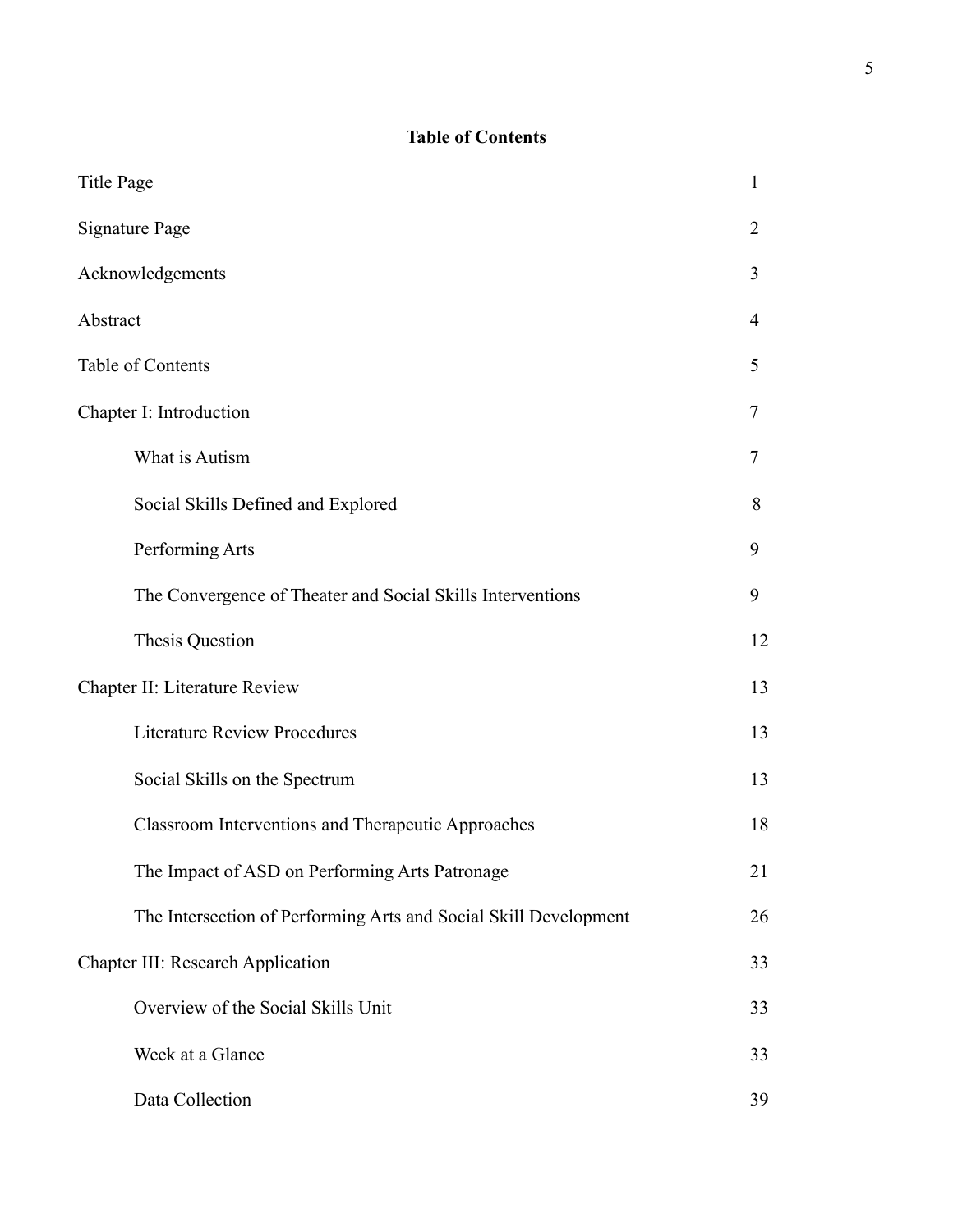| Chapter IV: Discussion and Conclusion |    |
|---------------------------------------|----|
| Summary of Literature                 | 41 |
| Limitations of Research               | 42 |
| Implication of Future Research        | 43 |
| Professional Application              | 45 |
| Conclusion                            | 46 |
| References                            | 47 |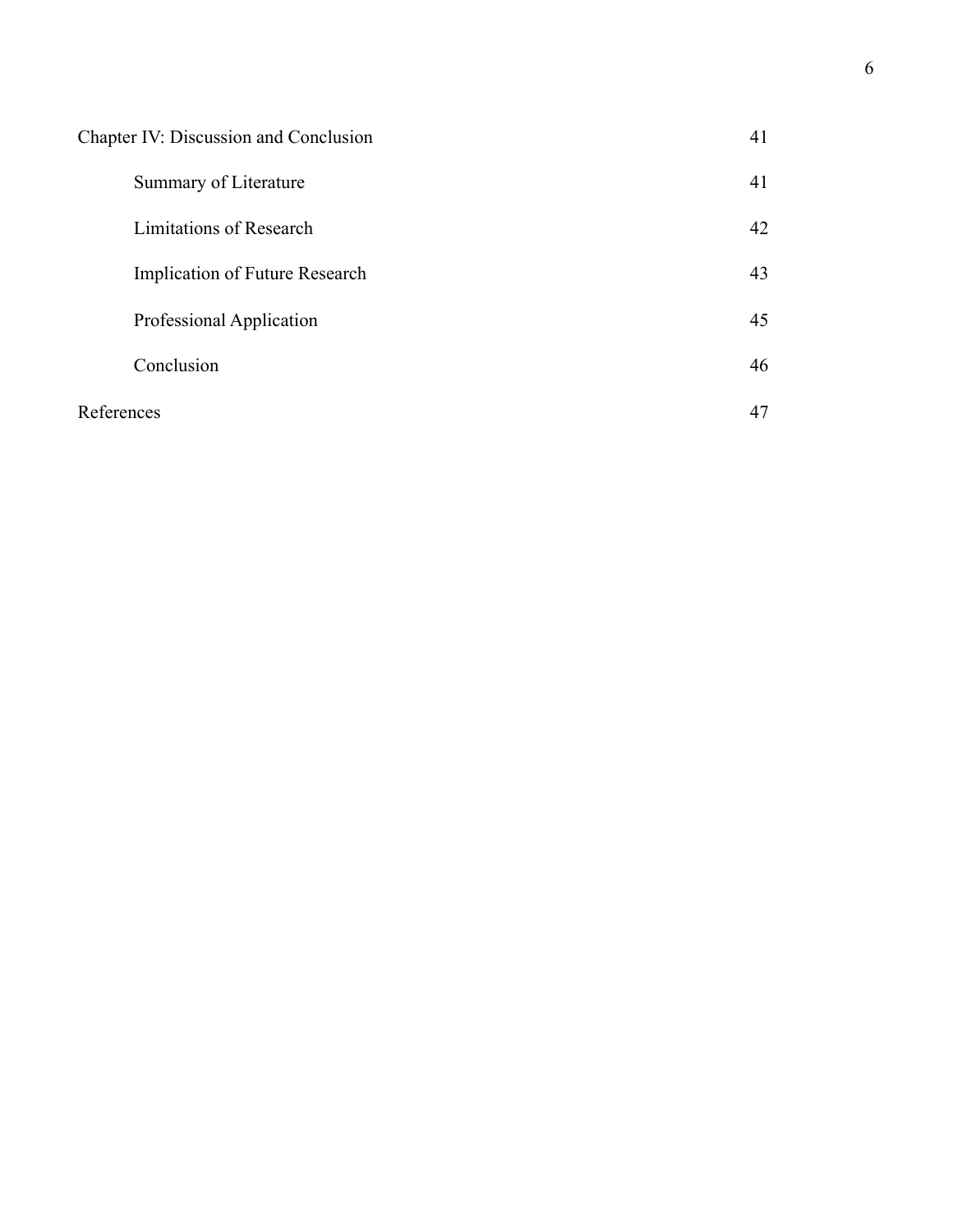## **CHAPTER I: INTRODUCTION**

### **What Is Autism**

Autism at its core, and in its most approachable terms, is defined and described as a neurological developmental disorder that is characterized by challenges related to social interaction and communication skills (Vormer, 2020). In addition, individuals with autism may characteristically feel the need to repeat actions, experiences, routines, and/or verbal expressions to an intense degree (Sherman, 2018). The prevalence of autism has been observed to rise over the course of the last decade specifically. In 2002, the Centers for Disease Control (CDC) estimated that 1 in every 150 children had some form of autism (Sherman, 2018). By 2012, that estimate had risen to 1 in every 68 children; and by the most recent statistics, the CDC estimates that 1 in 54 children is impacted by the diagnosis of some form of autism (Sherman, 2018). Many theories exist to address the cause for such a dramatic increase in these statistics, including genetic factors, changes in diagnostic tools and criteria, and environmental factors to name just a few (Sherman, 2018). Autism presents itself in different ways and to varying degrees of severity from case to case; in addition, it disproportionately affects boys, who are two to three times more likely than girls to be diagnosed with autism (Sherman, 2018).

It is both necessary and relevant to give agency to those who are diagnosed with autism spectrum disorders in describing their ASD for those who are not on the spectrum. John Elder Robinson, a neurodiversity scholar in residence at the college of William & Mary in Williamsburg, VA, is not only a scholar but an individual living on the autism spectrum; he is the acclaimed author of several books including *Look me in the eye: My life with Asperger's* and *Switched on: A memoir of brain change and emotional connection.* In an article published in *Psychology Today* in 2018, Elder Robinson described it as such: "Over the past 20 years or so, a generation of newly diagnosed people has emerged, and our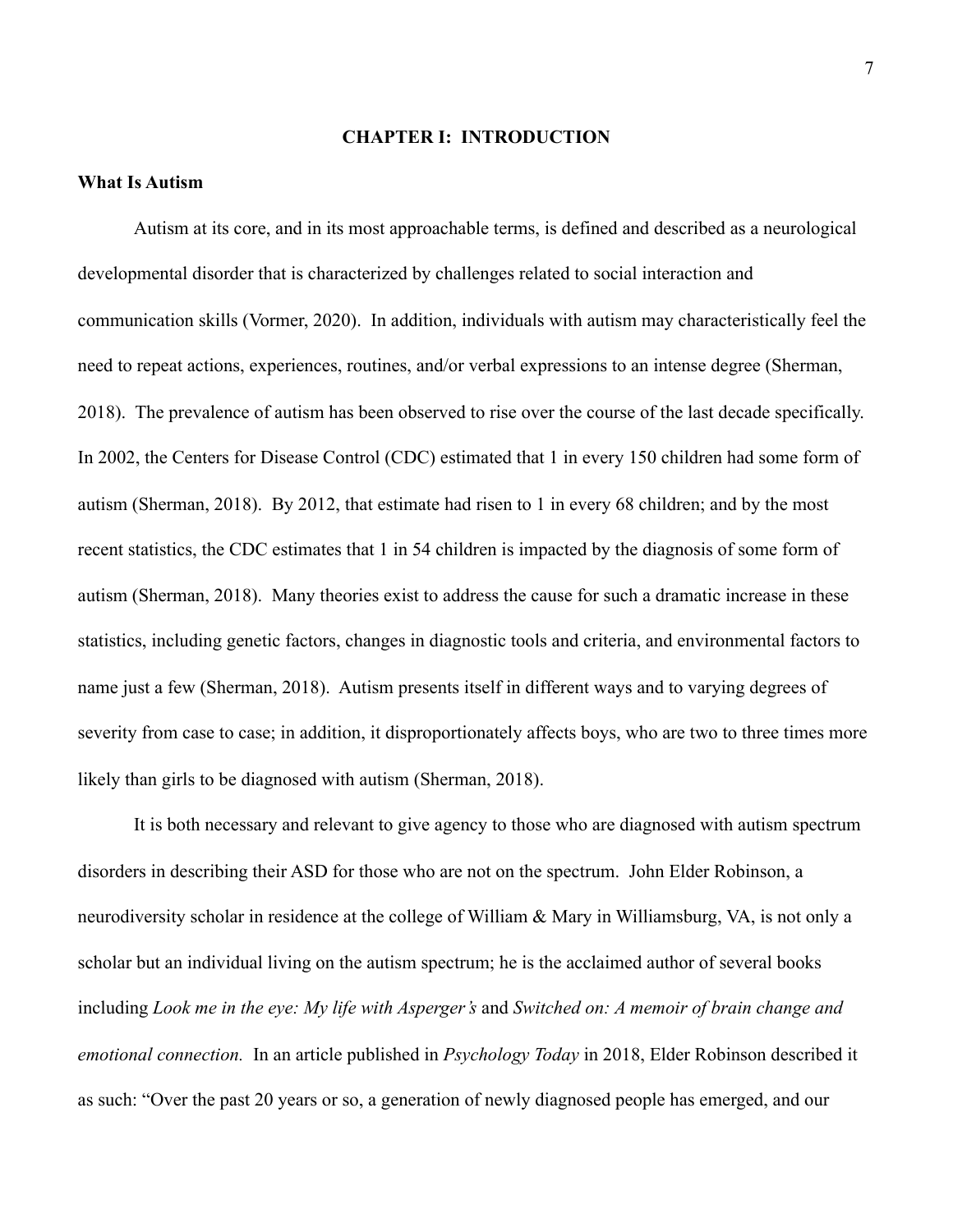voices have changed how the world sees autism. We have shown the world that we are far more than a pathology or developmental mistake. Our disabilities are real, but so are our gifts. This has caused a reevaluation of us and our place in the world" (Elder Robinson, 2018, p. 49). Author Casey Vormer, otherwise known as "Remrov," is a self-taught artist and autism advocate. In his book *Connecting with the autism spectrum: how to talk, how to listen, and why you shouldn't call it high-functioning*, Vormer says this in the prologue: "There are many books about autism written by people who are not on the spectrum themselves. Even though they can share very valuable information, they don't know what it really feels like to be autistic. That's why it's important that people learn about autism directly from autistic people" (Vormer, 2020, p. ix).

## **Social Skills Defined and Explored**

In an article published in *Autism Research: Official Journal of the International Society for Autism Research,* autism is further described as a presentation of impairments in reciprocal social interactions that occur across all areas of the spectrum (Corbett et al., 2014). More specifically, the article goes on to address the concept of social competency, which is described as the ability to recognize and interpret both the emotional and interpersonal cues of others (Corbett et al., 2014). The lack of ability to recognize and interpret such clues is noted to be correlative with a lack of inherent motivation to socially engage with others, which ultimately affects interpersonal relationships between individuals with ASD and their peers (Corbett et al., 2014). These social challenges manifest in a variety of ways amongst individuals, and particularly children with ASD. Difficulty engaging with others may lead to an increased arousal or stress level as measured by the hormone cortisol; however, there is evidence that interventions may improve practical social skills, including face processing, which is often impaired amongst individuals with ASD (Corbett et al., 2014). There is not a singular effective approach to enhancing and developing social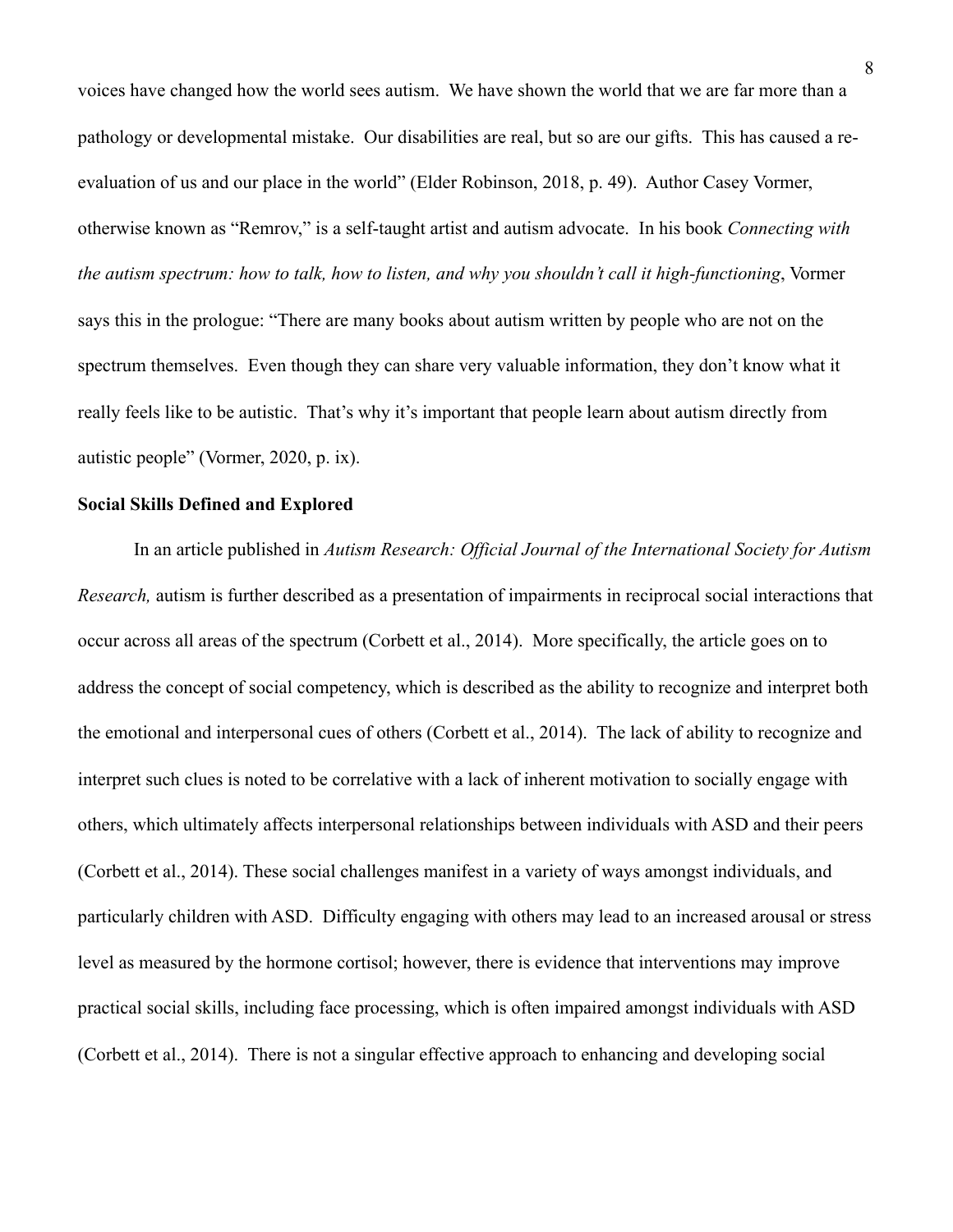competency; however, for individuals with ASD, the performing arts provide an innovative gateway for social exploration and enrichment.

#### **Performing Arts**

The performing arts present a unique landscape in which to experience personal enrichment and, as explored throughout the following research, practical application in the development of relevant social skills. A number of theater-based programs addressing the unique social needs of students with autism have emerged through the years. The Social Emotional NeuroScience Endocrinology (SENSE) which became the SENSE Theatre project, is specifically aimed at supporting individuals with ASD enhance their development of social skills, first emerged from Vanderbilt University in 2009; Blythe Corbett, a psychiatrist and former actor, began the SENSE Theatre project in order to facilitate flexible thinking and promote social perception through participation in improvisation, role-play games, and community performance (Makin, 2014).

In addition to the SENSE Theatre project, other programs addressing the social needs of individuals with ASD through exploration of theatre have emerged across the country and across the globe. Kelly Hunter, a British actress who once performed as part of the Royal Shakespeare Company, cofounded the Shakespeare and Autism Project alongside developmental disability expert Mark Tasse at Ohio State University. This program was designed to implicitly teach social skills through participation in drama games based on the works of William Shakespeare and exploration of rhythm in iambic pentameter (Makin, 2014). At the University of Kent in England, drama professors Nicola Shaughnessy and Melissa Trimingham developed a weekly program called Imagining Autism, which was designed to support children with autism in the development of social awareness through puppetry and performance (Makin, 2014).

## **The Convergence of Theater and Social Skills Interventions**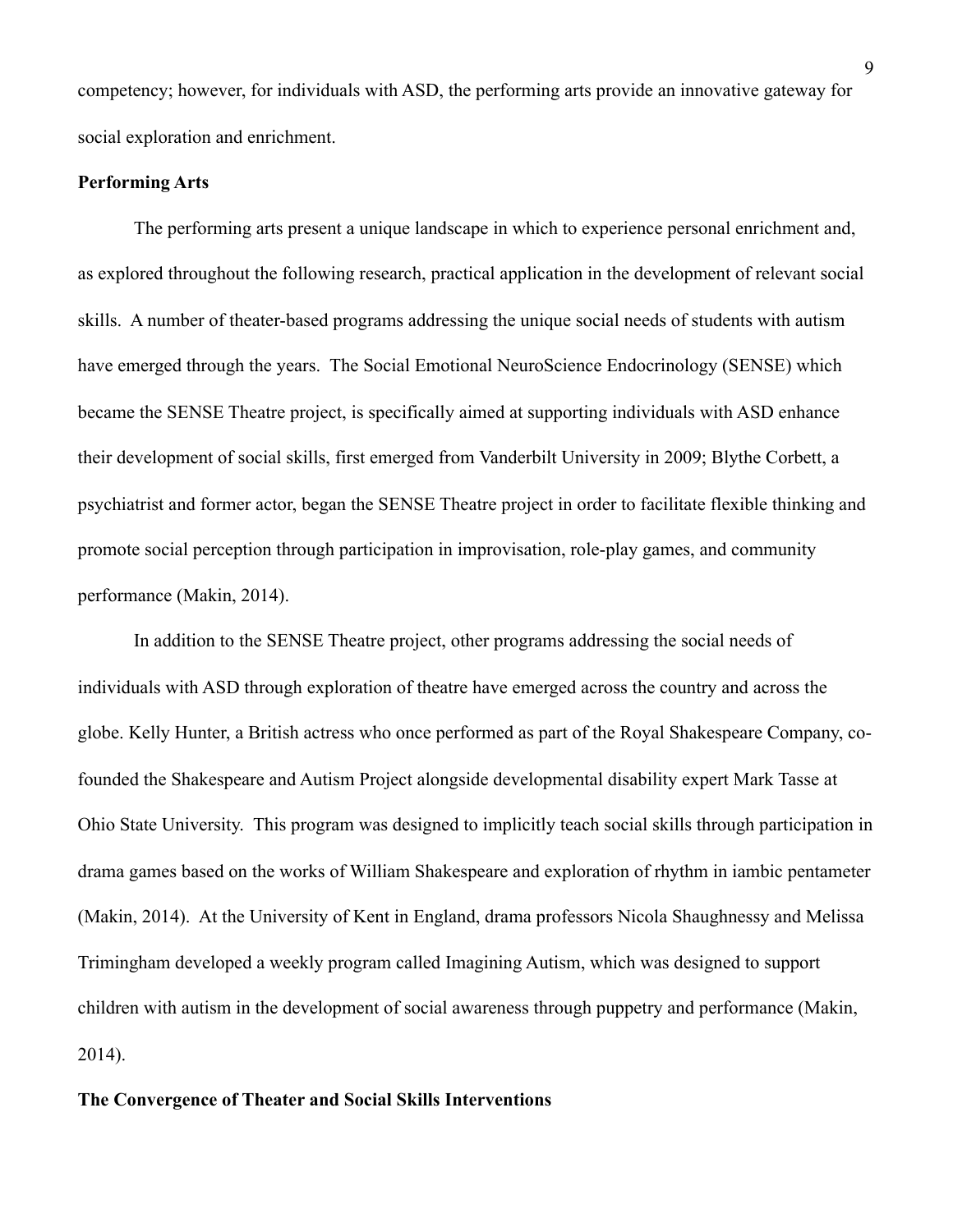As documented in a study published in *Arts in Psychotherapy* in 2013, scholars and practitioners have noted that drama therapies may be uniquely suited to address the needs presented in individuals with social challenges, including those with ASD; even more specifically, incorporating drama activities within the scope of therapeutic programming, as opposed to implementing a more exhaustive dramatice therapy program in full, may provide a uniquely efficacious framework for social remediation (Guli et al., 2013). It is further asserted that drama is inherently and uniquely situated to address the social deficits often present in individuals with ASD; that is to say, many dramatic games and activities were created to enhance actors' abilities to read and interpret one another's nonverbal cues (Guli et al., 2013). By design, many of these practices originally intended for theatrical applications are directly poised to address the social perception challenges most often seen in children with ASD (Guli et al., 2013). The interactive nature of drama activities emphasize the exchange of both verbal and nonverbal interpersonal cues; they work to enhance the development of relationships, increase awareness of emotions in both self and others, and promote the development of imagination and cooperation (Gule et al., 2013).

While theatrical practices provide what may be fertile ground for the development and enhancement of social skills for individuals across all spectrums, including and perhaps especially the autism spectrum, the potential success of its outcomes are hinged on the perceptions and level of buy-in amongst autism education stakeholders (Goldstein et al., 2019). A study published in the *Journal for Learning Through the Arts* in 2019 addressed the relevance of this by conducting a survey of educational stakeholders including teachers, teaching artists, classroom paraprofessionals, and administrators to glean information regarding their perceptions of theatre-based programming for students with ASD (Goldstein et al., 2019). While this study did not include research surrounding the actual implementation of any set dramatic-based social skills curriculum or activities, the results it yielded provided beneficial insights regarding the perceptions of those who are ultimately in charge of shaping and implementing curriculum.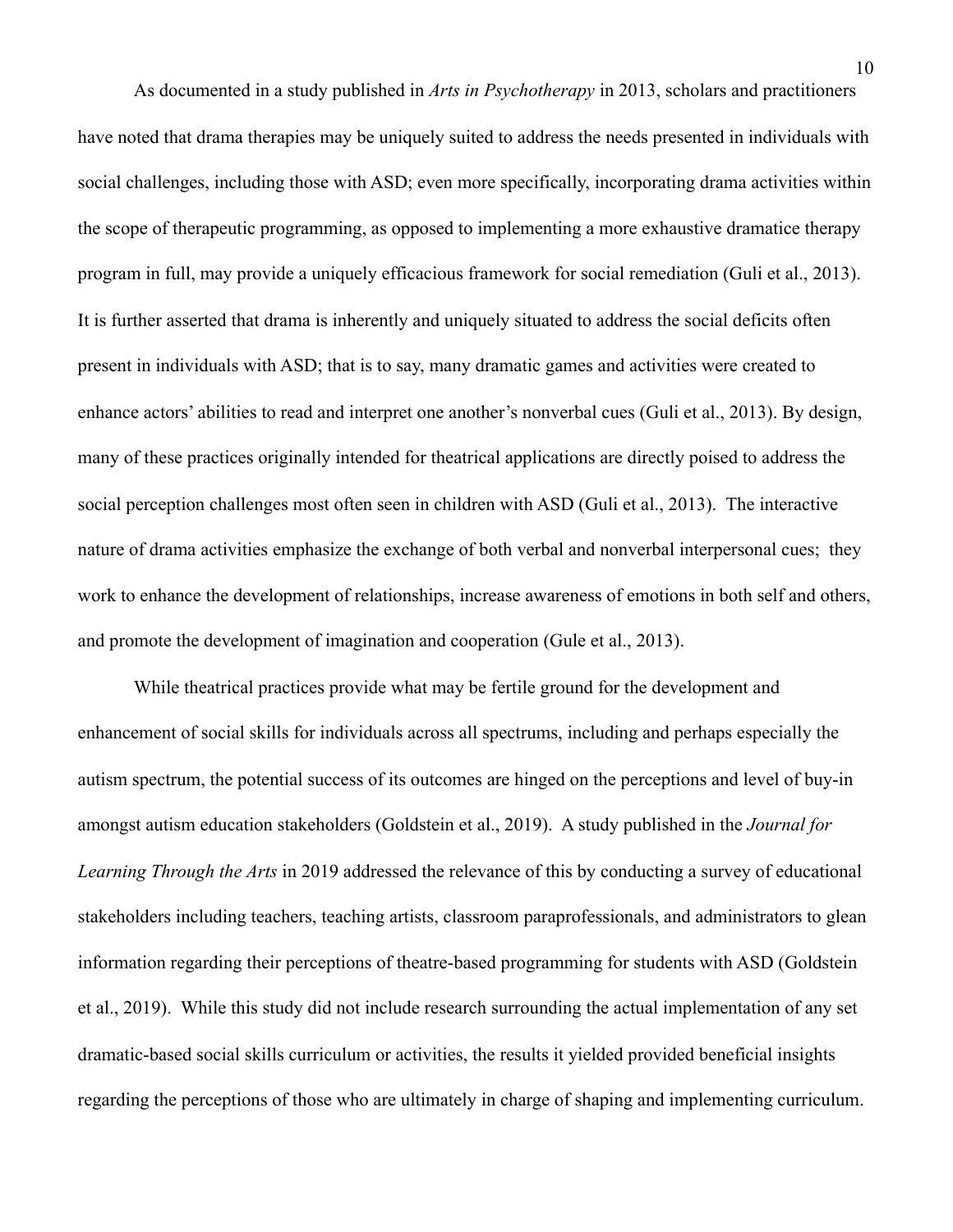Specifically, they surveyed stakeholders to ascertain their perception of the potential benefits of particular practices across different social development domains (Goldstein et al., 2019).

The program which the aforementioned survey investigated was a musical theatre program in Manhattan; this program was implemented as a sequential curriculum within a specialized public school serving children with special needs in grades K-12 (Goldentstein et al., 2019). There are a number of factors worth noting when investigating the results of these stakeholder surveys. First of all, while the survey addressed the relevance of the musical theatre programming as it pertained to development of social skills for students with ASD and other special needs, it should be stated that the intent of the program itself was not to serve as a social skills curriculum; the objective of the program in question was to mount a stage production at the end of the semester (Goldstein et al., 2019). As such, the results yielded spoke to the likelihood of incorporating some of the practices and activities within that program across other instructional realms. It is also worth noting that the perceived success of the program itself was not specifically addressed in the survey; students, parents, and other stakeholders were not surveyed before and after the culmination and final staging of the program. Stakeholders engaged in multiple rounds of think aloud surveys as laid forth by the Delphi Poll methodology, which is a multi-round series of surveys conducted amongst experts on a topic, in order to glean information regarding both their familiarity with the techniques in question and their perceptions regarding the potential benefit of those techniques (Goldstein et al., 2019).

Results of this study indicated that stakeholders expressed a high level of agreement regarding the utility of four to five strategies (including modeling/imitation, use of routine, vocal/physical warm ups, and small group work), but expressed less agreement surrounding behaviors that may change as a result of those strategies (Goldstein et al., 2019). Potential outcomes as identified by the survey participants included expected improvements in imitations and gross motor skills (Goldstein et al., 2019). The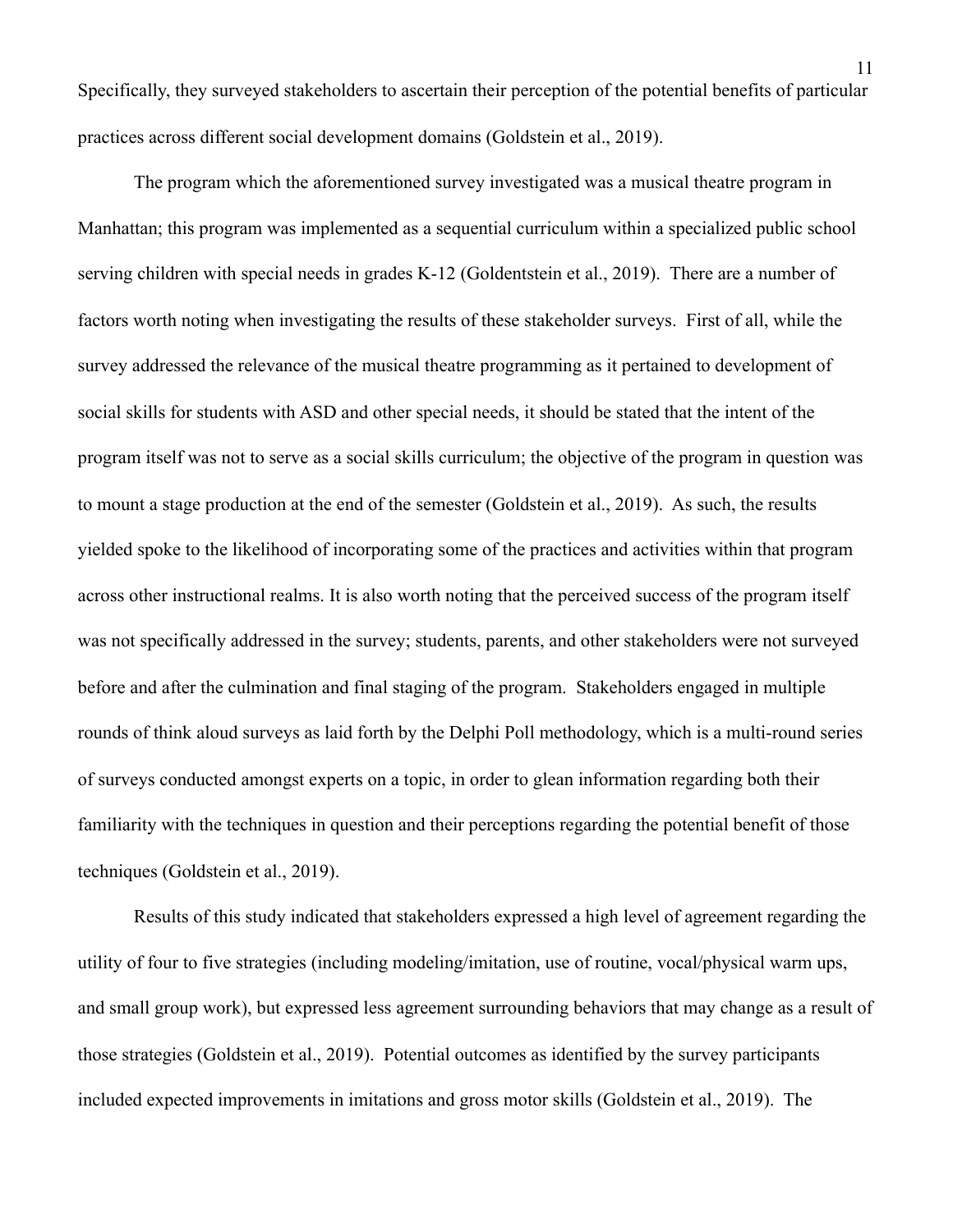significance of such surveys, and indeed stakeholder perceptions in general, is relevant to the efficacy of theatrical practices implemented within social skills programs. Just as educators recognize students need to buy-in to the lessons and activities in which they are asked to participate, so too must educators and practitioners buy-in to what they are teaching. Attitudes towards programming ultimately color the manner in which those programs are implemented. If an educator or practitioner does not see the potential benefits of the instruction they are implementing, they may be less likely to deliver it in a manner that is captivating to students and ultimately inhibit its outcomes. This points to the need for highly engaged facilitators across social skill program delivery, including but not limited to those which incorporate dramatic play.

This thesis will therefore provide research to demonstrate how performing arts activities will benefit students with autism.

## **Thesis Question**

How do performing arts activities promote the development of social skills for students on the autism spectrum?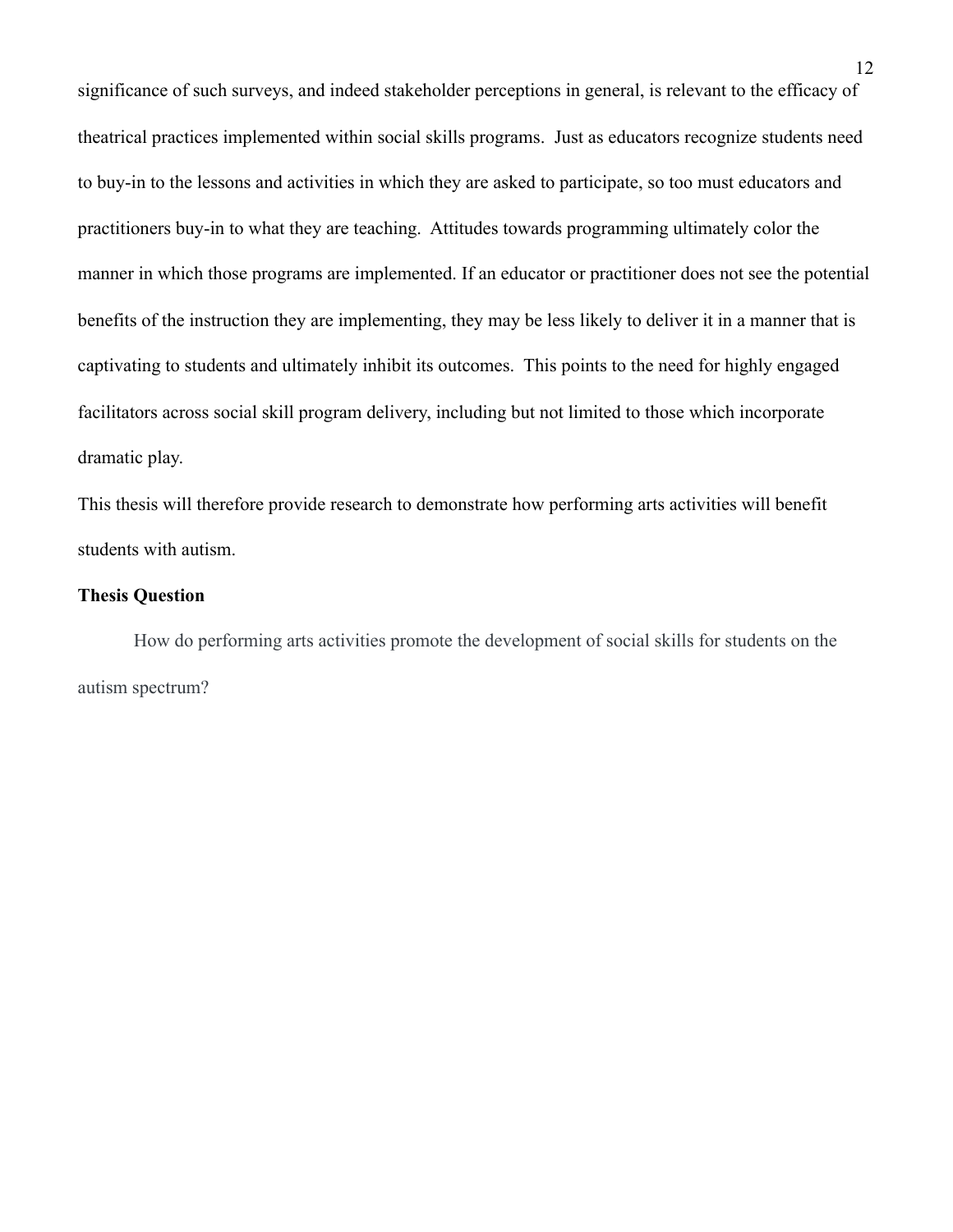## **CHAPTER II: LITERATURE REVIEW**

## **Literature Review Procedures**

The research materials for this thesis were culled from a variety of sources, primarily those accessed via Bethel University's online library. A number of databases, namely EBSCO and ERIC, were utilized to gain access to scholarly articles from journals, including the *Journal of Autism and Developmental Disorders, Education Digest,* and *Research in Drama and Education*, amongst others. Articles relevant to the research and application topics were located through use of search terms including "social skills development and autism spectrum disorder," "autism and the arts," and "theater activities for individuals with autism spectrum disorder." Additional resources in the form of books and curriculum materials pertaining to both autism spectrum disorder and the arts that had been cultivated as part of the writer's personal library, including the book *Teaching Social Skills Through Sketch Comedy and Improv Games* and the *We Thinkers* social thinking curriculum, were also utilized within this research and the development of its application.

### **Social Skills on the Spectrum**

One of the hallmark characteristics of autism spectrum disorders (ASD), along with restricted and repetitive behaviors, is noted differences in social communication that diverge from those typically observed amongst neuro-typical individuals. In order to understand the impact and implications of these differences, it is necessary to develop a foundational understanding of what it means to be social. The challenge herein, for both neuro-typical individuals and those across all areas of the spectrum, is that social rules change across settings, situations, and groups of people. Recognizing the manner in which those rules may change requires a foundation of social competence; a person who is considered socially competent is one who is able to to both share space and interact with others in a manner that is deemed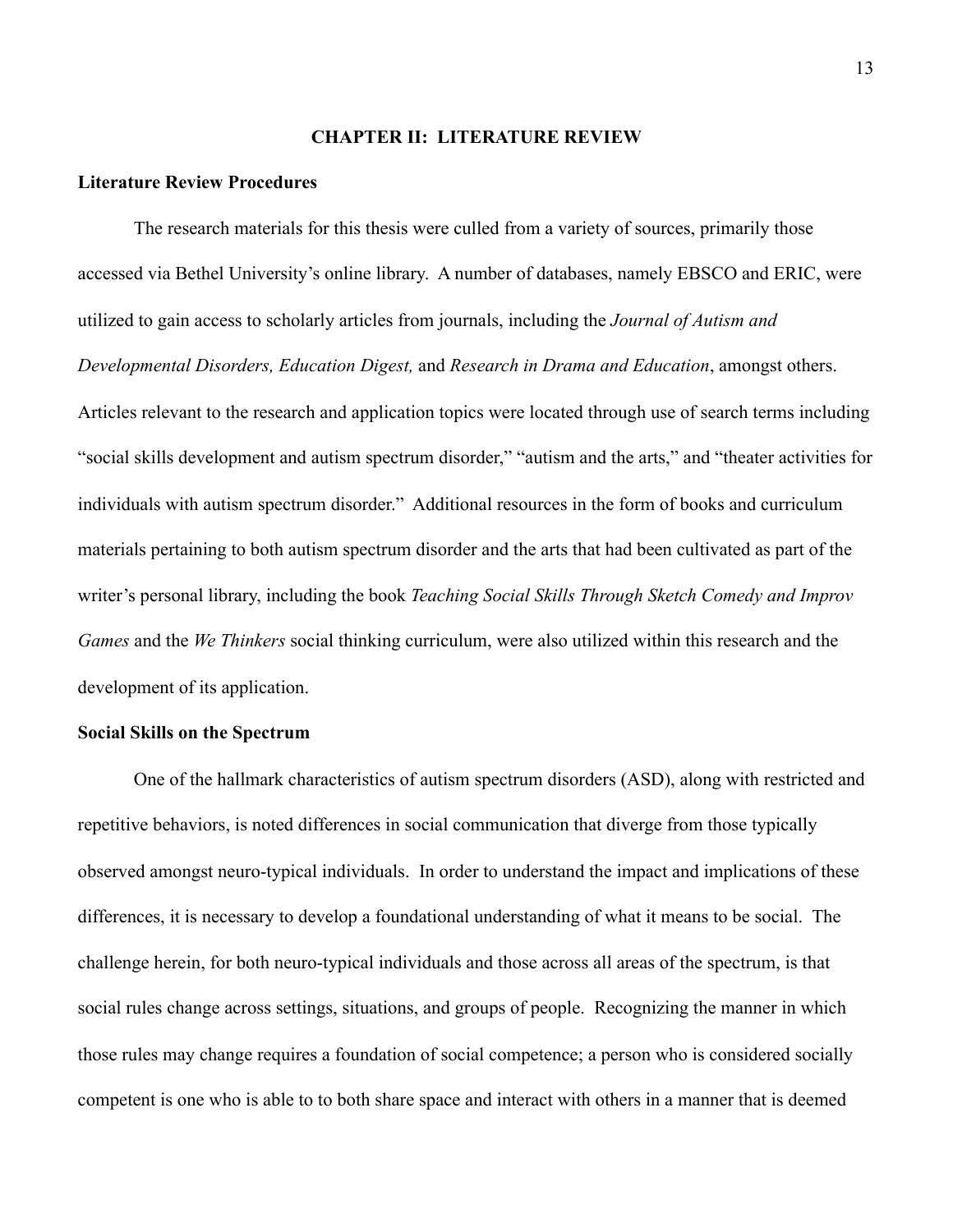expected with regards to that particular social scenario (Crooke et al., 2016). This brings to light an additional inherent challenge in this layered and nuanced process of learning and utilizing social skills, which is that there is not a singular set of rules one must follow in order to adhere to socially accepted and expected behaviors; furthermore, it requires the ability to use others as a social barometer of sorts in order to assess whether or not one is following these standards, which are often referred to as hidden social rules (Crooke et al., 2016).

 One vital component of learning what it means to be social involves the concept of theory of mind. This theory is built around the central notion that individuals develop an understanding of others' perspectives and the ways in which they differ from one's own perspectives in a manner that is both abstract and intuitive across a typical trajectory of neurodevelopment (Crooke et al., 2016). In other words, as children grow, they typically develop an understanding of how their own beliefs and emotions may differ from those of others. This progression from concrete and self-focused thinking towards abstract consideration of others' thoughts and feelings across the stages of childhood development may also be referred to as evolving from a "me thinker" to a "we thinker" (Crooke et al., 2016).

While it has been established that the expectations and parameters for what may be deemed socially acceptable vary greatly across settings and contexts, it is also vital to establish a succinct baseline understanding of how social skills present themselves in general. Simply put, social skills may be defined as a specific set of behaviors that impact social interactions (Rao et al., 2008). These behaviors include both verbal and non-verbal expressions within social interactions. Physical manifestations of social skills may include behaviors such as eye contact, contextually appropriate facial expressions, and regard for spatial proximity to others with respect to physical boundaries. The concept of theory of mind, as discussed previously, may present itself in a more tangible way with regard to verbal skills utilized within social interactions. Specifically, one's ability to understand the potential perception of the person or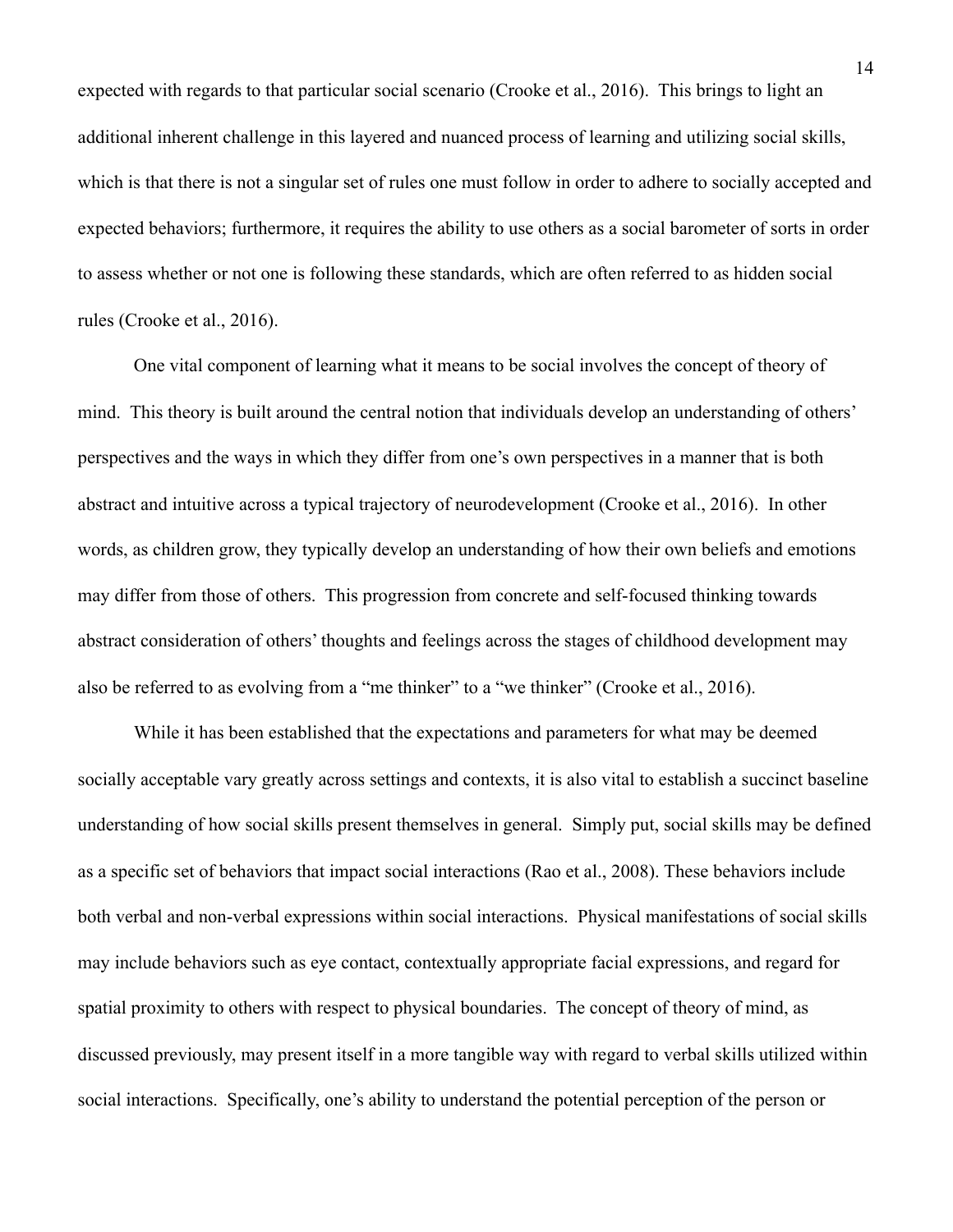persons with whom that individual is interacting, based on their prior knowledge and assumptions of their communication partners and current physical setting, may shape one's ability to filter external expressions of internal thoughts. Individuals with autism often display deficits in these particular realms; specifically, it is common for individuals on the autism spectrum to experience social challenges including initiating and maintaining reciprocal social interactions, interpreting verbal and non-verbal social cues, and understanding the perspective of others (Roa et al., 2008).

The process of learning to be social occurs across developmental levels and increases in complexity as individuals develop; it evolves in ways that are active, intuitive, and abstract (Crooke et al., 2016). Just as social expectations themselves vary across domains, so too does the manifestation of social challenges for individuals with ASD; while some individuals on the autism spectrum may struggle to understand and apply social knowledge for the duration of their lives, others may develop a more keen ability to engage in social problem-solving as they grow and develop. These social outcomes may be further impacted by language and cognition, of which there are a wide range of skills represented across the autism spectrum; when considering the range in skills represented within this population, it is important to note that a higher level of cognitive competence as measured by Intelligence Quotient (IQ) does not correlate to a higher level of social competence (Crooke et al., 2016). Indeed, standards-based measures may impede access to beneficial interventions for some individuals with ASD. This is particularly true of those who display high cognitive levels of achievement but possess lower levels of social competency. Standardized measures may play a significant role in meeting criteria to qualify for services that address both academic and social challenges present in students with autism; therefore individuals with ASD who perform high on standardized measures may experience greater difficulty accessing interventions to address their social challenges. The scattered skill sets represented in and amongst populations of individuals with ASD point to the unpredictable and non-linear nature of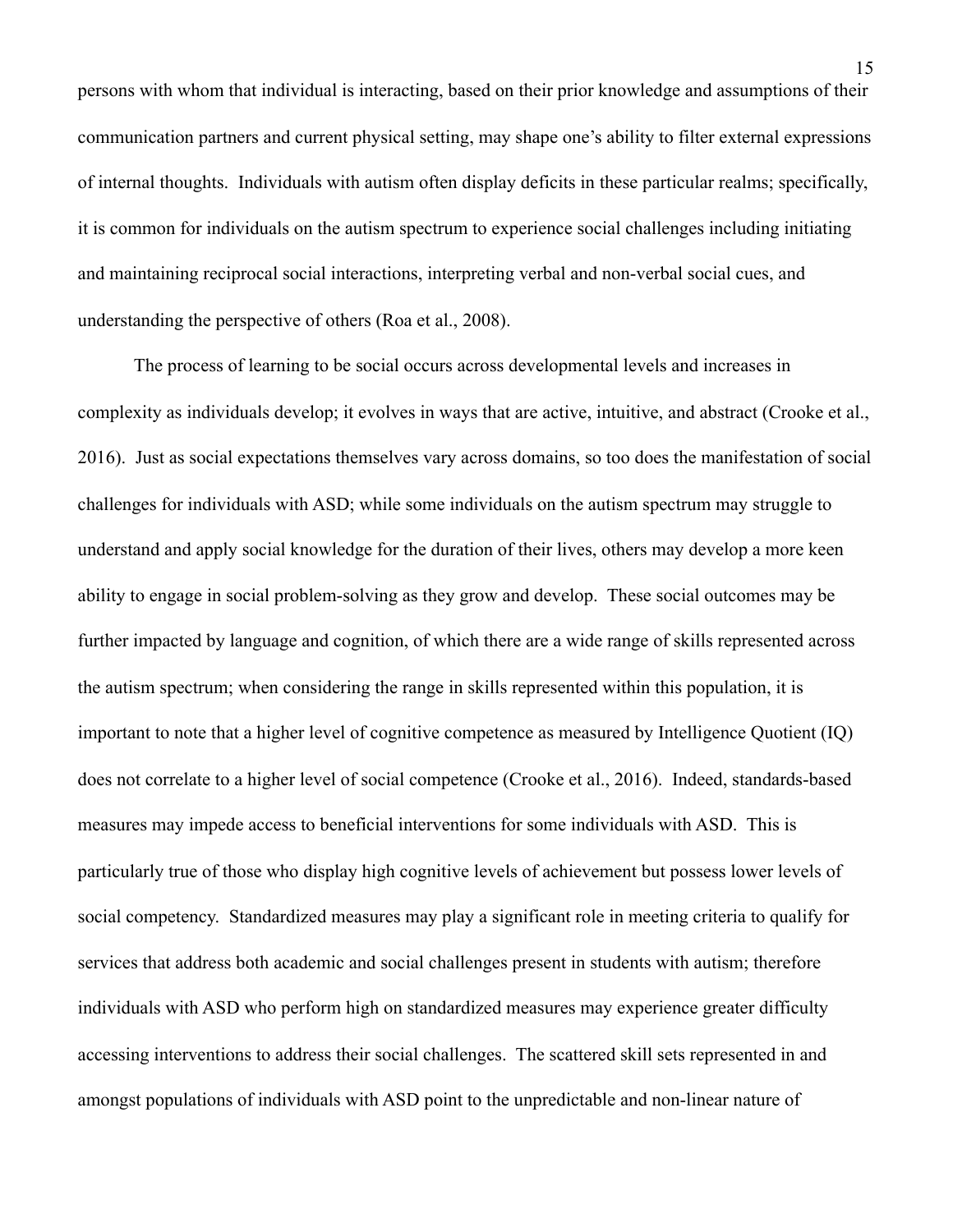development across various learning contexts and areas of study, including social learning; that is to say, for individuals with ASD, the evolution from "me-thinking" to "we-thinking" is rarely intuitive and requires a more intentional approach to learning (Crooke et al., 2016).

Targeted focus on the development and enhancement of social skills amongst individuals with autism is perhaps more intrinsically woven into instruction during school-age years, in which student specific social needs may be addressed directly within an IEP. It is also worth noting that the presentation of these challenges continues to be impactful across both formal and informal stages of personal development that occur across age groups. During the post-school-age era of one's life, for instance, individuals may be required to weave through complex and novel social webs for which classroom experiences or even more structured role-play scenarios may not adequately prepare one.

This complexity of addressing social skills was illustrated in a study conducted in 2019 and published in *Autism: The International Journal of Research and Practice* in 2020, wherein adults with autism and typically developing adults were conversationally paired with both typically developing adults and other adults with autism in order to assess the quality of their dyadic social exchanges (Morrison et al., 2020). In this study, which included 67 adult participants with autism and 58 typically developing participants, participants were paired in one of three types of partnerships that were categorized as follows: autism-autism, typically developing-typically developing, or autism-typically developing (Morrison et al., 2020). The study involved engaging in a 5-minute unstructured conversation with an unfamiliar person, followed by participant assessment that addressed both the quality of the interaction itself as well as participant impressions of their conversational partner. Due to the gender disproportionality present in populations of individuals with autism, as the majority of individuals with autism are male, all participants in this study were male; this also allowed for avoidance of additional complexities that multi-gender dynamics present within the context of conversations (Morrison et al.,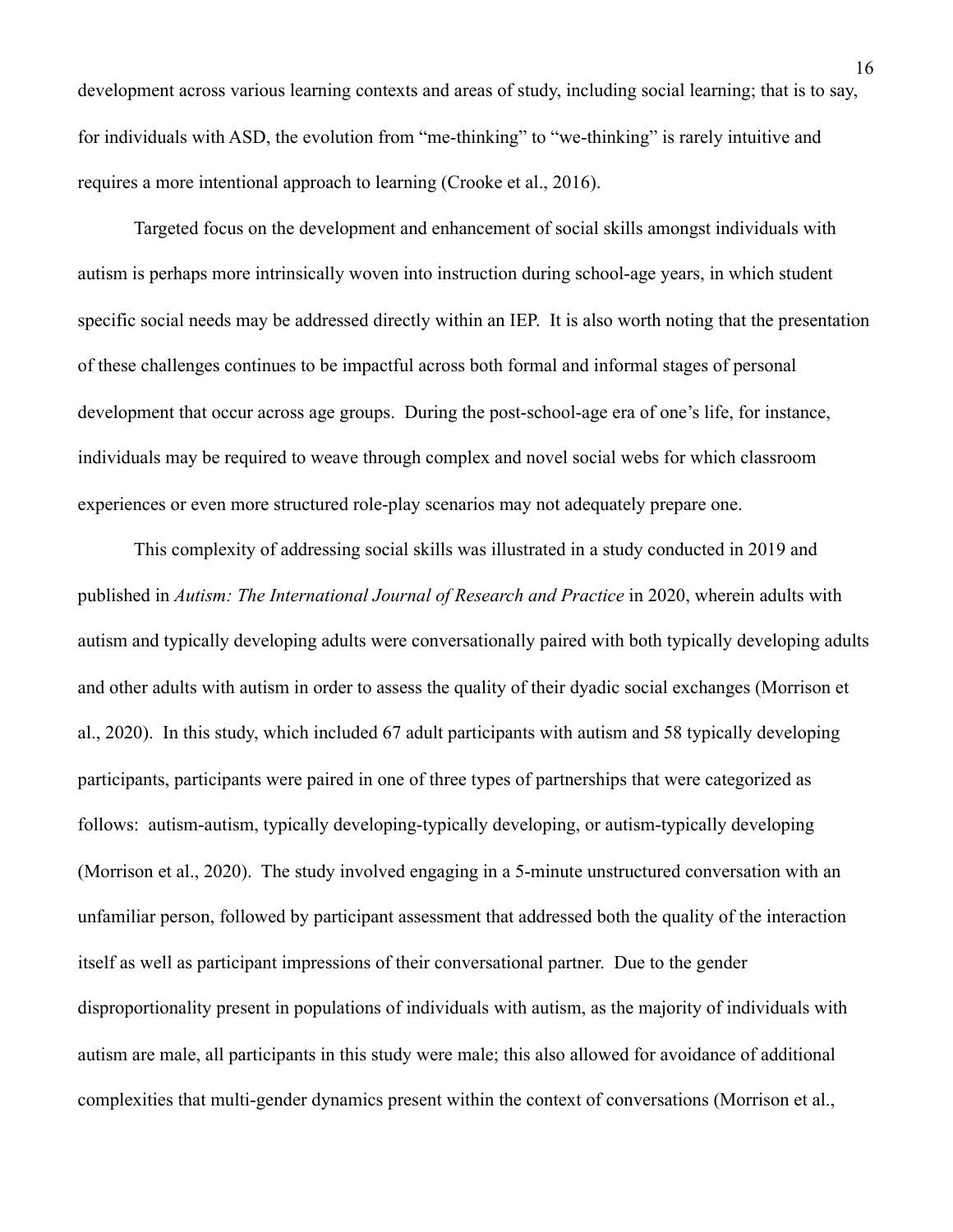2020). Participants ranged in age from 18-45 and were paired based on demographics and general intelligence, as determined by evaluative measures conducted prior to this study; specifically, all participants with autism were administered the Autism Diagnostic Observation Schedule (ADOS-II) and the Wechsler Abbreviated Scale of Intelligence (WASI) during a clinical intake session conducted at an earlier time (Morrison et al., 2020). It is worth noting that all participants who were identified as autistic for the purposes of this study scored above the clinical threshold for ASD on the ADOS with intelligence quotient (IQ) scores above 90 on the WASI (Morrison et al., 2020). Upon completion of a 5-minute unstructured interaction, which was videotaped and conducted with participants sitting across a table from one another, each participant completed an 11-question assessment called the *Social Interaction Evaluation Measure*; this self-report assessment allowed participants to place value on an eight-point scale that measured elements of the conversation including quality of the interaction, disclosure, engagement, and intimacy (Morrison et al., 2020). The results suggested that individuals with autism tend to show a preference for future interactions with other individuals on the autism spectrum as opposed to typically developing adults; typically developing adults, on the other hand, expressed a higher level of interest in future interactions with other typically developing adults (Morrison et al., 2020). Across both groups, individuals with autism were rated as more awkward, less attractive, and less socially warm when compared to typically developing adults (Morrison et al., 2020).

These results highlight the potential social implications and complications for individuals with autism across social contexts as they age; as adults with autism may display an affinity for interacting with other adults with autism in loosely structured social scenarios, this preference may present challenges when immersed in a world that requires interaction with socially diverse groups of people. This study further highlights the importance of approaching social skill development as a relational challenge as opposed to an individual impairment (Morrison et al., 2020). While this particular study was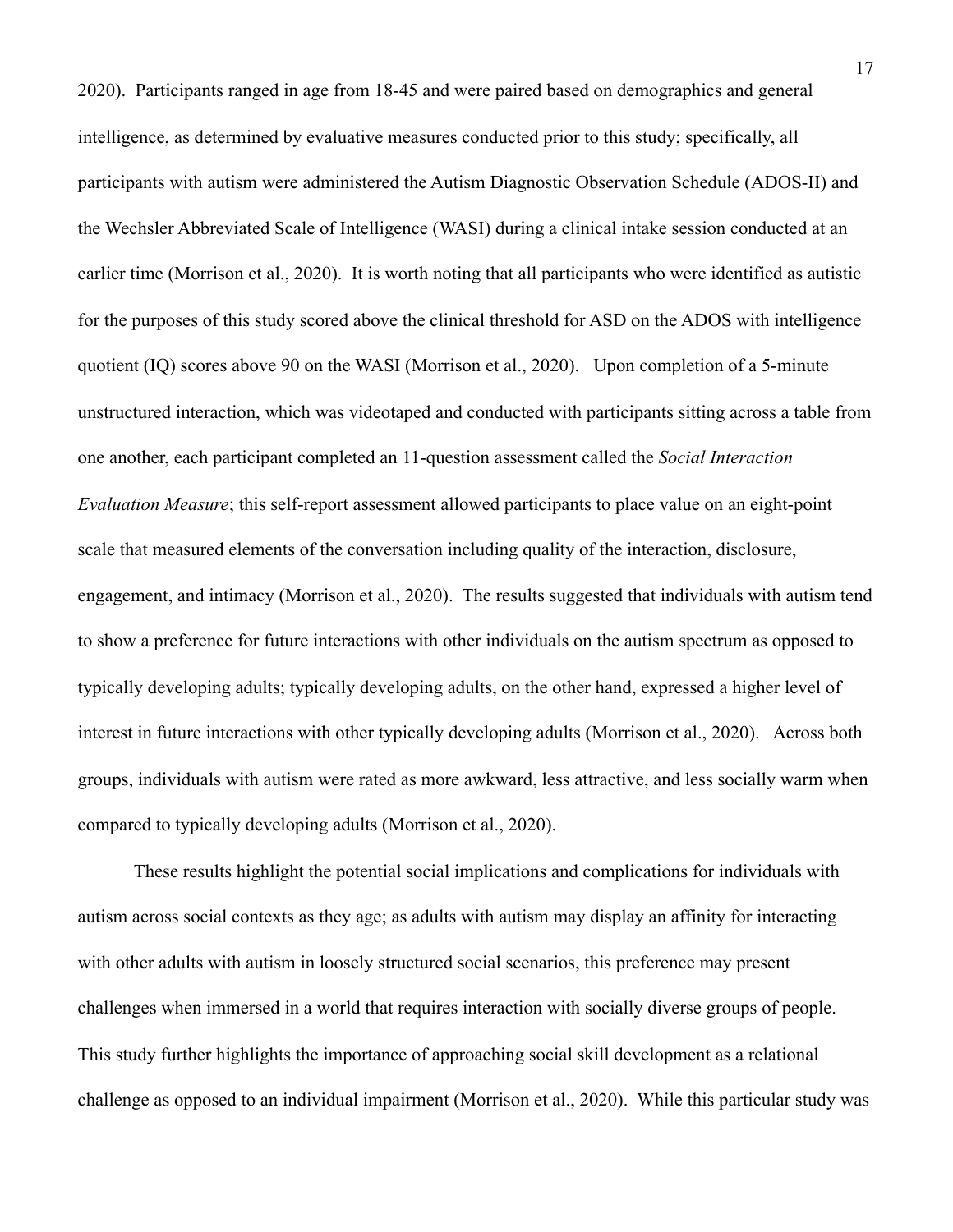relatively small in scope, it nevertheless underscores the importance of approaching social skill development in innovative ways that strive to serve the individual with autism as they face the unpredictability of social interactions across novel settings and situations.

#### **Classroom Interventions and Therapeutic Approaches**

The nature of social skill acquisition and development itself may be abstract and elusive; while there are foundational skills that may be consistent across social scenarios, the ability to recognize, develop, and incorporate these skills into daily life may require an approach to learning that is both nonformulaic and non-linear. Educators are charged with the task of identifying and utilizing innovative methods to support the development of such skills, particularly when working with students on the autism spectrum. At its foundation, the process of developing an effective approach to teaching and enhancing these skills for students on the autism spectrum requires an exploration of the myriad of ways in which autism may impact an individual's understanding and presentation of social skills.

Curriculum designed to address the particular social challenges associated with ASD vary across educators and practitioners, as is the case with other forms of instruction and intervention; however, there are a number of methodologies that are widely known and utilized across classroom and clinical settings, including the Social Thinking and PEERS curricula (Bottema-Beutel, et al., 2018). The Social Thinking curriculum, which was first developed by noted speech and language pathologist Michelle Garcia Winner, is primarily aimed towards school-aged individuals with ASD; the PEERS curriculum, which stands for the Program for the Education and Enrichment of Relational Skills, was developed by licensed clinical psychologist Elizabeth Laugeson and is traditionally used more frequently with adolescents and young adults on the autism spectrum (Bottema-Beutel et al., 2018). While there are differences in regards to both the content and target audiences of these interventions, they seek to achieve a common objective, which is to improve the ability for an individual to establish and maintain relationships with others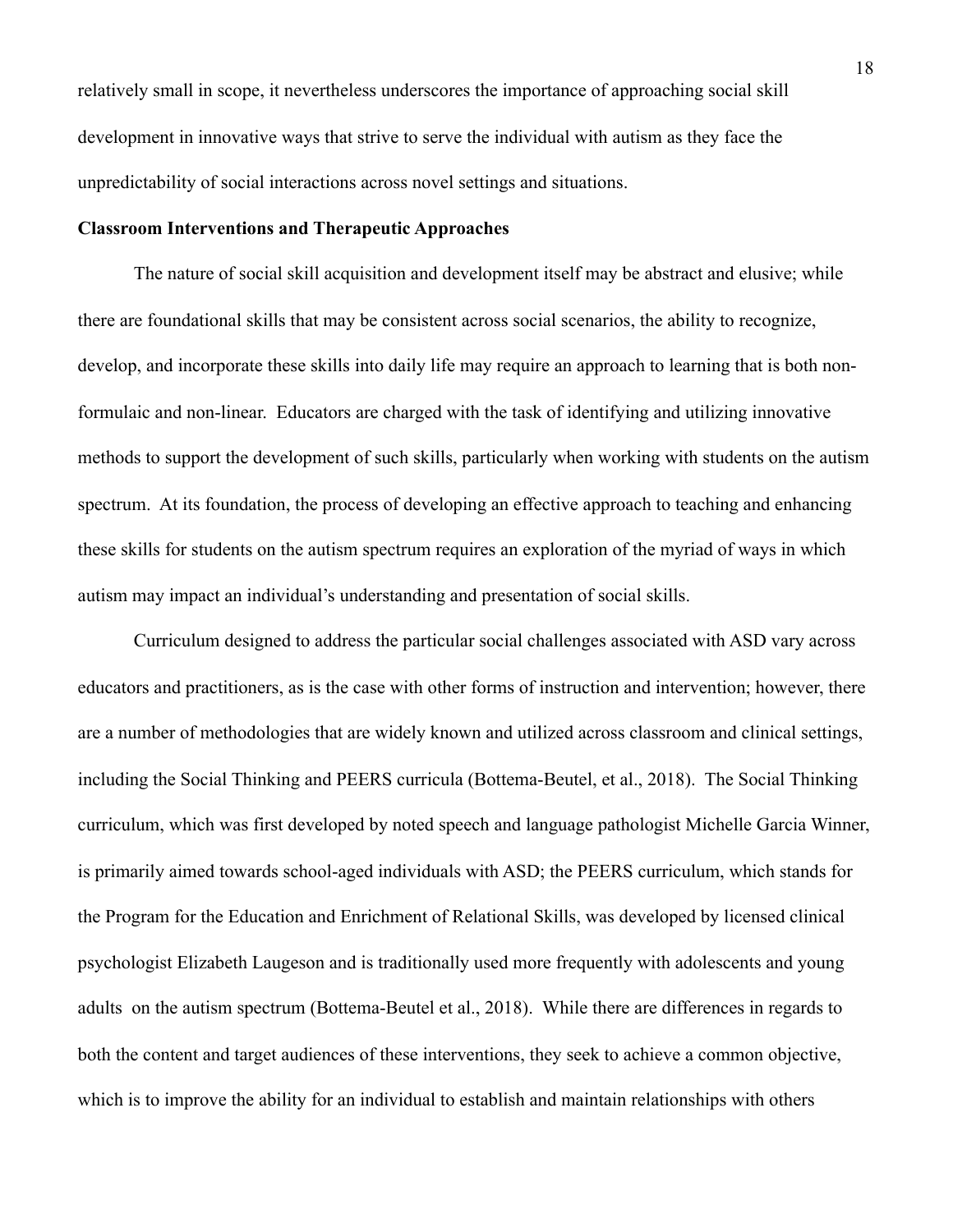through an enhanced understanding of commonly accepted social rules and expectations (Bottema-Beutel et al., 2018).

 The development of nuanced social skills curricula requires critical analysis of that which is currently in place. The future is colored and informed by what has come before it; and it is therefore worthwhile for any educator or facilitator of social skills curricula to glean the best of what exists in the present in order to provide an even more expansive approach to the practices of social skill development in the future. One barrier that exists in widely-accepted practices of the present, as highlighted in Bottema-Beutel, Park, and Kim's study published in 2018, is present in the bifurcation of what they describe of "top-down" and "bottom-up" curricular frameworks (Bottema-Beutel et al., 2018). In this description, "top down" refers to interactions that are structured within specific cultural expectations and the moves which adhere to those expectations; this may include allocation of turn-taking to speak within conversations and formulating a particular set of actions ascribed to the particular social exchange (Bottema-Beutel et al., 2018). A "bottom-up" approach, on the other hand, allows for a more fluid and spontaneous reconfiguration of norms with respect to the participants and other elements of the particular social interaction; this may include the development of a social repertoire that is more specific to the participants and may lie outside the lines of an otherwise typically-accepted contextual framework for the interaction (Bottema-Beutel et al., 2018). Bottema-Buetel, Park, and Kim further explain that the convergence of a top-down approach infused with bottom-up interactions, even those which may subvert top-down social constraints, creates a foundation upon which social affiliations may solidify (Bottema-Beutel et al., 2018). The traditional classroom itself provides a rich environment in which the confluence of these structures and dynamics may be explored. When one considers the social expectations of traditionally functioning school classrooms, there is an understanding that they typically operate according to a set of rules and expectations that inform when students are allowed to speak; however, in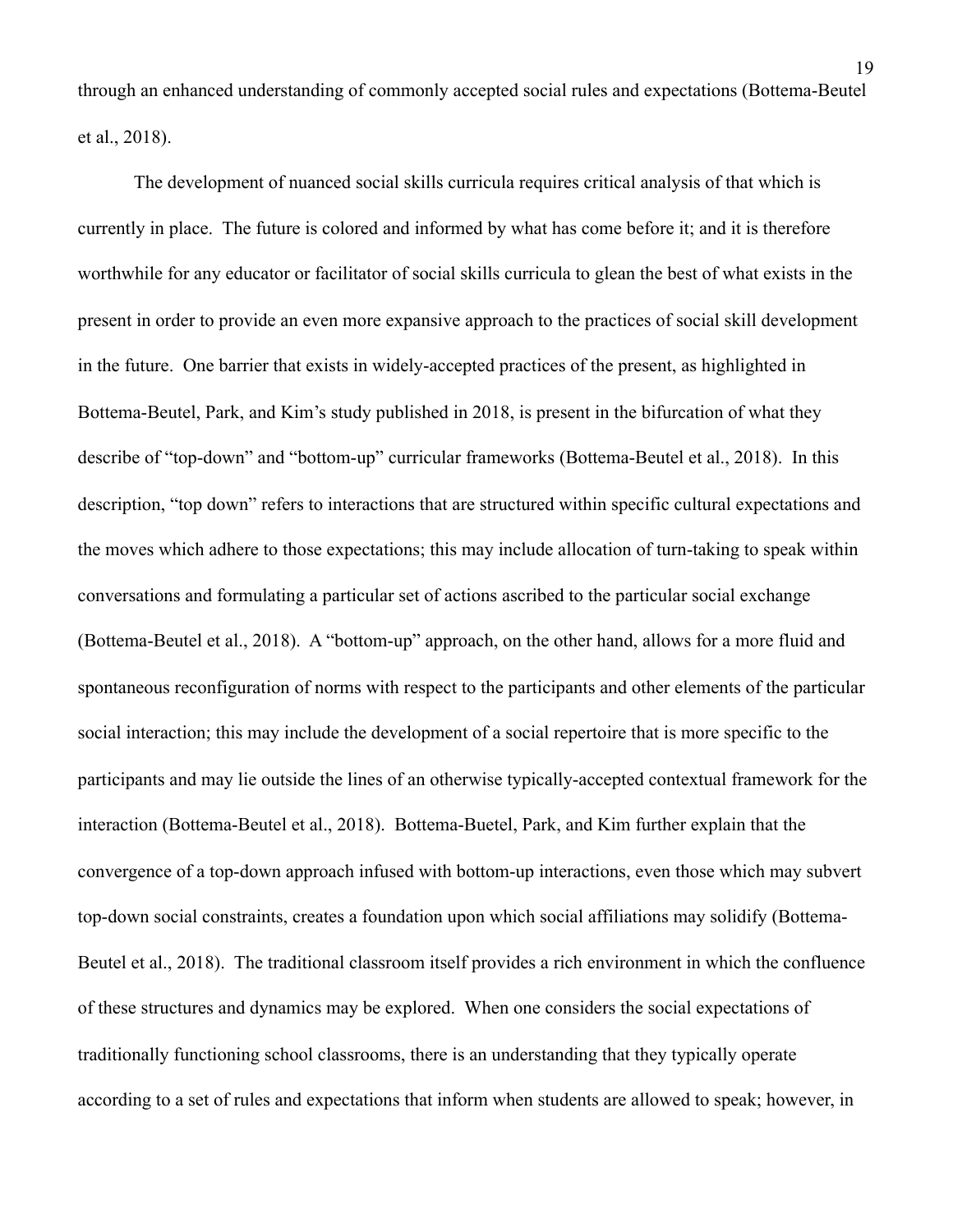addition to (or perhaps even in spite of) those explicit social rules for classroom conduct, meaningful social affiliations emerge in the interactions that may occur outside of those rules.

 While tradition and an emphasis on established norms may indeed present a challenge with regard to innovating social skill instruction, as mentioned previously, it continues to be an essential and worthwhile practice to utilize the expertise of those who have committed years of study and practice towards the development of current curricula. This ever-changing instructional landscape is built upon ground that has been broken by experts such as speech and language pathologist Michelle Garcia-Winner, whose Social Thinking curriculum has shaped and informed social skills curricula in special education classrooms across the country. One aspect of social skills that is given a significant amount of attention in both Garcia-Winner's Social Thinking curriculum and Laugeson's PEERS curriculum is conversation; more specifically, both of these curricula address the strategies and practices they deem essential for initiating, joining, and sustaining conversations with particular consideration for topicality and the exchange of information (Bottema-Beutel et al., 2018). These social skills curricula are centered around the notion that a mutually agreed upon topic is essential for successful conversation; furthermore, it is suggested that conversational participants devote time to discovering preferred and non-preferred topics amongst their partners in order to either include or avoid particular topics, respectively (Bottema-Beutel et al., 2018). In addition to developing skills and strategies pertaining to verbal conversations, Garcia-Winner's curriculum, for example, addresses non-verbal components of social exchanges, including appropriate spatial proximity and the physical components of listening; specifically, the Social Thinking curriculum addresses the concepts and practices of described therein as having a "body in the group" and utilizing "whole body listening" within social interactions (Tarshis, Hendrix, Zweber-Palmer, Garcia-Winner, & Chapin, 2016).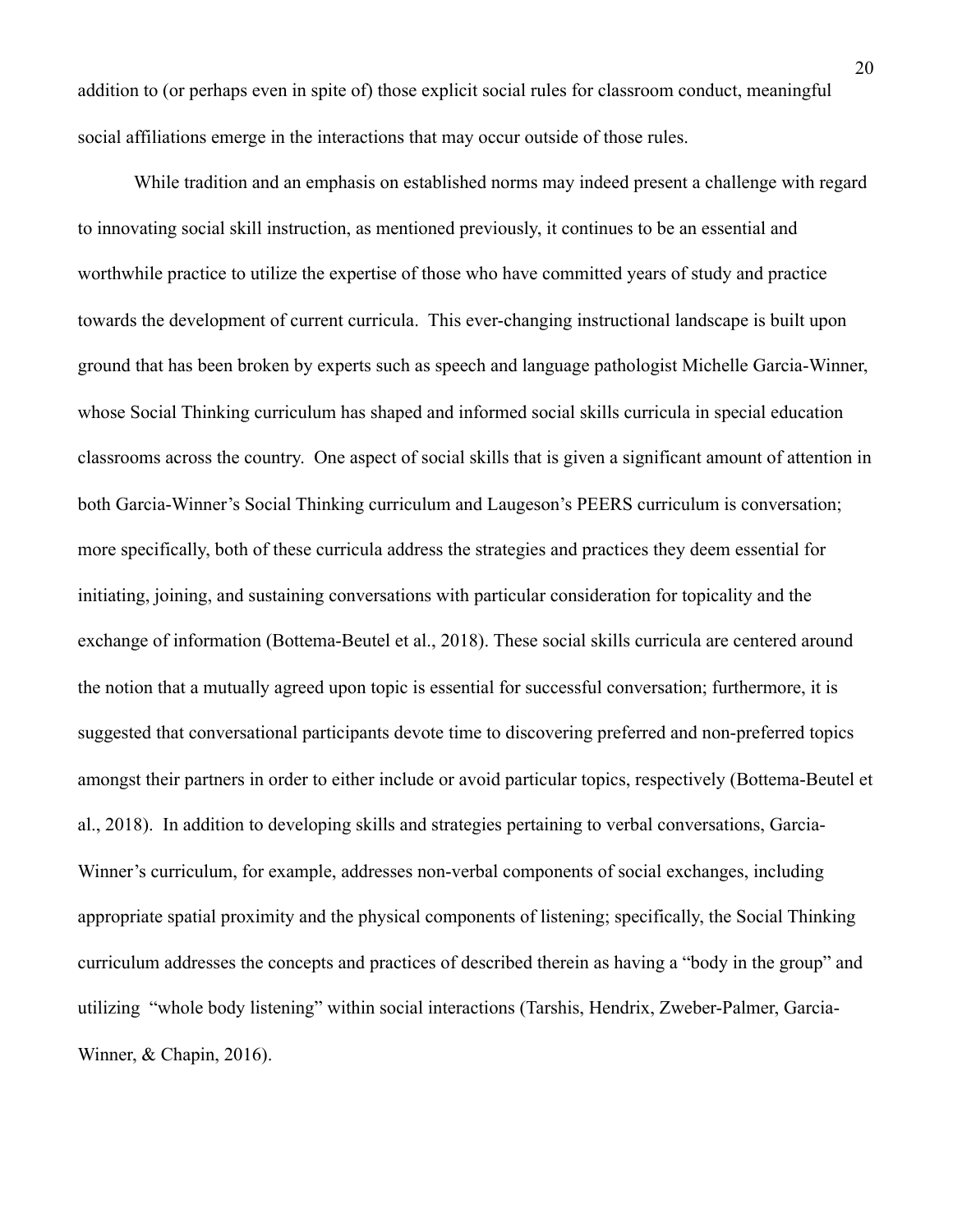Critics of these popular social skills training programs question their effectiveness with regard to skill generalization and maintenance across real-world contexts. In their 2018 article in the *Journal of Autism and Developmental Disorders,* Bottema-Beutel, Park, and Kim addressed their concerns with the blind spots in these programs as they pertain to contextual nuance and variation. They maintained that the significance of bottom-up approaches to social exchanges may be neglected within the top-down structures of these curricula. The more formal and designated format of exchanging information and taking turns with verbal utterances has the potential to hinder long term interactional goals. Ultimately, these goals may be achieved via authentic banter and even conversational taunting, which occurs outside of the curricula's parameters (Bottema-Beutel et al., 2018). They concluded their analysis of these programs by recommending a more nuanced approach; one that does not entirely abandon the framework provided by top-down instruction, but rather an approach that extends its reach to incorporate other sociolinguistic disciplines that emphasise social interaction over social cognition (Bottema-Beutel et al., 2018). A more nuanced approach, one that is more expansive in its acceptance of communication that occurs outside of strict adherence to conversational norms, may ultimately serve to destigmatize the role of individuals with ASD as communication patterns across social contexts (Bottema-Beutel et al., 2018).

## **The Impact of ASD on Performing Arts Patronage**

When one considers the contexts in which such nuanced social exchanges may be both implemented and observed, a vast array of locations may come to mind; one such locale, in which both verbal and nonverbal exchanges occur in both highly structured and wildly boundless expressions, is the theatre. While the unpredictable nature of theatre itself and the environments in which it is performed may present challenges to patrons with ASD, particularly given the environments' amount of visual and auditory stimulation and its associated potential for inducing sensory overload, the theatre community at large has strived to make performing arts patronage more accessible and enjoyable for neurodiverse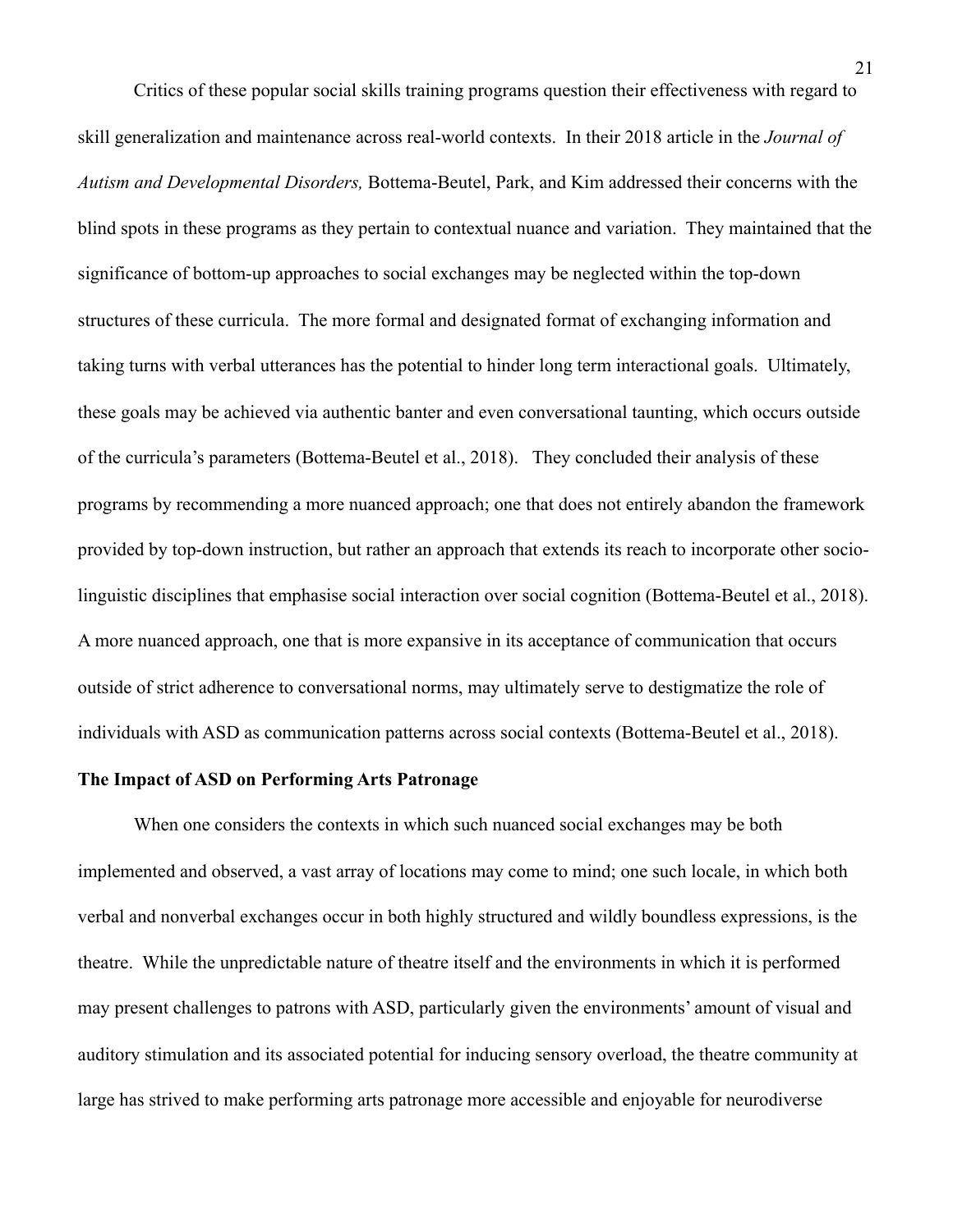audiences (Giserman-Kiss et al., 2020). In 2020, the *Journal of Autism and Developmental Disorders*  published a study addressing audience perceptions in order to identify areas for growth in the theatre community, specifically in terms of expanding accessibility for neurodivergent audiences and ultimately increasing community involvement for individuals with ASD and their families. In the article, entitled *The immersive theater experience for individuals with autism spectrum disorder*, the author asserts that, while there is generally a growing level of public awareness surrounding autism spectrum disorder, there continues to be areas for growth in terms of accessibility and providing access to sufficient accommodations to community or recreational activities for individuals with ASD (Giserman-Kiss, et al., 2020).

The research conducted in this study yielded a list of best practices for meeting the needs of theater patrons with ASD and their caregivers, as obtained via analysis of pre-show and post-show questionnaires, with the ultimate goal of increasing accessibility to cultural and recreational activities for community members impacted by ASD (Giserman-Kiss, et al., 2020). Parents and teachers of 256 children and adolescents completed questionnaires which addressed their pre-show expectations and postshow levels of satisfaction; these parents and teachers, along with the children and adolescents, were all in attendance of an immersive theater performance that was designed specifically for individuals with ASD (Giserman-Kiss, et al., 2020). It should be further noted that, within the context of this study as expressed in the article, the authors cite a 2013 definition of immersive theater by J. Machon, which defines it as "a performance form emphasizing the importance of space and design that creates tangible and interactive environments focused on individual audience experiences" (p. 1074).

The questionnaires utilized in this study were originally dispersed to the parents/caregivers or teachers of 342 children; ultimately, 85 participant responses were not included in the final analysis, due to either incomplete reporting or previous attendance of the show (Giserman-Kiss, et al., 2020). Analysis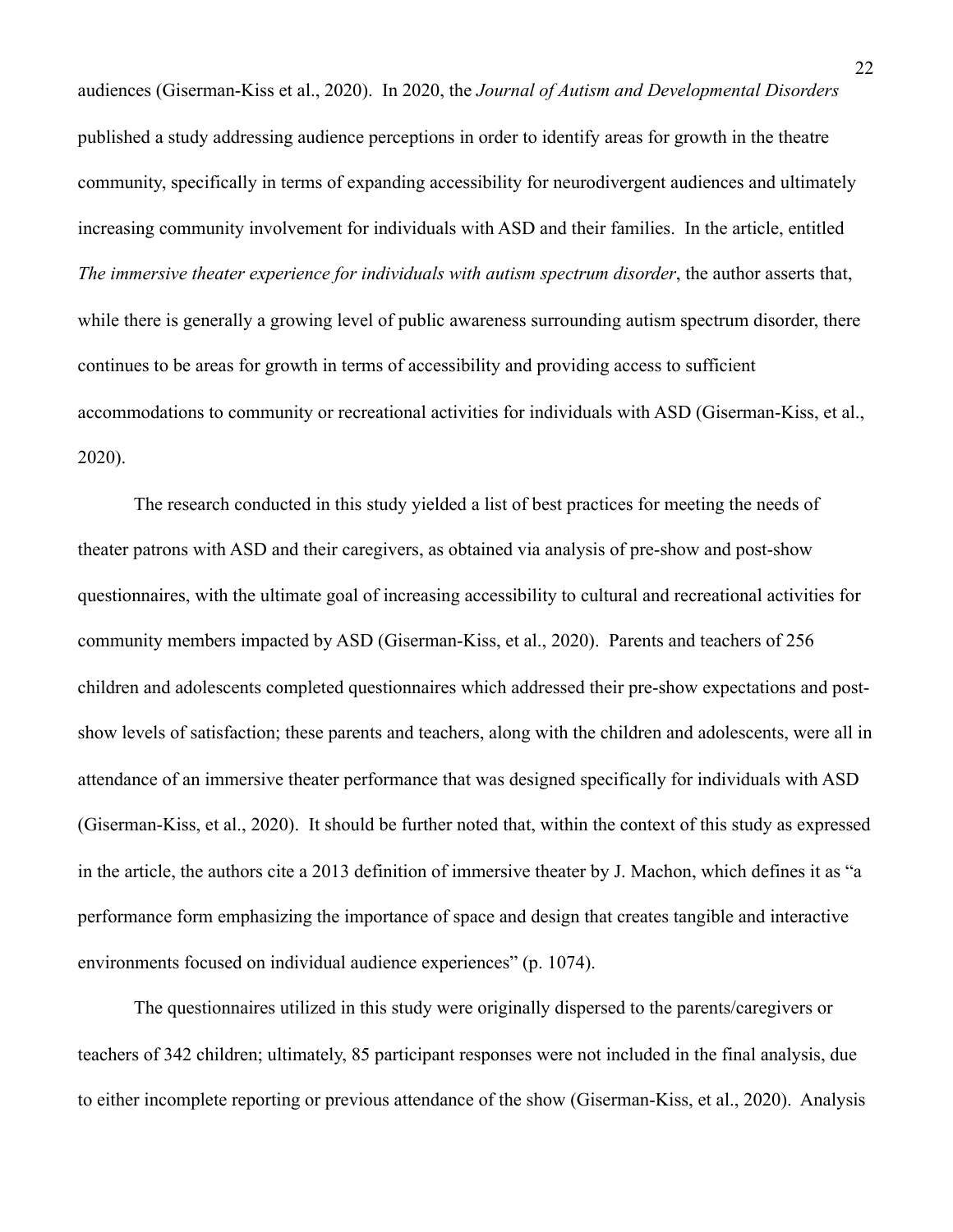of population demographics relative to the reported type of disability were dependent on what the researchers presumed to be accurate adult reporting; that is, the adults surveyed self-identified their child's/student's diagnoses. Parent report indicated that 82.7% of the sample population's children/ students were classified under the diagnosis of autism on their respective IEPs (Giserman-Kiss, et al., 2020). It is further noted that one-third of the overall sample included individuals identified at "minimally verbal" by their reporting adult (Giserman-Kiss, et al., 2020).

This study was qualitative in nature; and participants were asked to complete three questionnaires. The nature of these questionnaires were as follows: one 11-item demographic questionnaire, in which parents/teachers were asked to provide information regarding gender, language, and IEP classification; one 9-item pre-show survey, in which parents/teachers rated their expectations regarding presumed satisfaction with the performance elements on a scale of 1 to 5; and one 9-item post-show survey, in which parents/teachers rated their satisfaction with the performance on the same scale of 1 to 5 (Giserman-Kiss, et al., 2020). Issues addressed within the context of the survey questions included comprehension of the plot and perceived accessibility of the physical environment. It is also noted that researchers with extensive experience in ASD attended the performance in order to document their analyses of the environmental accommodations; however, it is unclear as to what designates these individuals as having what is described as extensive experience (Giserman-Kiss, et al., 2020). The research indicated that across all three performances attended on the day of this data collection, satisfaction levels significantly surpassed the pre-show expectations as expressed in the questionnaires (Giserman-Kiss, et al., 2020). Questionnaire results indicated that patrons with ASD, as reported by proxy via their parents or teachers, were pleased with the accommodations including visual schedules, social narratives, access to sensory supports, and environmental accommodations that included allotment for break and movement spaces (Giserman-Kiss, et al., 2020).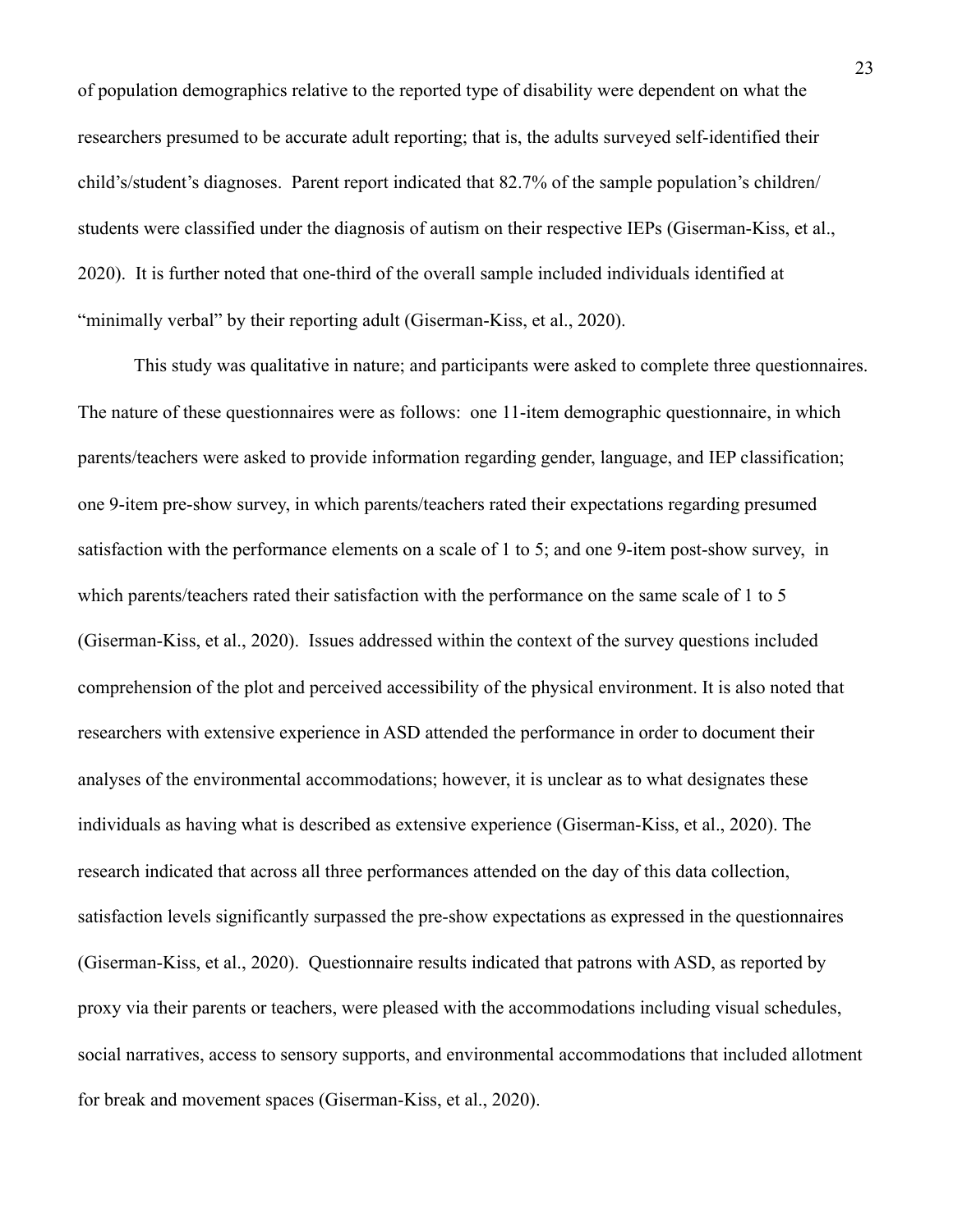The objectives of this study were well aimed; however, with respect to scientific research practices, some of their data collection methods were lacking in terms of validity and reliability, particularly as it related to demographic reporting. The impact of this research would potentially be farther reaching if questionnaires were distributed to parents/caregivers/teachers of individuals with autism who patronized theater experiences designed for the general public. Collecting data within that type of environment may provide a clearer picture of what is lacking in terms of accessibility for individuals with autism in the community. Future research in this area would benefit from incorporating data collection tools that allow individuals with ASD who have limited verbal expression skills to convey their impressions and responses directly as opposed to by proxy via their parents/caregivers/teachers.

The authors concluded that, while there are noteworthy limitations to the research presented within this study, the results are promising in terms of broadening exposure to cultural and recreational activities for individuals with ASD and their caregivers. They further noted the need for more research in this area, as well as development of additional data collection tools (Giserman-Kiss, et al., 2020). The methods for collecting the data in this study, loose as they may be, gave a voice to patrons who are historically underserved in terms of meaningful access to recreational activities available to the general public. The point of service method for collecting this data was also a relative strength of this study. As the authors indicated, this research encompasses what they describe as the first examination of immersive theater experiences that have been designed specifically with individuals on the autism spectrum in mind (Giserman-Kiss, et al., 2020).

The desire to create a theatrical landscape that is inclusive to a broader range of patrons is one which is developing, but far from new; in 2014, the journal *Support for Learning* published an article outlining an initiative that originated in the British theatre, which is often considered the cultural epicenter of theatre itself, designed specifically to include and attract children with disabilities to participate in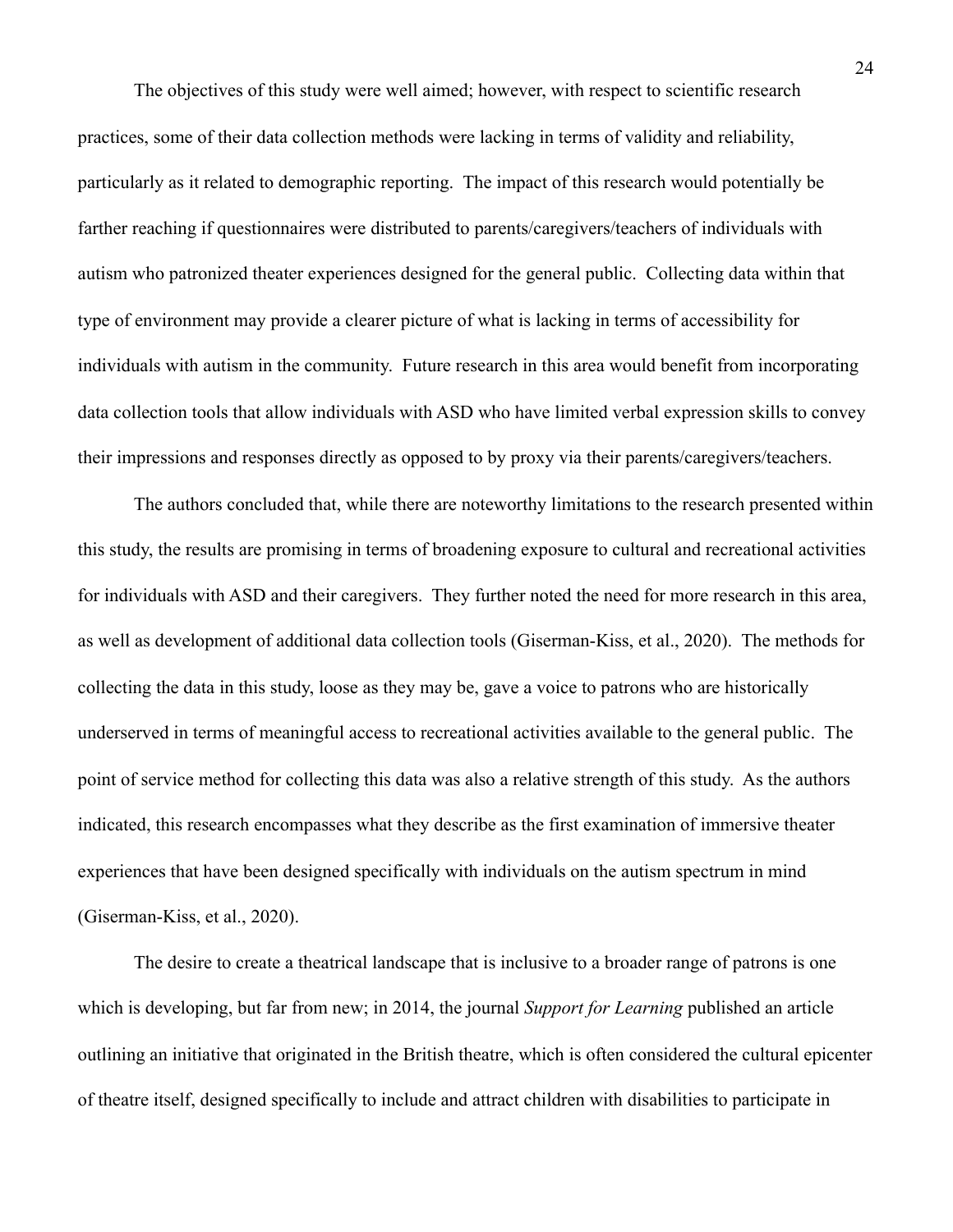theatre patronage. This undertaking was the result of a collaboration between the Prince's Foundation for Children and the Arts, the Society of London Theatres, and the Theatrical Management Associations; their joint efforts were aimed at creating what they coined the Relaxed Performance program (Kempe, 2014). Eight theatres were involved in this project, which was a multi-step approach to creating a relaxed theatrical environment via sensory input adjustments, ASD-centric staff-training, and adjustments in audience expectations; more specifically, theatres made adjustments to sound and lighting to reduce the potential for overstimulation, created quiet spaces with monitors to allow for separation from the larger crowd while still accessing the performances, and encouraged exploration and interaction with the stage and actors (Kempe, 2014). They attracted audiences through collaboration with school programs that served students with ASD; and the results were considered overwhelmingly positive. Over the course of the project's initial seven-month phase, the participating theatres engaged with a total of 4,983 audience members; and 42% of that total audience included individuals living with ASD and their family members or caregivers (Kempe, 2014). Amongst that subset of audience members impacted by ASD, 60% of individuals surveyed as part of the project indicated they had never been to the theatre as a family, and 30% of those surveyed indicated they had never been to the theatre at all (Kempe, 2014). Initiatives such as this, point to the impact that minor adjustments in presentation and audience expectations can make in terms of creating a more inclusive space for patrons with ASD.

While the aforementioned article does not speak specifically to theatre arts as a means of therapeutic intervention for individuals with ASD, the topic of accessibility to theater remains highly relevant to the research question posed within this thesis. In order for an individual to establish or maintain any sense of buy-in to an activity or therapeutic measure, there is value in establishing familiarity through exposure. It would seem rather unlikely that any individual who had never experienced theater as a patron would entertain the notion of participation in it as a performer. As such,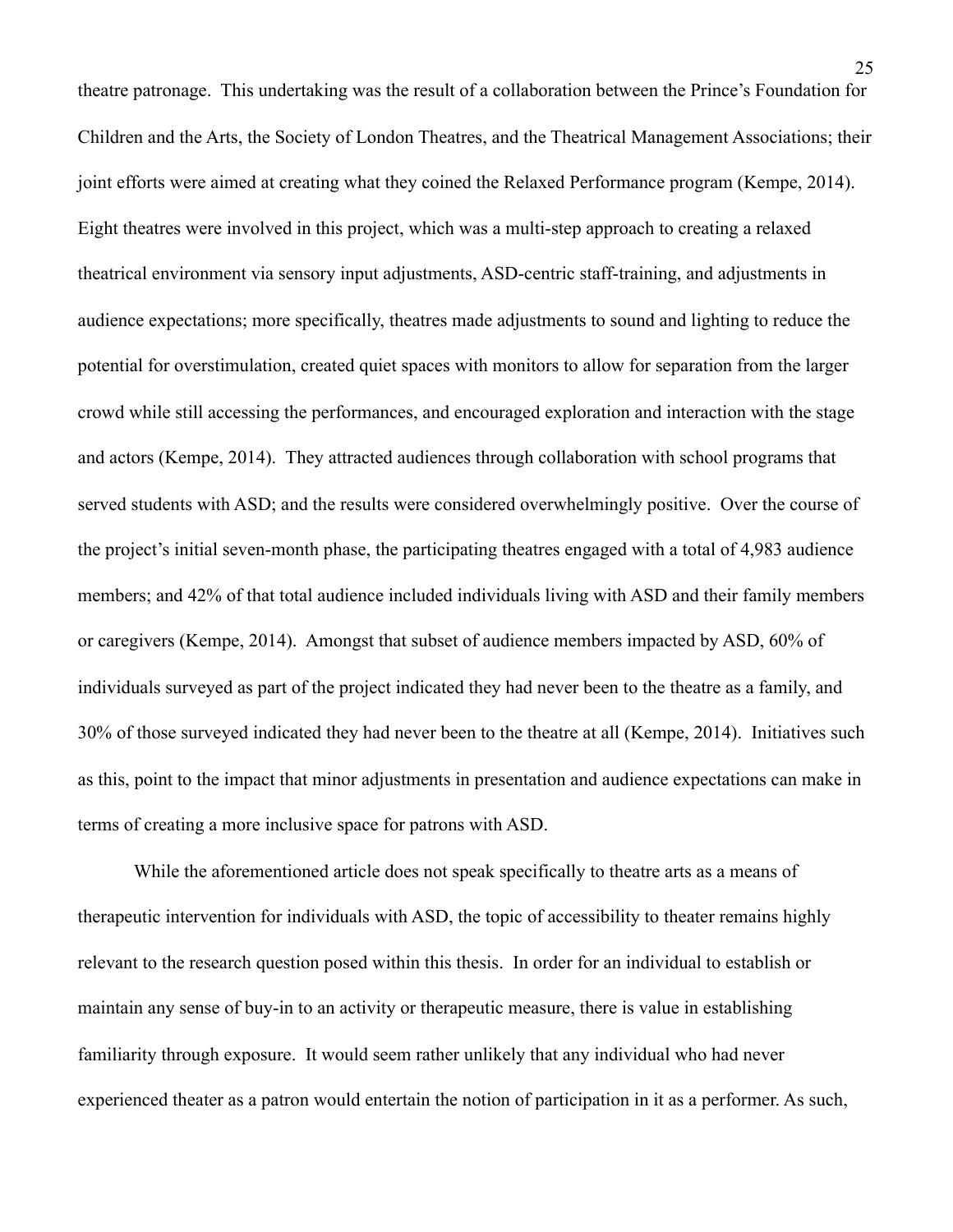providing the opportunity for theatrical patronage for individuals with ASD may be a worthy endeavor when considered within the broader scope of establishing and implementing therapeutic approaches that involve theatrical components.

#### **The Intersection of Performing Arts and Social Skill Development**

The point at which theatre and social skills training merge in order to create an innovative learning experience for individuals with ASD has been explored across a number of studies. In 2014, a study published in *Autism Research:Official Journal of the International Society for Autism Research* aimed to explore and identify the ways in which social interaction amongst youth with ASD may be impacted by involvement in a novel intervention program that incorporates theatrical techniques and behavioral strategies in a peer-mediated model (Corbett et al., 2014). This study was implemented over the course of two weeks within the framework of a summer camp model. When stating their objectives for this study, the authors referred to similar research that was previously conducted over the course of three months, during which time subjects displayed progress with face perception, social interaction, and stress reduction (Corbett et al., 2014). Specifically, the researchers sought to answer whether or not a novel intervention program that incorporated both behavioral strategies and theatrical techniques would improve reciprocal social interactions in youths with ASD, aged 8-17 years, over the course of a two-week summer camp experience which paired them with trained and typically-developing peers. They further hypothesized that increased time spent engaged in peer activities may correlate to a change in levels of cortisol, which they defined therein, as a stress hormone impacted by physiological arousal (Corbett et al., 2014).

 The aforementioned research article addresses SENSE, which stands for Social Emotional NeuroScience Endocrinology; and SENSE Theater is further defined in the article as the theater-based intervention research program which was developed in the SENSE laboratory in 2009 (Corbett et al.,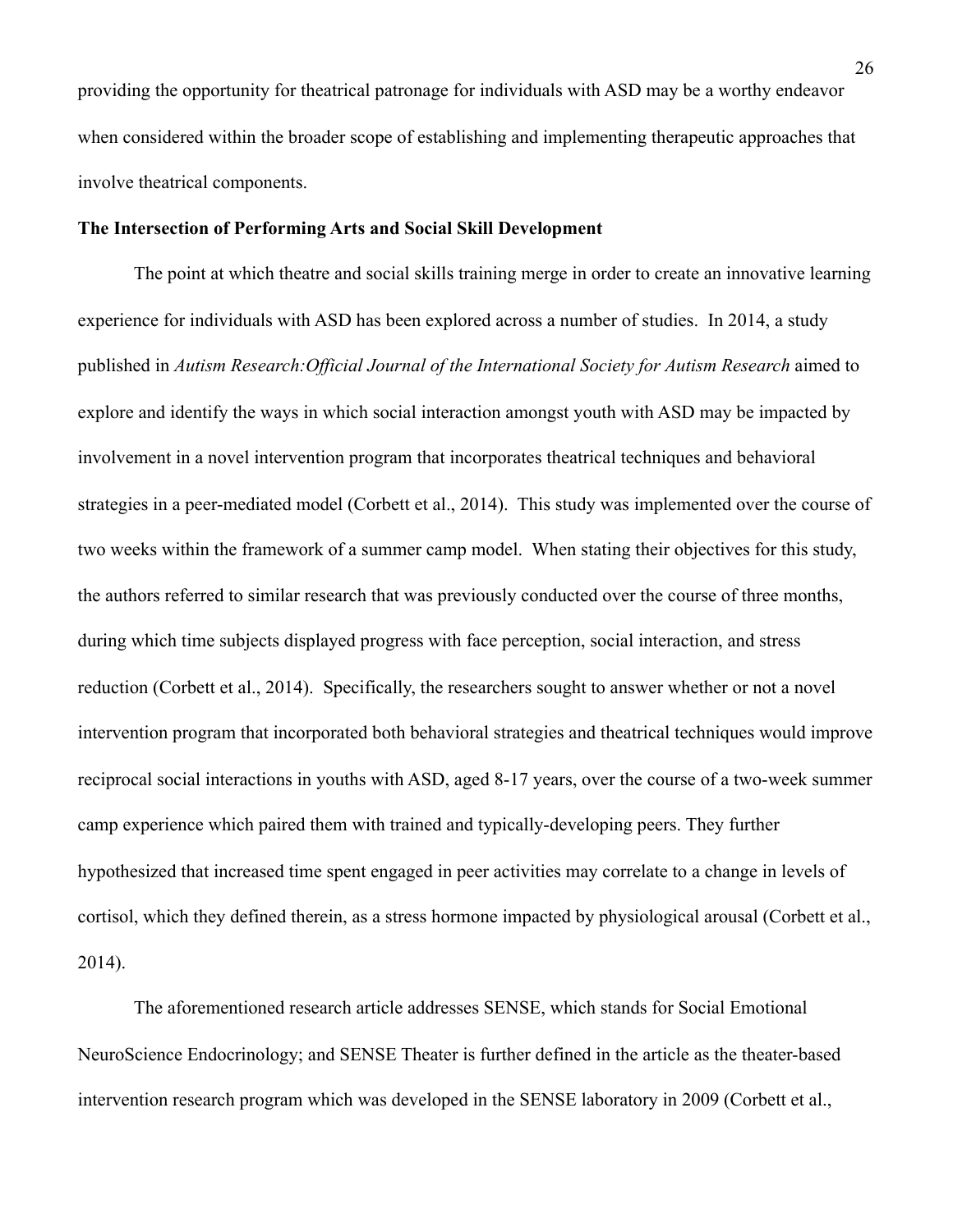2014). The initial sample population of this research study included 12 of 16 youths attending a twoweek SENSE Theater Summer Camp. This sample population included 9 boys and 13 girls, all of whom had a diagnosis of ASD in accordance with DSM-IV criteria. It is further noted that 3 participants were African-American, 7 participants were Caucasian, and 2 participants were Hispanic (Corbett et al., 2014). ASD diagnoses of the participants were confirmed by a clinical psychologist with expertise in ASD. Exclusion criteria included children with severe intellectual disabilities, as measured by the Wechsler Abbreviated Scale of Intelligence, or frequent displays of uncontrolled aggression. It is further noted that one participant failed to complete the majority of dependent measures within the study and was subsequently dropped from the research group, resulting in 11 participants as opposed to the initial 12 (Corbett et al., 2014). Researchers utilized mixed methods, which incorporated both qualitative and quantitative measures, within this study; these research methods included neuropsychological measures, as well as collection and analysis of cortisol levels as obtained via saliva samples (Corbett et al., 2014).

 The interventions and performances assessed within this study occurred at the University School of Nashville (USN) in cooperation and with approval from The Human Research Protection Program of Vanderbilt University. Assessments and behavioral coding were completed by independent, researchreliable raters and biostatisticians in order to promote objectivity; in addition, typically developing peer models received training to participate in the intervention with parental consent (Corbett et al., 2014). The following diagnostic and neuropsychological measures, in addition to cortisol sampling, were implemented as part of this study: *Autism Diagnostic Observation Schedule* (ADOS), *Wechsler Abbreviated Scale of Intelligence* (WASI)*, Social Communication Questionnaire, Social Responsiveness Scale, NEPSY: Affect Recognition, Memory for Faces, Parenting Stress Index* (PSI)*, Adaptive Behavior Assessment System* (ABAS)*,* and *Companionship Scale* (Corbett et al., 2014).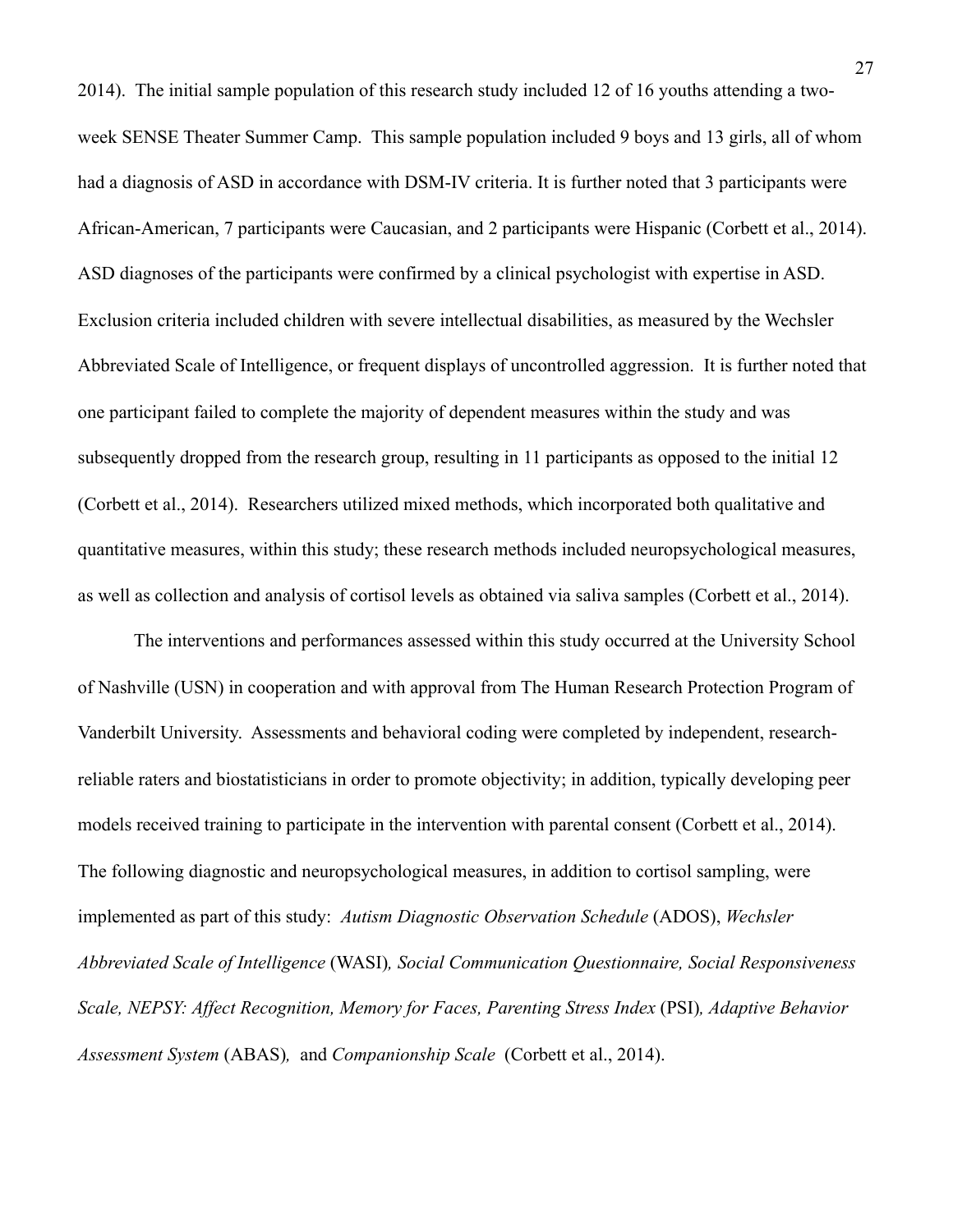The Peer Interaction (PI) Paradigm consisted of a 20-minute playground interaction with two novel peers, which was conducted both pre-intervention and post-intervention (Corbett et al., 2014). One peer acted as an instigator for play during this time; and interactions were recorded utilizing audio and visual equipment in order to collect and analyze cooperative play. In addition, saliva samples were collected at designated times in order to measure and detect changes in cortisol levels that corresponded to specific types of play; more specifically, cortisol samples were obtained 40 minutes after initiation of the play protocol (Corbett et al., 2014).

 The SENSE Theater program itself served as a peer-mediated, performance-based framework embedded in play, whereby participants with ASD and typically developing peers were paired as co-actors in a play (Corbett et al., 2014). The schedule for this intervention included four-hour long camp sessions five days per week, culminating in two performances open to the public at the end of the two weeks. The rehearsal process included mock-auditions, imaginative play, scripted role-playing, movement games set to music, and technical run-throughs of the show that developed through participation in these practices over the course of the two weeks. The final performances presented at the end of the camp experience were both 45 minutes in length and included dramatic, technical, and musical elements (Corbett et al., 2014).

 Results obtained by the end of the two weeks, and analyzed via measurement tools previously described, indicated significant improvement in social perception and social cognition amongst participants with ASD; more specifically, improvements were noted in the areas of facial perception and the ability to interpret social meaning within the context of peer interactions (Corbett et al., 2014). Despite significant social perception and cognition improvements noted within the structured context of the treatment setting, this was not observed to translate into increased time spent with novel peers on a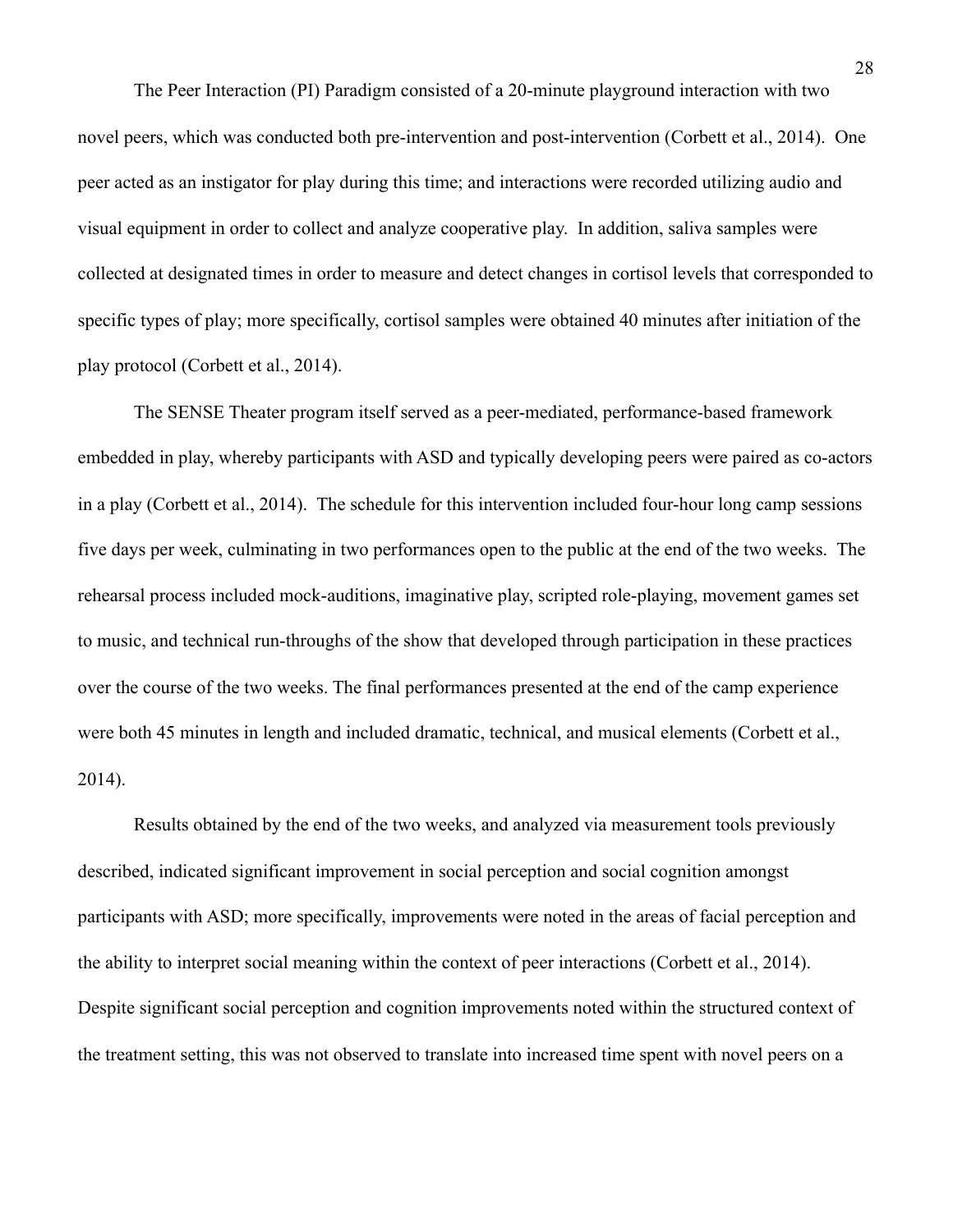playground. In addition, a strong positive correlation was found to exist between the amount of time spent engaged in cooperative play and cortisol levels (Corbett et al., 2014).

 The primary strength of this study was the treatment approach itself, which represented a convergence of novel theatrical approaches along with established behavioral techniques as a means of treatment (Corbett et al., 2014). Improvement was measured by utilizing a variety of instrumentation. The tools utilized in the study lent themselves to assessment of the outcomes across a number of settings; though it is noted that further research and additional methods are necessary in order to assess the capacity for generalization of these skills across additional environments for greater lengths of time in the future (Corbett et al., 2014).

 Despite the strengths of this study, there were also a number of limitations. As mentioned previously, one of the original 12 participants was dismissed from the study due to failure to complete the majority of dependent measures in the study, thus reducing what was already a small sample size. The researchers themselves noted that it is unclear, based on the nature of the study and the results yielded, as to whether or not this enhanced social awareness will be sustained over time and generalized across settings (Corbett et al., 2014). As further indicated, next steps in research should include analysis of the effectiveness of isolated components of the intervention (i.e. music, video modeling, etc.) by comparing the success of the treatment with and without those components (Corbett et al., 2014). It is also noted that testing a comparison group in future studies may add both clarity and gravity to the results yielded by such research (Corbett et al., 2014).

 This study yields promise and potential for the implications of further research within this theatrical realm of treatment for individuals with ASD, particularly as it pertains to the development of functional social skills and stress management techniques within this population. As mentioned by the authors, it would be worthwhile to explore the effects of participation in such programs on the neuro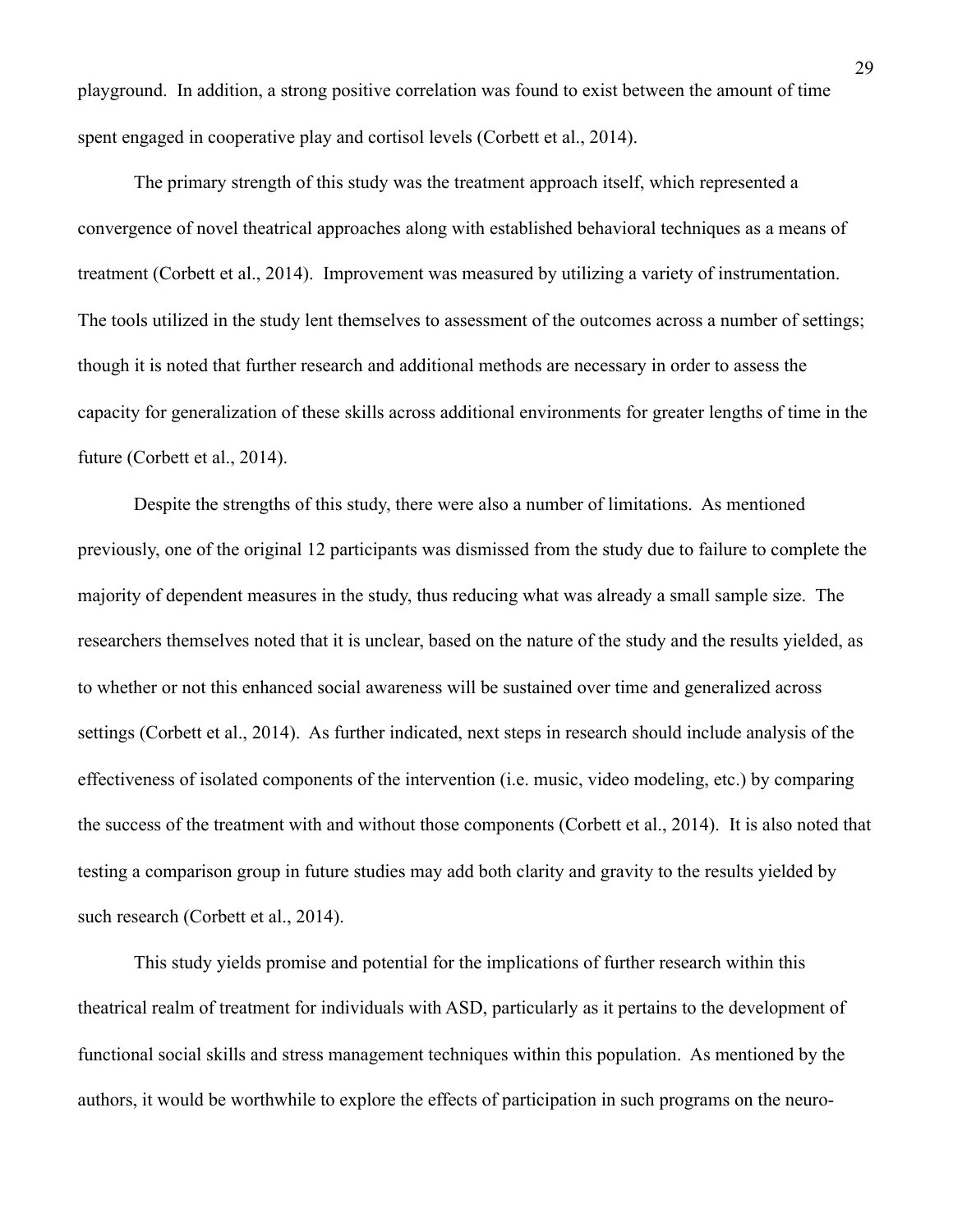typical participants of such a study. Specifically, it would be meaningful to explore in what ways, if any, are neuro-typical individuals impacted by participation in theatrical pursuits alongside individuals with ASD; namely, how might it impact their own social awareness and stress management? From the perspective of both a researcher and practitioner, it is encouraging to know that the theater yields a fertile ground for nourishment of social skills for individuals with ASD. The arts provide a pathway to escape and connection for some individuals. Aside from recreational benefits, participation in novel activities such as theater arts may have a substantial and positive impact on the development of social skills, particularly for individuals with ASD.

In 2020, an article published in *Frontiers in Psychology* further addressed how participation in SENSE Theatre interventions may impact social play, including group and self play, as well as anxiety (Ioannou, et al., 2020). The researchers in this study predicted they would see marked improvements in the areas of social competency, memory for faces, social functioning, theory of mind, and adaptive skills, just as it was discovered during the course of previous research studies that utilized the same theatrical approach to therapeutic interventions (Ioannou, et al., 2020). Researchers in this study further predicted that SENSE Theatre interventions would have a positive impact on both group play in children with ASD and anxiety amongst participants (Ioannou, et al., 2020). The researchers used mixed methods, incorporating both quantitative and qualitative research measures. One research method utilized was a Peer Interaction Paradigm, or PIP as referenced in the previous study, which was further defined within the realm of this research as a semi-structured playground observation protocol involving two gender and age-matched peers that divide interactions into free and solicited play (Ioannou, et al., 2020). Another research method utilized in the study was the State-Trait Anxiety Inventory for Children (STAIC), which is described as a self-reporting questionnaire designed to measure current and enduring traits of anxiety (Ioannou, et al., 2020).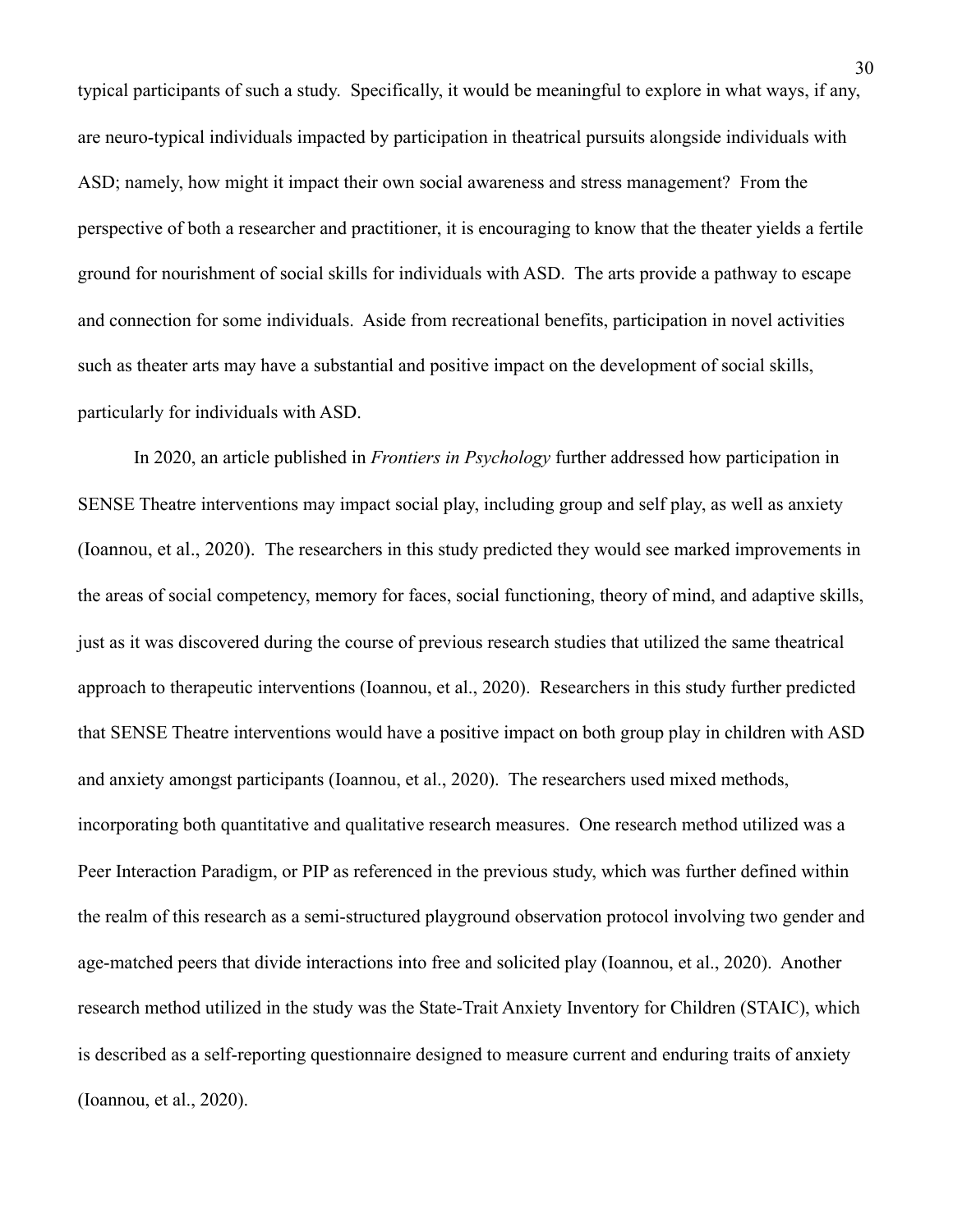Similar to the previously discussed SENSE Theater research project, this study consisted of fourhour long sessions conducted over the course of 10 days. Sessions included activities such as mock auditions, theater games, imaginative play with music, and video modeling (Ioannou, et al., 2020). This theatrical therapeutic intervention also culminated in two public performances, which were open for the public to attend (Ioannou, et al., 2020). Following treatment, participants in the experimental group engaged in significantly more group play, both solicited and unsolicited (Ioannou, et al., 2020). In regards to analysis of anxiety levels within the experimental group, participants reported significantly less Trait (current) anxiety; however, there were no differences reported in regards to State (enduring) anxiety (Ioannou, et al., 2020).

There were a number of strengths and limitations presented within the parameters of this research study. The primary strength of this study is that it illustrates the positive impact that participation in a novel therapeutic approach, namely SENSE Theater, may have on the development of play skills and the diminishment of anxiety amongst individuals with autism (Ioannou, et al., 2020). The authors identified a relative lack of socio-cultural and ethnic diversity as a limitation of this study; specifically, though the sample size was relatively large with 102 total participants, 84% of that population identified as caucasian (Ioannou, et al., 2020). The authors further noted a lack of representation in relation to neurodiversity within the study, with participants being classified as higher functioning with a minimal IQ of 70. They addressed the need for future research that includes children with co-occurring intellectual disabilities (Ioannou, et al., 2020).

The authors concluded that the results yielded from this study further corroborate previous research which indicated that participation in SENSE Theater interventions may lead to increased group play with peers and a decrease in anxiety amongst individuals with ASD (Ioannou, et al., 2020). The authors further concluded that participation in theater activities may ultimately enhance motivation for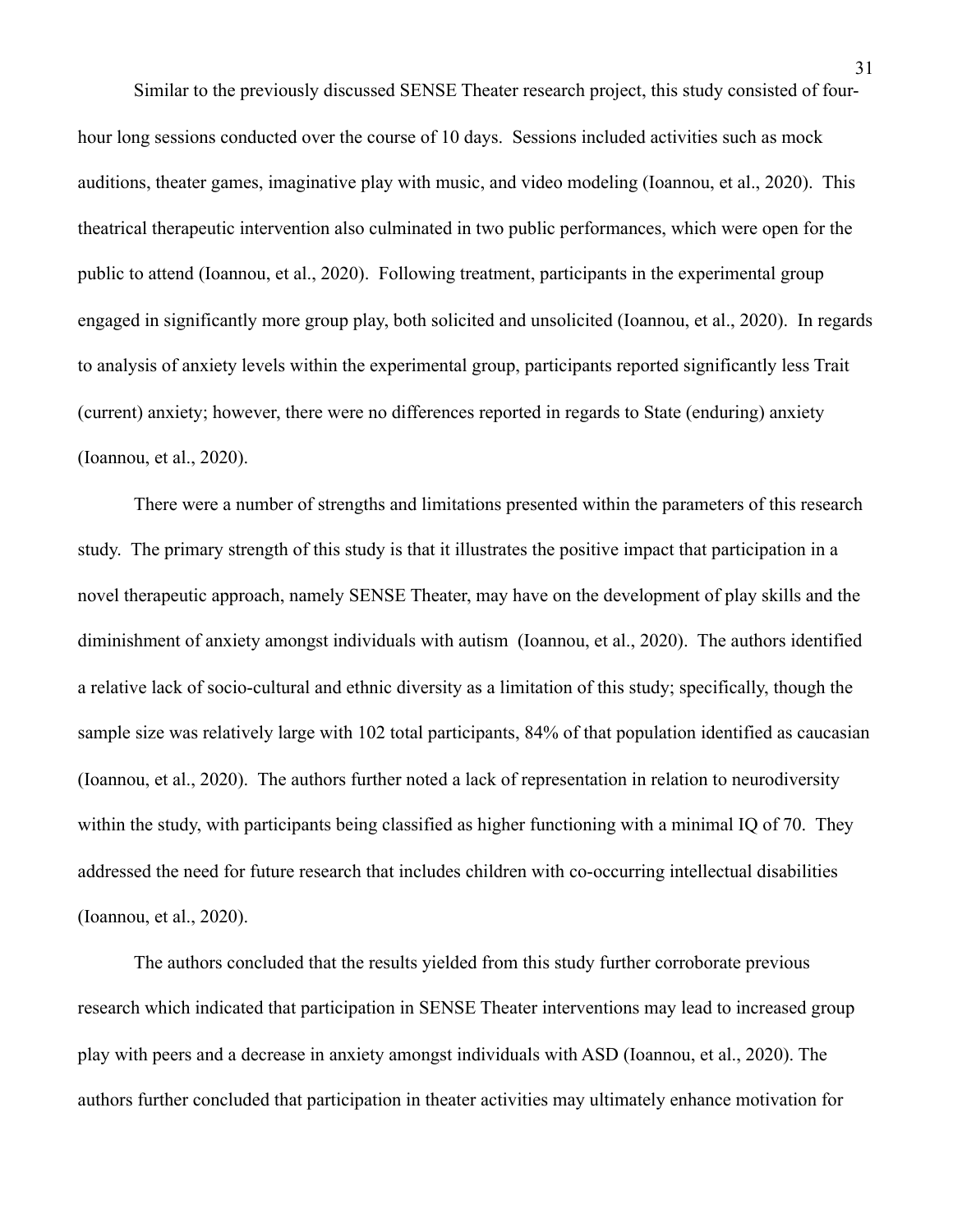students with ASD to engage in play with typically developing peers across activities This research provides a foundation for continued exploration of theater-based therapeutic approaches for individuals on the autism spectrum (Ioannou, et al., 2020).

The research presented in the sources of literature reviewed herein yielded evidence that points to the potential positive impact of infusing social skills training practices with theatrical components. The ever-evolving landscape of learning requires an approach to teaching that matches it in its willingness and ability to evolve. This research lays fertile groundwork for the development of new innovations in social skills instruction, and further validates the potential value of incorporating theatrical approaches into those instructional methods.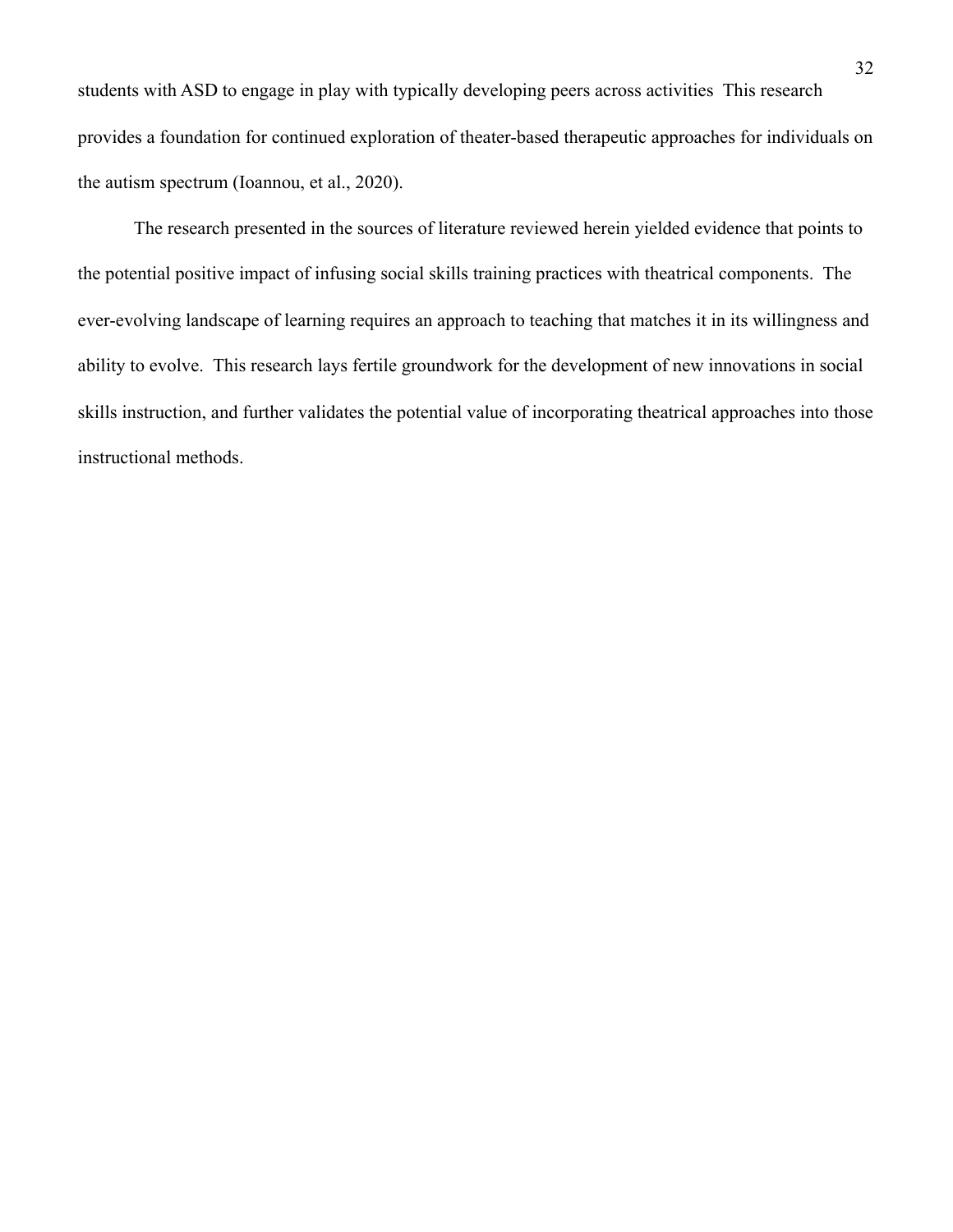#### **CHAPTER III: RESEARCH APPLICATION**

## **Overview of the Social Skills Unit**

The confluence of the research presented herein and this writer's experiences, both as a classroom teacher and a theatre performer herself, has culminated in the creation of a social skills unit for elementary-aged students with mild to moderate ASD. This unit of study may be implemented within the classroom as either one component or a primary focus of a larger social skills curriculum. This social skills unit aims to incorporate a multi-faceted approach to utilizing various components of the research that have been presented thus far, specifically as it pertains to incorporating theatrical elements of play to support the development of social awareness and enhancement of contextually appropriate social skills.

 While social skill development, much like creative processes themselves, is often non-linear, the approach for development of this unit of study and exploration is systematic and intentional in its progression from introduction to execution. This week-long unit is intended to build upon prior knowledge regarding thinking with our eyes and listening with our bodies, as introduced in the *We Thinkers* social thinking curriculum addressed in previous lessons; in addition, it incorporates components of exercises and activities laid forth in books such as Kelly Hunter's *Shakespeare's heartbeat: Drama games for children with autism* (2015) and Shawn Amador's *Teaching social skills through sketch comedy and improv games* (2018).

## **Week at a Glance**

The chart below is a calendar outlining daily activities for this week-long social skills unit; it should be noted that the activities in these lessons are intended to be part of a daily twenty minute social skills time embedded into the students' schedules. This may be a component of a special education classroom schedule, or it may be addressed within a small-group pull-out service. While the target population for this unit of study is students with mild to moderate ASD, specifically students with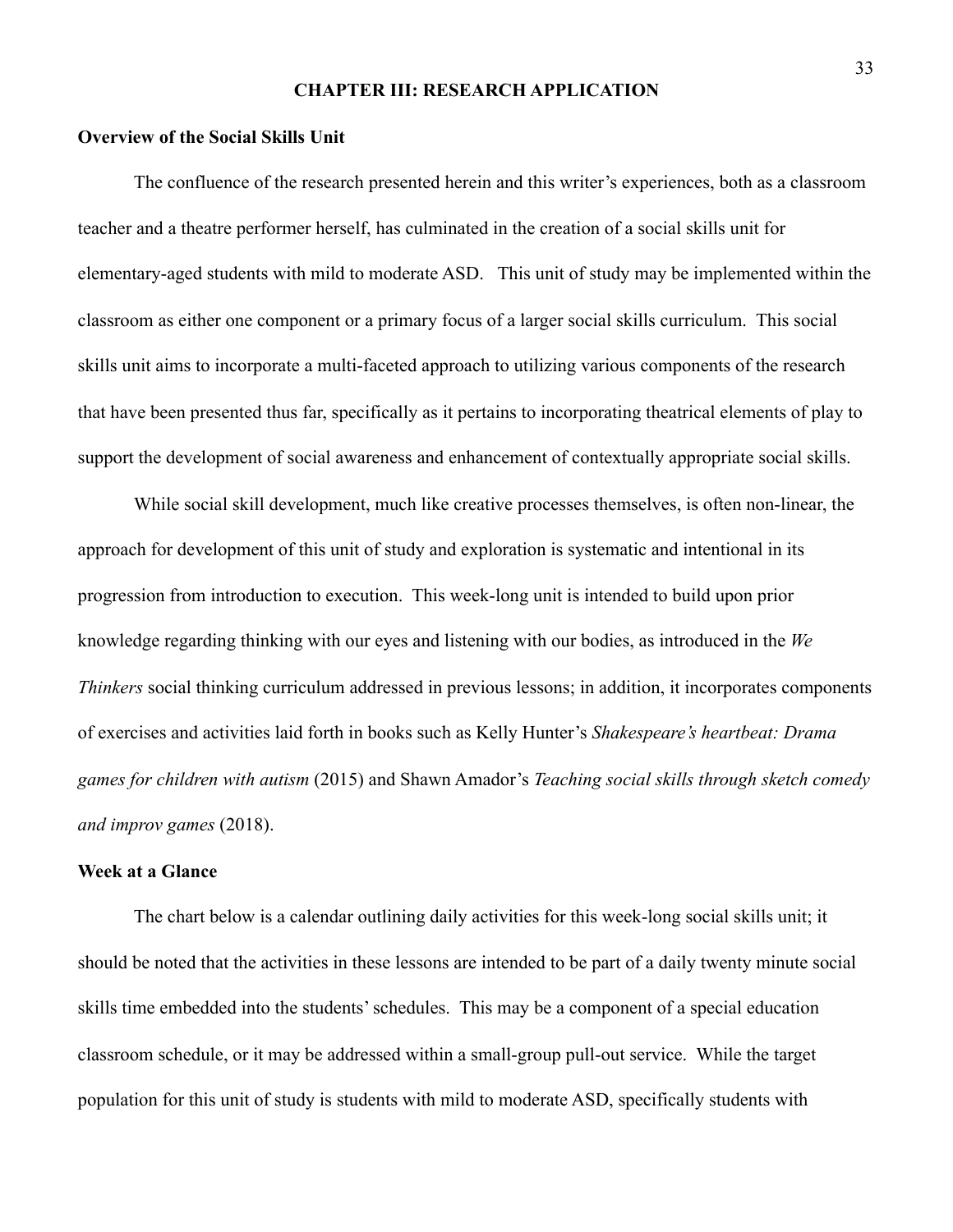receptive and expressive verbal language skills who are able to sustain involvement in group activities, elements of these lessons could be extrapolated and modified to meet the needs of a more diverse population that may include nonverbal students with ASD. The objective of this lesson is to enhance practical application of social skills through participation in theatrical warm-ups and guided dramatic play.

| Day One                                                                                                                                    | My Thoughts and Feelings We will lay the foundation for exploring character<br>thoughts and feelings throughout the week by working on recognizing the                                                                                                                                                                                                                                                      |  |  |  |
|--------------------------------------------------------------------------------------------------------------------------------------------|-------------------------------------------------------------------------------------------------------------------------------------------------------------------------------------------------------------------------------------------------------------------------------------------------------------------------------------------------------------------------------------------------------------|--|--|--|
| <b>Learning Target:</b><br>I can describe (via<br>words, pictures,<br>actions, etc.) the<br>difference between a<br>thought and a feeling. | difference between our own thoughts and feelings. The lesson will begin with a<br>read-aloud of the book <i>Thinking thoughts and feeling feelings</i> , which is one<br>component of the <i>We thinkers. Volume1</i> social thinking curriculum, by Kari<br>Tarshis, Kari Zweber Palmer, Michelle Garcia Winner, and Ryan Hendrix<br>(2016).                                                               |  |  |  |
|                                                                                                                                            | At the conclusion of the book, the guided practice will include categorizing<br>thoughts and feelings as a group, utilizing visuals/descriptions of scenarios<br>prepared by the teacher in a collaborative jam-board and projected onto the<br><b>SMART</b> Board.                                                                                                                                         |  |  |  |
|                                                                                                                                            | Independent practice will include students drawing a picture and writing/<br>completing one corresponding sentence of a thought and a feeling ( <i>i.e.</i> drawing<br>a picture of something that makes them feel happy and completing the sentence<br>"I feel happy when "). The lesson will conclude with a check out where<br>students may choose to share their pictures and sentences with the group. |  |  |  |

# **Calendar of Daily Learning Targets and Activities**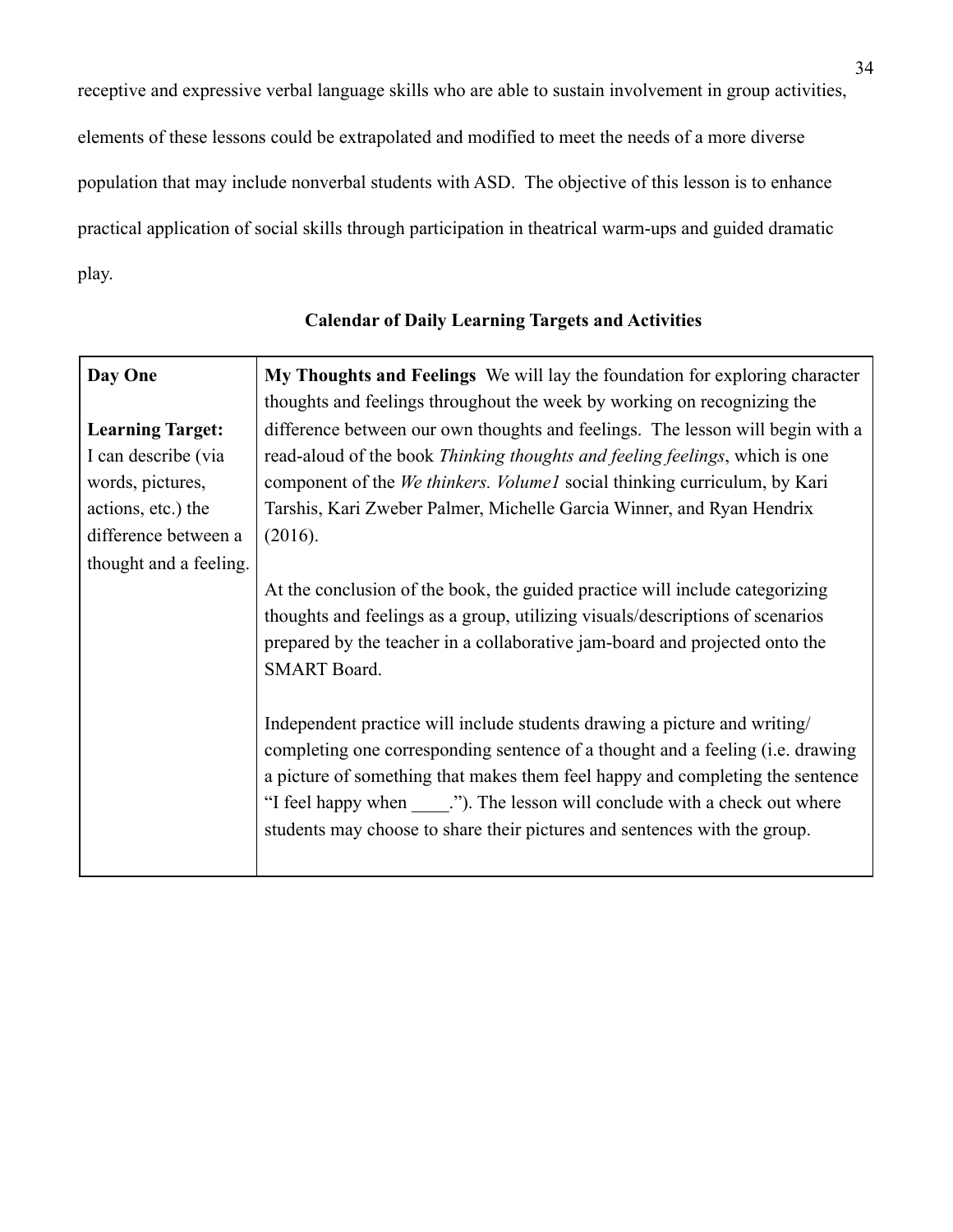| Day Two                 | What Are They Thinking?! What Are They Saying?! We will begin the                   |  |  |  |
|-------------------------|-------------------------------------------------------------------------------------|--|--|--|
|                         | lesson with a brief review of the book Thinking thoughts and feeling feelings as    |  |  |  |
| <b>Learning Target:</b> | read the previous day, this time with a focus on thought bubbles and talk           |  |  |  |
| I can understand the    | bubbles. The review may include a brief picture walk of the book with students      |  |  |  |
| difference between a    | sharing what they recall about the difference between thoughts and feelings, and    |  |  |  |
| thought bubble and a    | how our thoughts affect what we say.                                                |  |  |  |
| talk bubble.            |                                                                                     |  |  |  |
|                         | Our guided practice for the day will include another jam-board activity             |  |  |  |
|                         | projected onto the SMART Board; this time, popular characters or recognizable       |  |  |  |
|                         | community figures (i.e. spider man, a teacher, a farmer, etc.) will be displayed    |  |  |  |
|                         | along with thoughts/ideas/questions and the group will complete a sorting           |  |  |  |
|                         | activity to show which talk bubble words make the most sense with each              |  |  |  |
|                         | character type. There may be more than one right answer; for instance, the          |  |  |  |
|                         | photo of a chef may be displayed. We will first identify the character/type as a    |  |  |  |
|                         | group (i.e.) "I notice he's wearing a tall hat, and apron, and he has lots of       |  |  |  |
|                         | cooking utensils."). A list of phrases that could belong in either a thought bubble |  |  |  |
|                         | or talk bubble will be displayed; and the group will take turns determining         |  |  |  |
|                         | which thought matches each character/type, along with determining if that's         |  |  |  |
|                         | something that should go in a talk bubble or stay quiet in a                        |  |  |  |
|                         | talk bubble (i.e.) "'I can't find my whisk, have you seen it?' is something that    |  |  |  |
|                         | makes sense in a chef's talk bubble. 'I'm so sick of cooking for these people!'     |  |  |  |
|                         | makes sense in a chef's thought bubble, but it could hurt people's feelings if he   |  |  |  |
|                         | said it out loud in his talk bubble." This lesson will encourage contextual         |  |  |  |
|                         | thinking as it relates to character types, as well as practical application as it   |  |  |  |
|                         | pertains to what types of thoughts should be said out loud and what should stay     |  |  |  |
|                         | quiet in one's thought bubble.                                                      |  |  |  |
|                         | The lesson will conclude with an at-home challenge to write a sentence or draw      |  |  |  |
|                         | a picture showing one thing that belongs in a thought bubble and one thing that     |  |  |  |
|                         | belongs in a talk bubble (i.e.) "I might have a car in my thought bubble during     |  |  |  |
|                         | reading time, because I really love cars; but when we are talking about our         |  |  |  |
|                         | story, I need to leave the car in my thought bubble until later and share what I    |  |  |  |
|                         | know about the book."                                                               |  |  |  |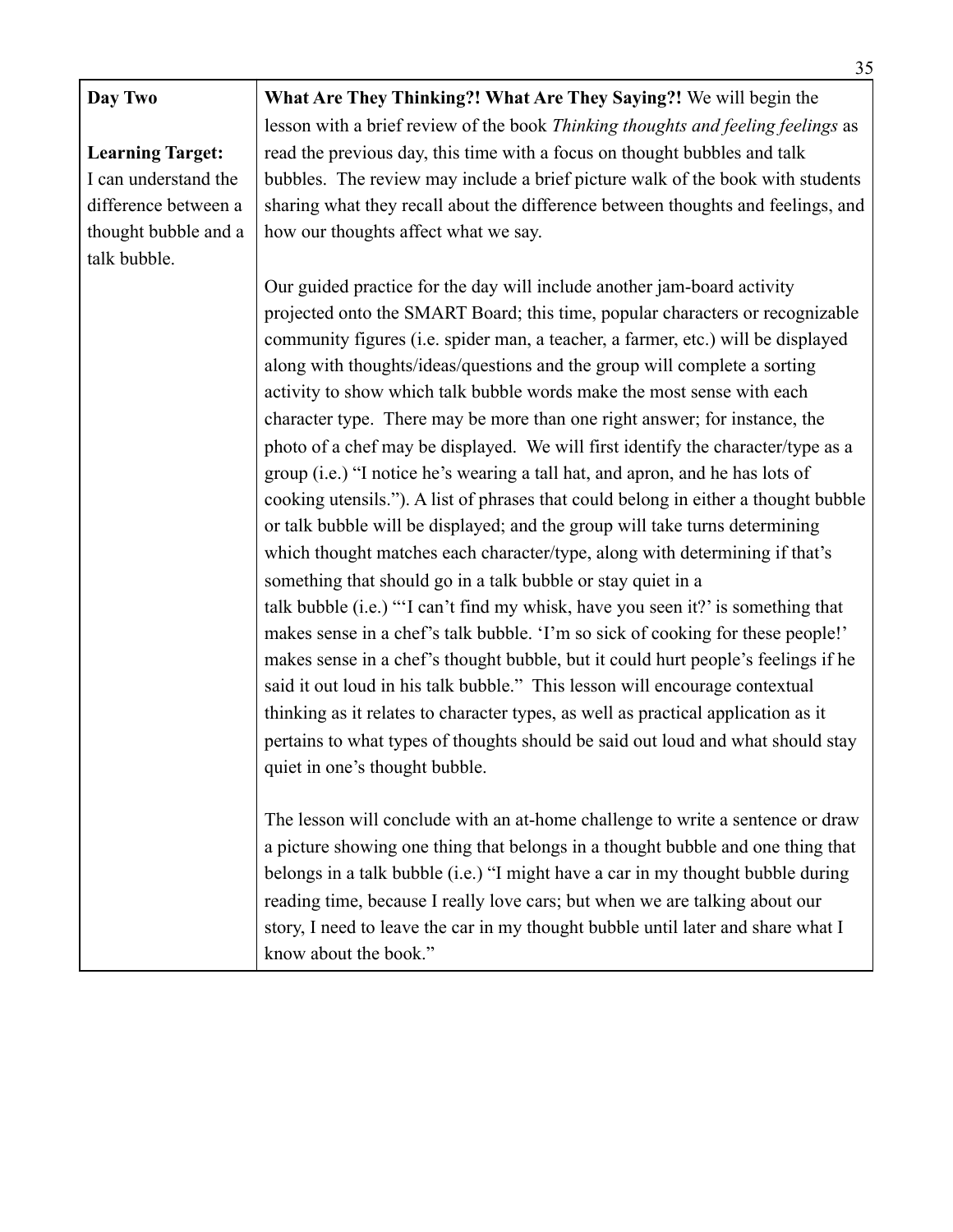|                         | 36                                                                                    |  |  |  |
|-------------------------|---------------------------------------------------------------------------------------|--|--|--|
| Day Three               | Thinking With Our Brains and Our Bodies The lesson will begin with a                  |  |  |  |
|                         | physical warm-up, specifically a game called "Slow Mo Snowball Fight" as              |  |  |  |
| <b>Learning Target:</b> | outlined in the book Teaching social skills through sketch comedy and improv          |  |  |  |
| I can work in a team    | <i>games</i> (Amador, 2018). We are going to get our bodies moving and think with     |  |  |  |
| to create a group       | our eyes, as we have talked about in previous lessons, to notice when our friend      |  |  |  |
| plan.                   | is about to throw a snowball at us. The teacher will model first, picking up an       |  |  |  |
|                         | imaginary snowball, finding a person in the circle with their eyes, and throwing      |  |  |  |
|                         | it to that person. That person can choose if they will catch it, get hit by it, jump  |  |  |  |
|                         | over it, etc. The only rule is that we do not touch others' bodies. It will be        |  |  |  |
|                         | important to look with our eyes so we know when the snowball is coming for            |  |  |  |
|                         | us. Pick it up and think about how it feels in your hand, notice the thrower's        |  |  |  |
|                         | body and face. Do they look mad or silly or excited? How do you know? The             |  |  |  |
|                         | purpose of this activity is multi-fold; it is a practical and physical extension of   |  |  |  |
|                         | previous lessons regarding thinking with our eyes, as no words will be spoken         |  |  |  |
|                         | during the snowball fight, in addition to building group rapport and encouraging      |  |  |  |
|                         | imaginative play while focusing on joint attention. Each lesson for the               |  |  |  |
|                         | remainder of the week will begin with a physical warm-up based in theatrics;          |  |  |  |
|                         | this is also intended to decrease inhibitions as it pertains to socially appropriate  |  |  |  |
|                         | imaginative group play.                                                               |  |  |  |
|                         |                                                                                       |  |  |  |
|                         | Today, we are going to make a group plan (a concept previously introduced             |  |  |  |
|                         | from the <i>We thinkers</i> curriculum) to decide what kinds of characters we will be |  |  |  |
|                         | for the rest of the week. The teacher will project three choices of settings and      |  |  |  |
|                         | give examples of the characters we might pretend to be within those settings.         |  |  |  |
|                         | For example the teacher may project a picture of a toy store, a restaurant, and a     |  |  |  |
|                         | hair salon. The group would decide (via conversation or vote) which character         |  |  |  |
|                         | setting to explore for the rest of the week. If, for example, the group settles on a  |  |  |  |
|                         | restaurant, we would brainstorm on the smart board all the types of characters        |  |  |  |
|                         | we might see (i.e.) chef, waiter, diner, greeter, etc                                 |  |  |  |
|                         |                                                                                       |  |  |  |
|                         | The lesson will conclude with an at-home challenge to pick one character from         |  |  |  |
|                         | that setting and draw a picture/think of a sentence that character might have in      |  |  |  |
|                         | their thought bubble and talk bubble. We will have a chance to share our ideas        |  |  |  |
|                         | in the next day's lesson.                                                             |  |  |  |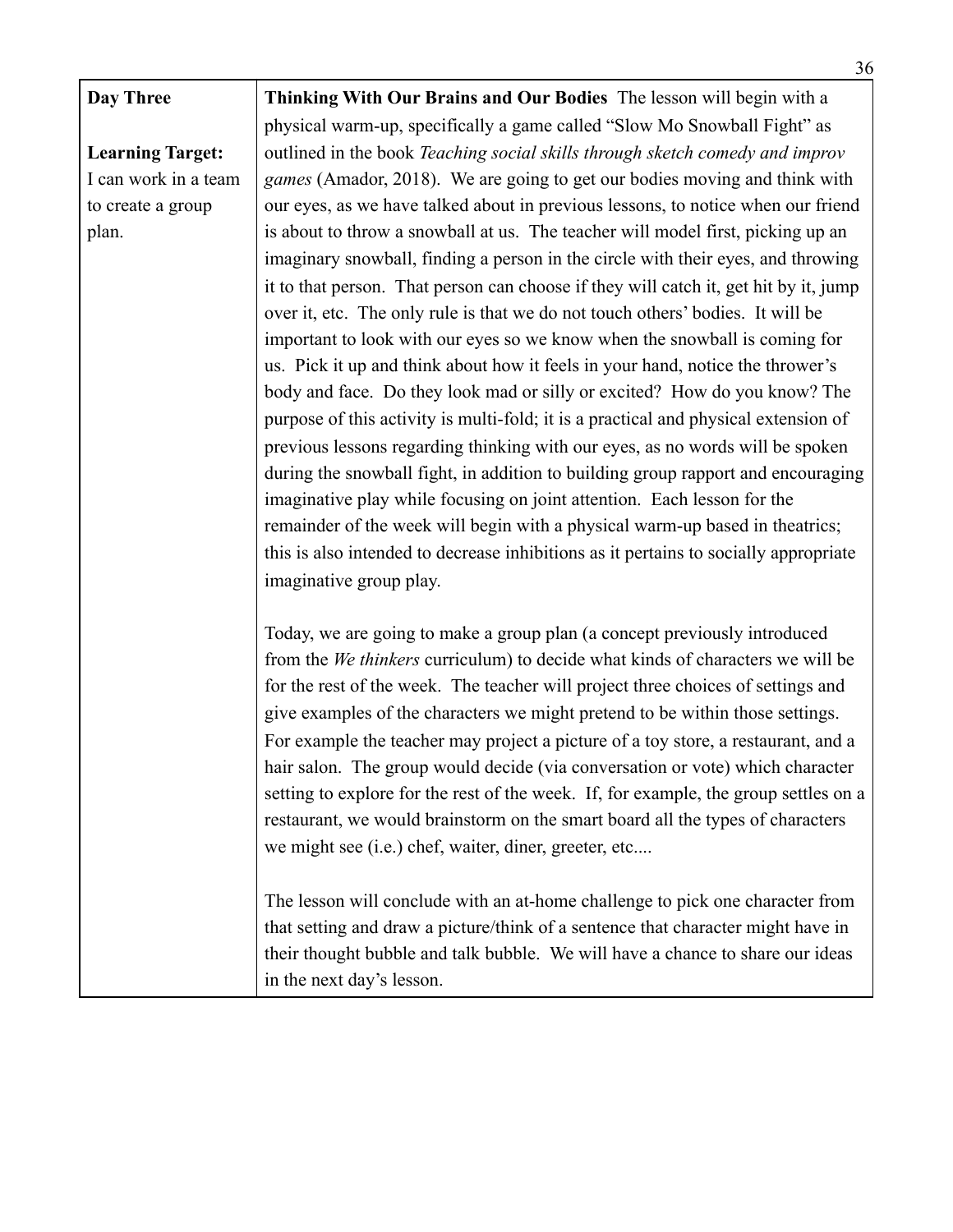# **Learning Target**: I can apply what I know about thought bubbles and talk bubbles in dramatic play.

**Who Am I?** Today's lesson will begin with a game called "Dance Party" as outlined in *Teaching social skills through sketch comedy and improv games*  (Amador, 2018). This activity, as with the other games outlined in this lesson, is intended to establish and encourage joint-attention along with physical exploration within imaginative play. This activity involves one person entering the center of the circle, doing a silly movement or dance, approaching a partner on the outside of the circle, looking at them, and waiting for them to copy the movement. Once the person on the outside of the circle has copied their partner's motion, they will switch spots, enter the center of the circle, change their dance or motion. This can be as big or small as the student would like, as long as they abide by the rules of moving safely and not putting their hands on others' bodies. This pattern will continue until every student has had a turn to be the dance leader.

Upon completion of the physical warm up, the students will sit in a circle to review what setting we selected as a group the day prior; students who would like to share their character drawing/sayings will have an opportunity to do so at this time. The teacher will have contextually appropriate items prepared for the play scenario, (i.e.) props such as a tray with toy food, a small pad of paper and pencil for the waitress, a paper chef hat, and spaced-out cube chairs that signify a table for customers and a place for the host. The teacher will project some of the phrases discussed/brain-stormed from the day prior for each role within the setting and read them aloud. The teacher will have prepared laminated labels for each student, which will be selected at random, signifying their role within the play scenario. Students will be given their roles and allowed the rest of the time to act out a social play. The teacher will move through the space and may suggest expressions or responses; students will be encouraged to use phrases that were discussed and think of their own as well.

The lesson will conclude with a discussion/reflection of what the students liked/ did not like/what was hard/what was fun. The students will be told that during the next day's lesson, they will have a chance to switch roles. Their at-home challenge is to think of a dilemma that might happen in our restaurant (i.e.) the chef is out of cheese, the customers don't like their table, the dishes are dirty, etc... and bring their idea to the group tomorrow.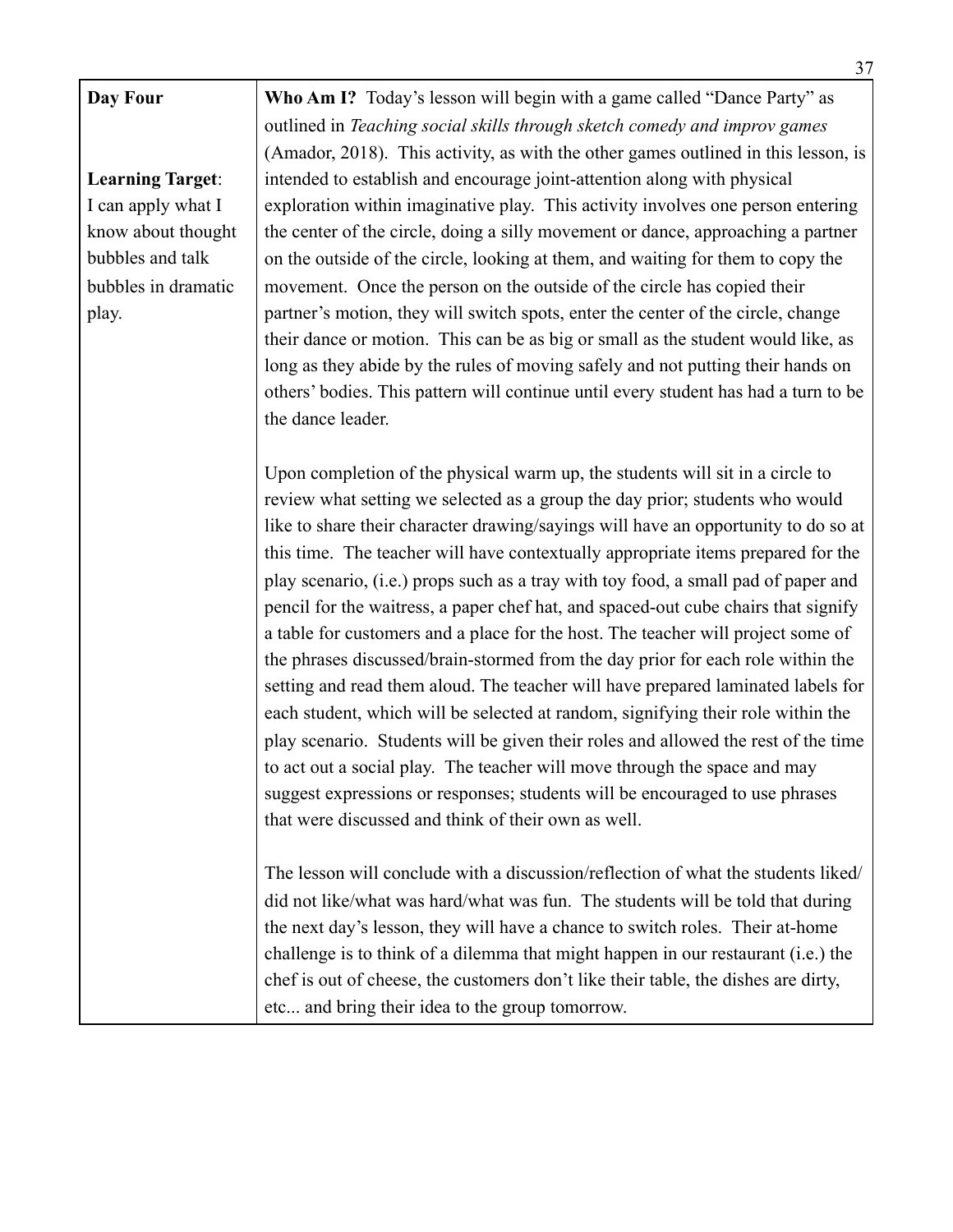| Day Five                | Mix It Up! Today's warm up is adapted from an exercise called "Throw the              |
|-------------------------|---------------------------------------------------------------------------------------|
|                         | Face" outlined in the book Shakespeare's heartbeat: drama games for children          |
| <b>Learning Target:</b> | with autism (Hunter, 2015). This exercise sees the students sitting in a circle;      |
| I can demonstrate my    | there is one scarf that will be thrown to each person in turn and first modeled by    |
| understanding of        | the teacher. The teacher will hold the scarf in front of their face, then say "Raise" |
| thoughts and feelings   | the curtain!" at which point she will lift the scarf up to reveal a face representing |
| across characters and   | a different emotion. She will then say "Throw the face!" at which point she will      |
| scenarios.              | throw the scarf to another student. The student will catch it or grab it, place it in |
|                         | front of their face, and wait for the teacher to say, "Raise the curtain!" The        |
|                         | student with the "curtain" will reveal a new emotion on their face, lower the         |
|                         | "curtain," and "throw the face," until each student has had a turn. Again, the        |
|                         | objective of this activity is to establish and engage in joint attention as well as   |
|                         | physical exploration of emotion and perspective-taking.                               |
|                         |                                                                                       |
|                         | Upon completion of the warm up, the teacher will ask students to share any of         |
|                         | the dilemmas they came up with for our play scenario. She will write each one         |
|                         | of them down on a piece of paper, place them in a hat, and select a dilemma at        |
|                         | random. Students will have their character labels from the day prior and will be      |
|                         |                                                                                       |
|                         | told to pass it two times to their right. This will give each student a chance for a  |
|                         | different role within a new scenario. The teacher will gradually release control      |
|                         | of the activity at this point, with less intervening and feeding of scripts. The      |
|                         | students will be allowed and encouraged to improvise, within the parameters of        |
|                         | safe play and the established rules, until they hear the sound of a bell. At that     |
|                         | point the students will stop, return their chairs to the circles to have a post-      |
|                         | mortem. The teacher will explain that a post-mortem is what it is called in           |
|                         | theatre when a play is finished and all the participants have a chance to share       |
|                         | their thoughts about how it went. Students will have the opportunity to share         |
|                         | their reflections if they desire.                                                     |
|                         | The teacher will provide feedback and a challenge to the group: "Let's think          |
|                         | about how, just like the characters in our play we created, our thoughts and          |
|                         | words can change the way that other people feel. How did it feel when the             |
|                         | customer used mean words when they didn't like their food? We can stop and            |
|                         | think before our ideas escape our thought bubbles and enter our talk bubbles."        |
|                         |                                                                                       |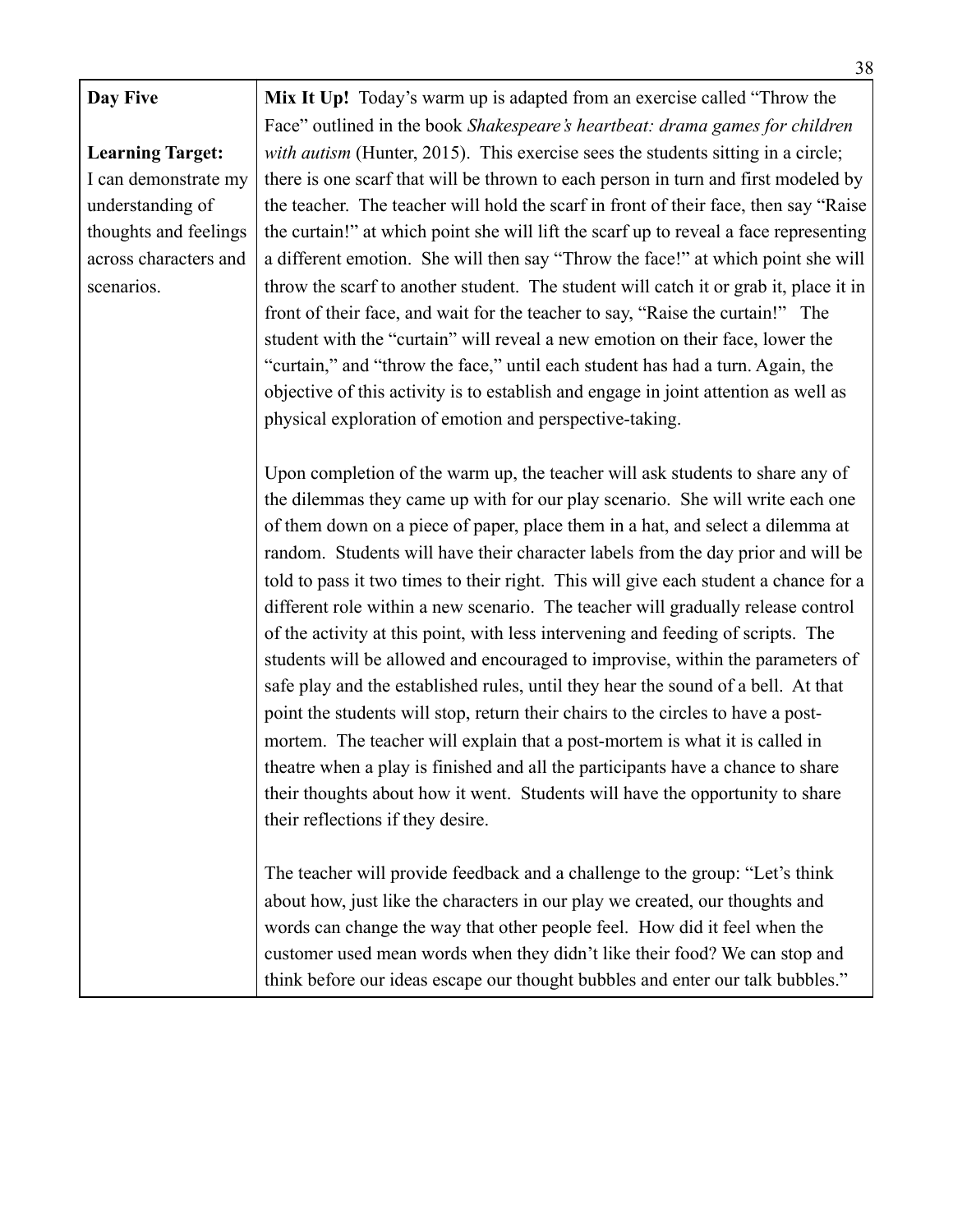## **Data Collection**

While the data collection system for a unit of activities that is not discrete-trial centric may be more nuanced, it need not be more complicated; it must be noted that the data yielded from such a learning activity may be most compelling when examined alongside student data collected across other activities and realms. Specifically, it is worth examining if increased engagement in such activities as those outlined within this unit are correlative to an increase or decrease in unexpected behaviors, sustained involvement in activities, and attempts at initiating play to name but a few. The inclusion of anecdotal notes would provide an even more robust portrait of the impact of social learning within the larger scope of the students' learning activities, both academic and non-academic. The following page provides a sample of a data collection sheet that would be appropriate to use for this social skills unit.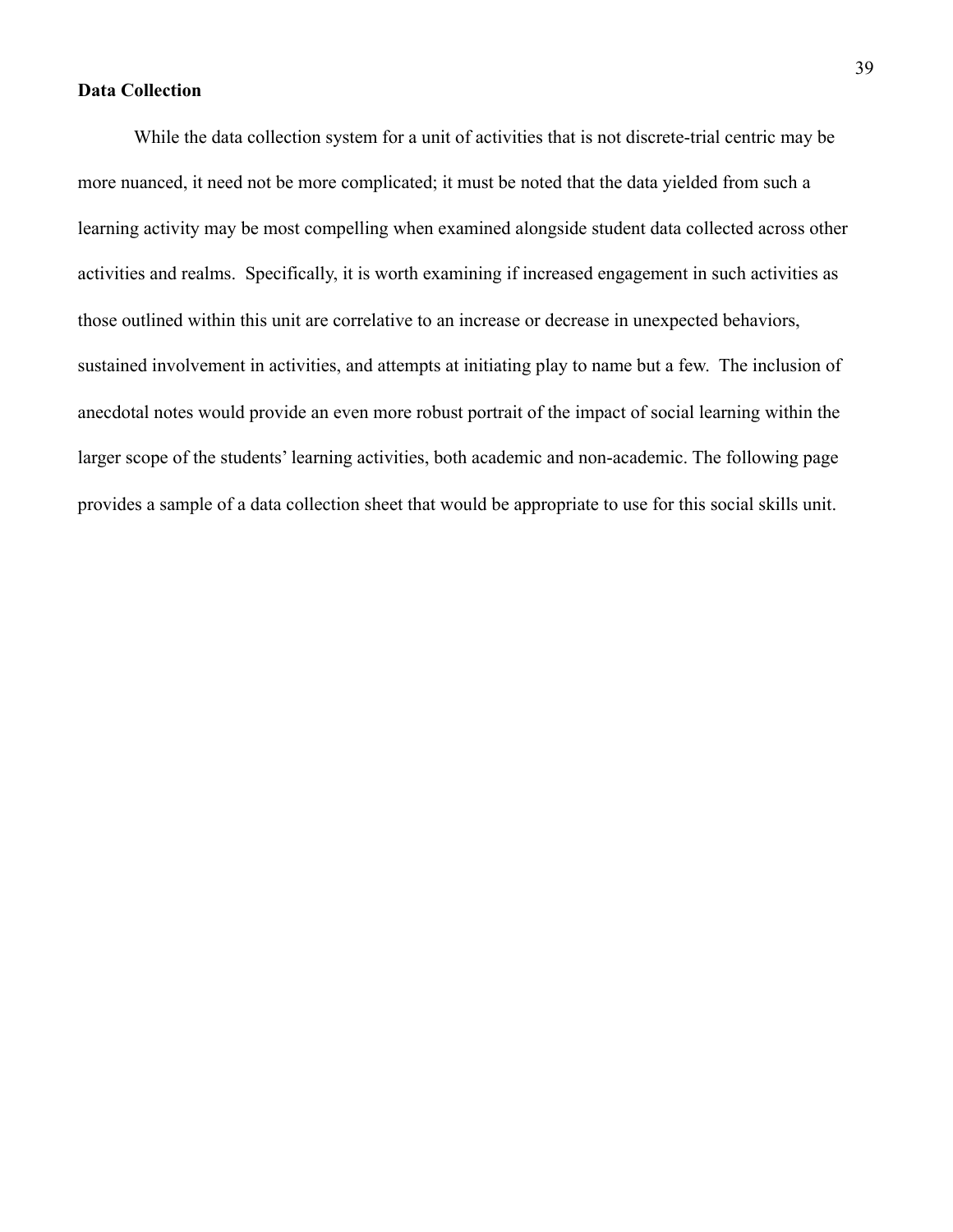## **Social Skills Group Data Collection Sheet**

Student Name: \_\_\_\_\_\_\_\_\_\_\_\_\_\_\_\_\_\_\_\_\_\_\_\_\_\_

Date:

Please indicate the appropriate number in the chart below; include any notes/observations as appropriate for each 5-minute window of time.

 $1 = Yes$ 

 $0 = No$ 

|                                                                                                                                           | 12:00-12:05 | 12:05-12:10 | 12:10-12:15 | 12:15-12:20 |
|-------------------------------------------------------------------------------------------------------------------------------------------|-------------|-------------|-------------|-------------|
| Actively engaged<br>in activity (asks/<br>answers questions,<br>follows physical<br>routines, listens to<br>teacher and peers,<br>$etc$ ) |             |             |             |             |
| Stayed with the<br>group (i.e.) kept<br>their body in the<br>expected space or<br>within expected<br>proximity)                           |             |             |             |             |
| Safe body (i.e.)<br>hands and feet to<br>self)                                                                                            |             |             |             |             |

Notes: (Please note anything significant, i.e. they initiated more questions/sharing ideas, they did not actively participate but stayed in the group, etc.)\_\_\_\_\_\_\_\_\_\_\_\_\_\_\_\_\_\_\_\_\_\_\_\_\_\_\_\_\_\_\_\_\_\_\_\_\_\_\_\_\_\_\_\_\_

\_\_\_\_\_\_\_\_\_\_\_\_\_\_\_\_\_\_\_\_\_\_\_\_\_\_\_\_\_\_\_\_\_\_\_\_\_\_\_\_\_\_\_\_\_\_\_\_\_\_\_\_\_\_\_\_\_\_\_\_\_\_\_\_\_\_\_\_\_\_\_\_\_\_\_\_\_\_\_\_\_\_\_

\_\_\_\_\_\_\_\_\_\_\_\_\_\_\_\_\_\_\_\_\_\_\_\_\_\_\_\_\_\_\_\_\_\_\_\_\_\_\_\_\_\_\_\_\_\_\_\_\_\_\_\_\_\_\_\_\_\_\_\_\_\_\_\_\_\_\_\_\_\_\_\_\_\_\_\_\_\_\_\_\_\_\_

\_\_\_\_\_\_\_\_\_\_\_\_\_\_\_\_\_\_\_\_\_\_\_\_\_\_\_\_\_\_\_\_\_\_\_\_\_\_\_\_\_\_\_\_\_\_\_\_\_\_\_\_\_\_\_\_\_\_\_\_\_\_\_\_\_\_\_\_\_\_\_\_\_\_\_\_\_\_\_\_\_\_\_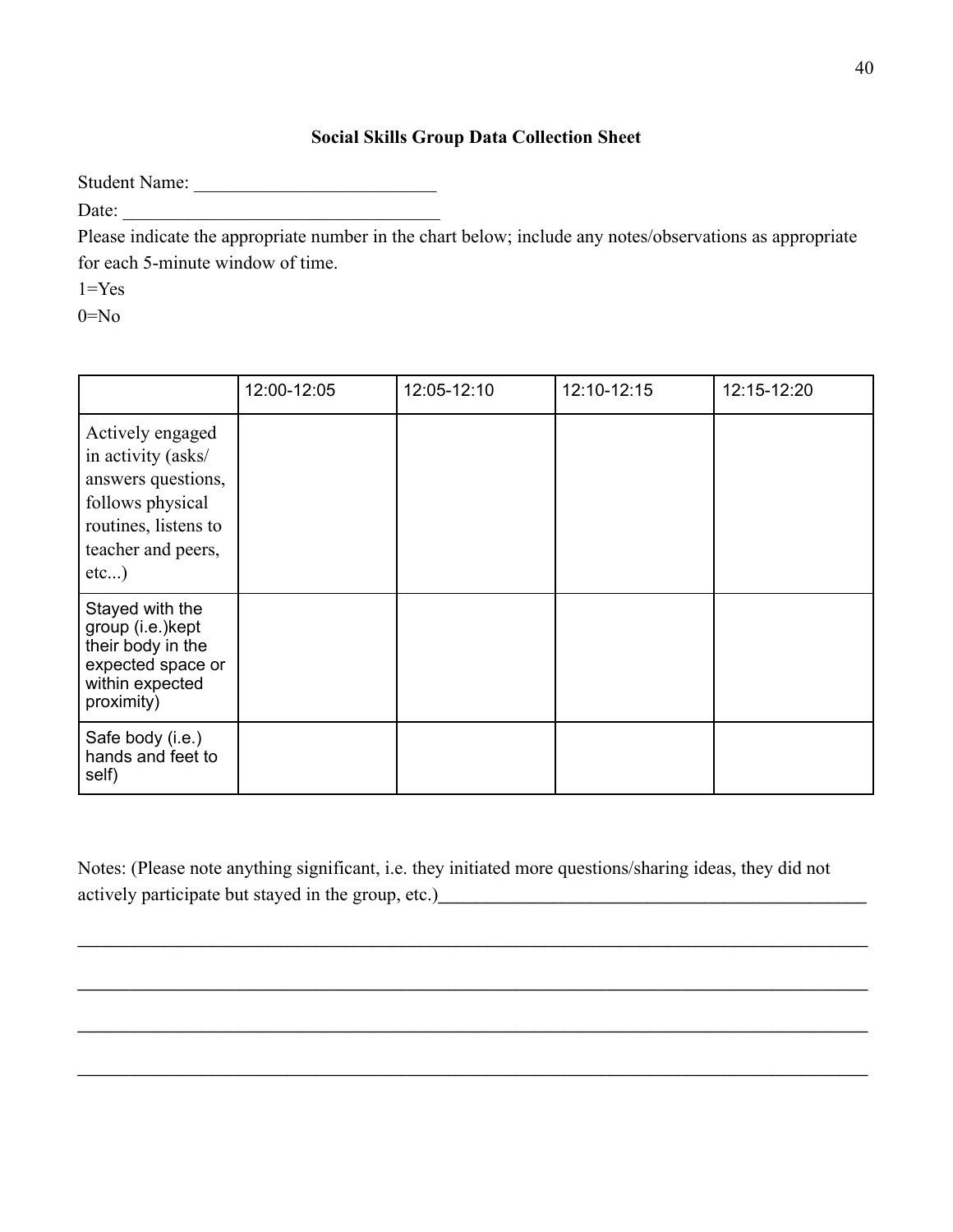#### **CHAPTER IV: DISCUSSION AND CONCLUSION**

#### **Summary of Literature**

The research and application presented herein points to the exciting possibilities that exist within the shared realms of social skill development and theatrical applications. While the research explored within the context of this project was primarily centered around school-aged students with ASD, as was the focus of the application portion of this project, the research points to the potential long-term impact of social development deficits in adults. A study conducted amongst adults that was published in *Autism: The International Journal of Research and Practice* highlighted the reality that adults with ASD may tend to show a stronger preference for interactions with other individuals with ASD as opposed to adults who have developed typically (Morrison et al., 2020). While this is not a result or consequence that should be seen as dire, it highlights the potential for even greater social challenges for adults who are immersed in and amongst diverse social and professional circles as they age.

Given the potential long-term ramifications of unchecked social development, an exploration of both accepted and innovative approaches to the nuanced field of social skills yields exciting possibilities. The literature addressed a dissection of current social development practices, including the widely known and lauded social thinking curriculum developed by speech and language pathologist Michelle Garcia-Winner. The literature challenged this author to explore the possibilities beyond teaching an understanding of conversational fundamentals, such as initiating verbal exchanges and staying on-topic. While these practices and concepts are important, they are not holistic in their approach to developing skills which may be both beneficial and required to navigate unpredictable and shifting social situations. There is a lack of consideration for the importance of social connections that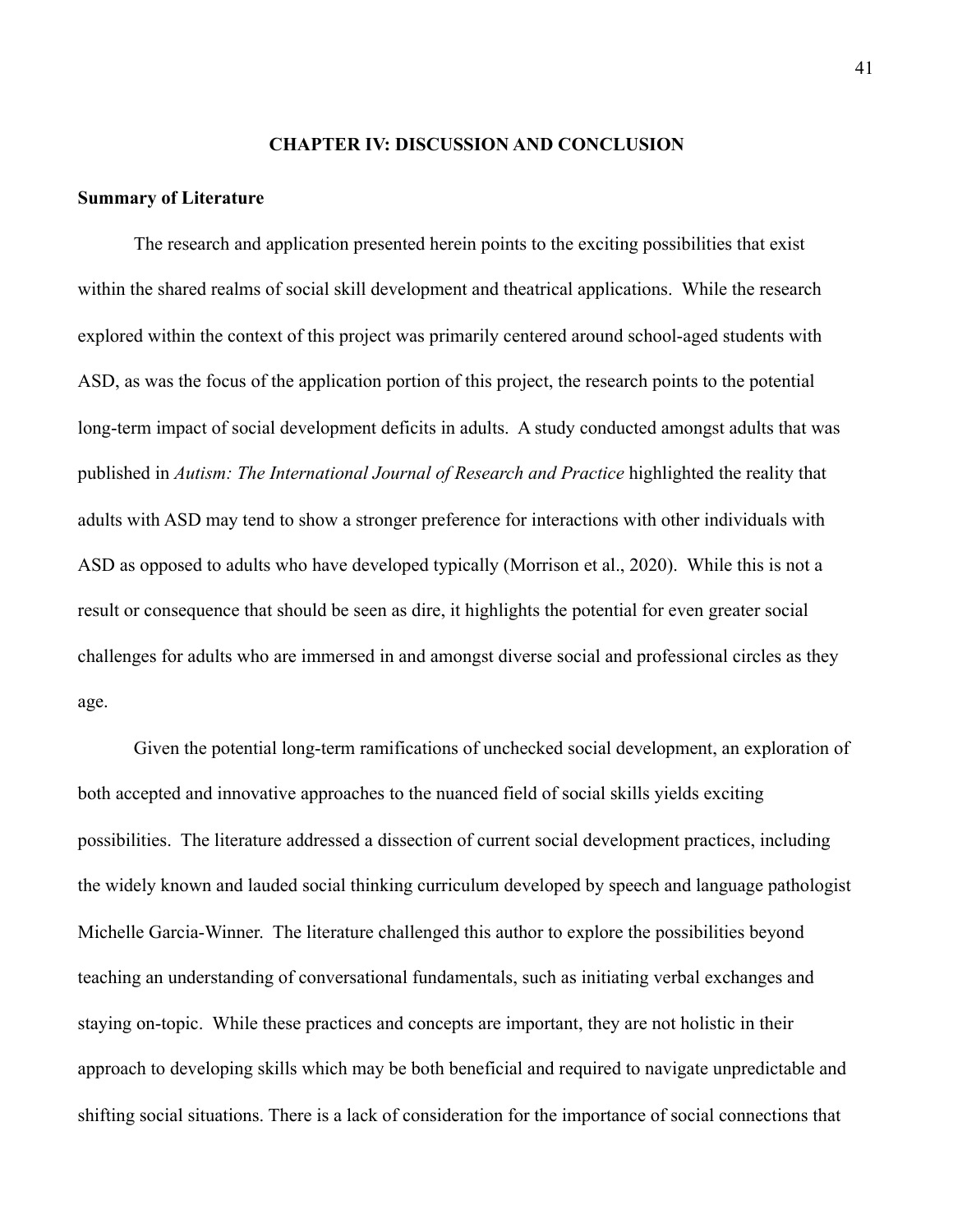are developed outside of situational norms and basic social rules, including authentic banter and conversational taunting (Bottema-Beutel et al., 2018).

One instructional strategy that encourages social play which exists both within and outside the traditional parameters of top-down social rules is dramatic play, as developed within theatrical practices. A number of theatre-based frameworks for social skill instruction were explored, including that which was first developed by the SENSE Theatre. Results yielded from a two-week study of SENSE Theatre practices indicate their intervention approach may result in increased group play with peers and a decrease in anxiety within the ASD target population (Ioannou, et al., 2020).

#### **Limitations of Research**

While the possibilities this research illuminated, specifically in regards to exploration and development of new realms of social skill instruction, were undoubtedly exciting, the limitations of the research conducted thus far were also evident. The sample sizes and duration of the studies researched herein were both small in their respective magnitude. An additional limitation that was evident in the research was a lack of diversity; this does not just pertain to cultural or socioeconomic diversity, but also neuro-diversity within the ASD population itself. As discussed throughout the research, there is a broad range of skills, talents, and challenges represented along the spectrum; the research explored within this study failed to include nonverbal participants. Verbal expression is only one means of communication; and surely, as the research pointed to the impact of activities involving movement and music, there is certainly a place and a need for exploration of how these instructional approaches may be applied to benefit an even broader range of individuals with ASD.

An additional blind spot in the research presented thus far pertains to neurotypical populations. The impact of theatre-based social skills instruction on individuals with ASD specifically may be understood with greater clarity when compared adjacently to neurotypical groups. It may well be that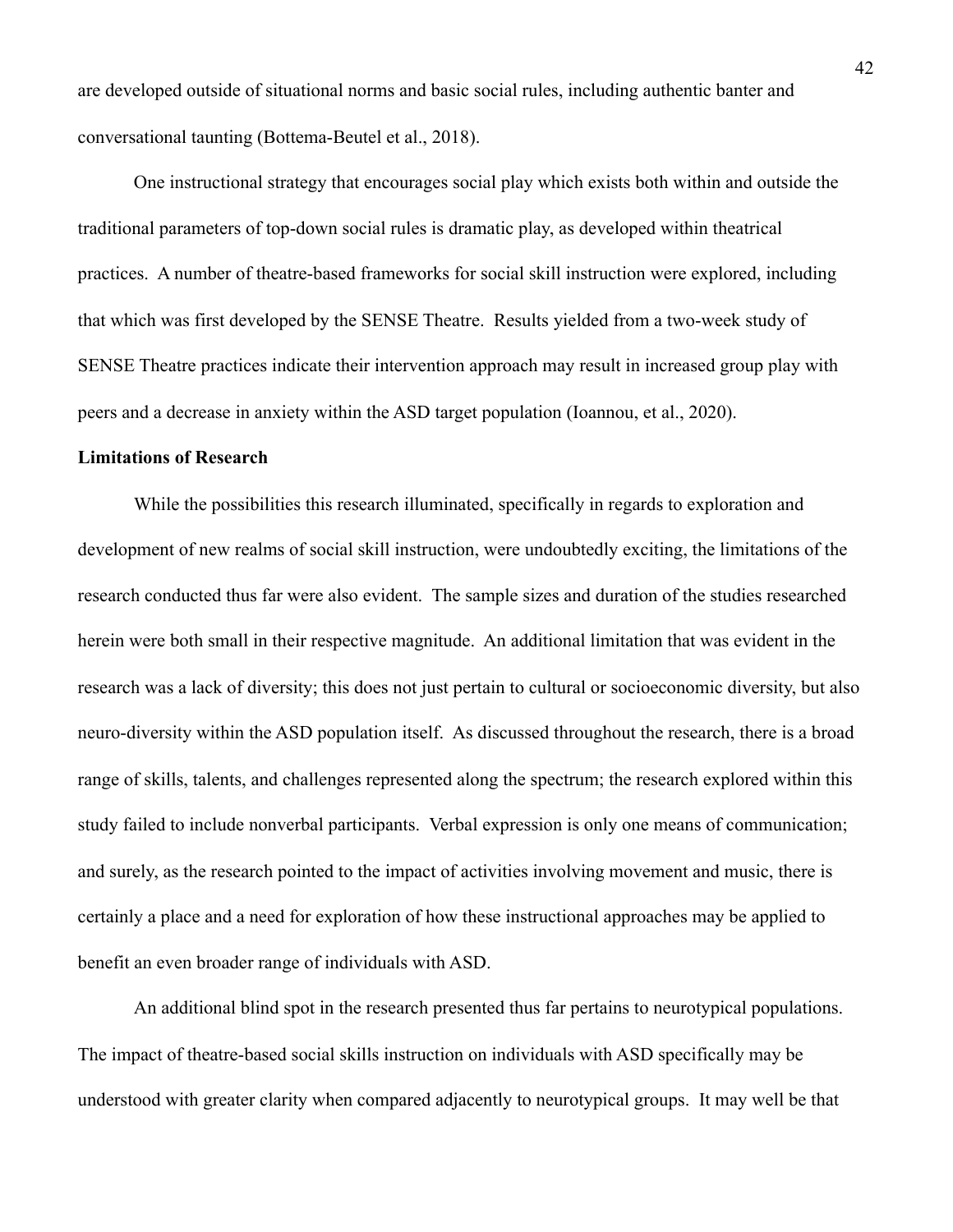participation in theatre presents a similar impact on typically developing individuals as it pertains to increased social engagement and decreased social anxiety across contexts. Contextually, it would also serve to explore any latent impact of these interventions; that is to say, one wonders if the positive outcomes observed within the context of the theatrical practice would sustain and carry-over also social realms long term outside of the study.

## **Implication of Future Research**

In addition to exploration of the aforementioned research limitations in future studies, there is one even more specific sector of theatre which may be beneficial and worthy of further exploration: humor. In a study published in *Education Digest: Essential Readings Condensed for Quick Review,* British psychologist Tony Attwood addressed the potential benefit of specifically using humor as a tool for treating ASD (Hartigan, 2012). He specifically references the power that humor has in de-stigmatizing some of the traits of ASD (Hartigan, 2012). More pointed research into the possibilities of utilizing improvisational play as a social skills teaching tool feels worthy of exploration. Anecdotally, this writer is aware of local improvisational groups that sought to include individuals on the autism spectrum in their practices and performances prior to the CoVid-19 pandemic and its associated tightening of social events.

Shaun May, Research Director of the Centre for Cognition, Kinesthetics and Performance School of Arts at Kent State, also sought to explore the use of humor as a means of socialization and destigmatization, as outlined in her article published in *Research in Drama Education* in 2017. This informal study addressed the exploration of humor amongst individuals with ASD who participated in a comedy workshop program alongside neurotypical peers. The study involved 9 participants between the ages of 13-16; 5 of these participants were diagnosed with ASD, and 4 of the participants were not. May led workshops over the course of 4 weeks with exercises designed to assess the presentation of social anxiety, concrete thinking, and restricted repetitive behaviors within the workshop environment (May,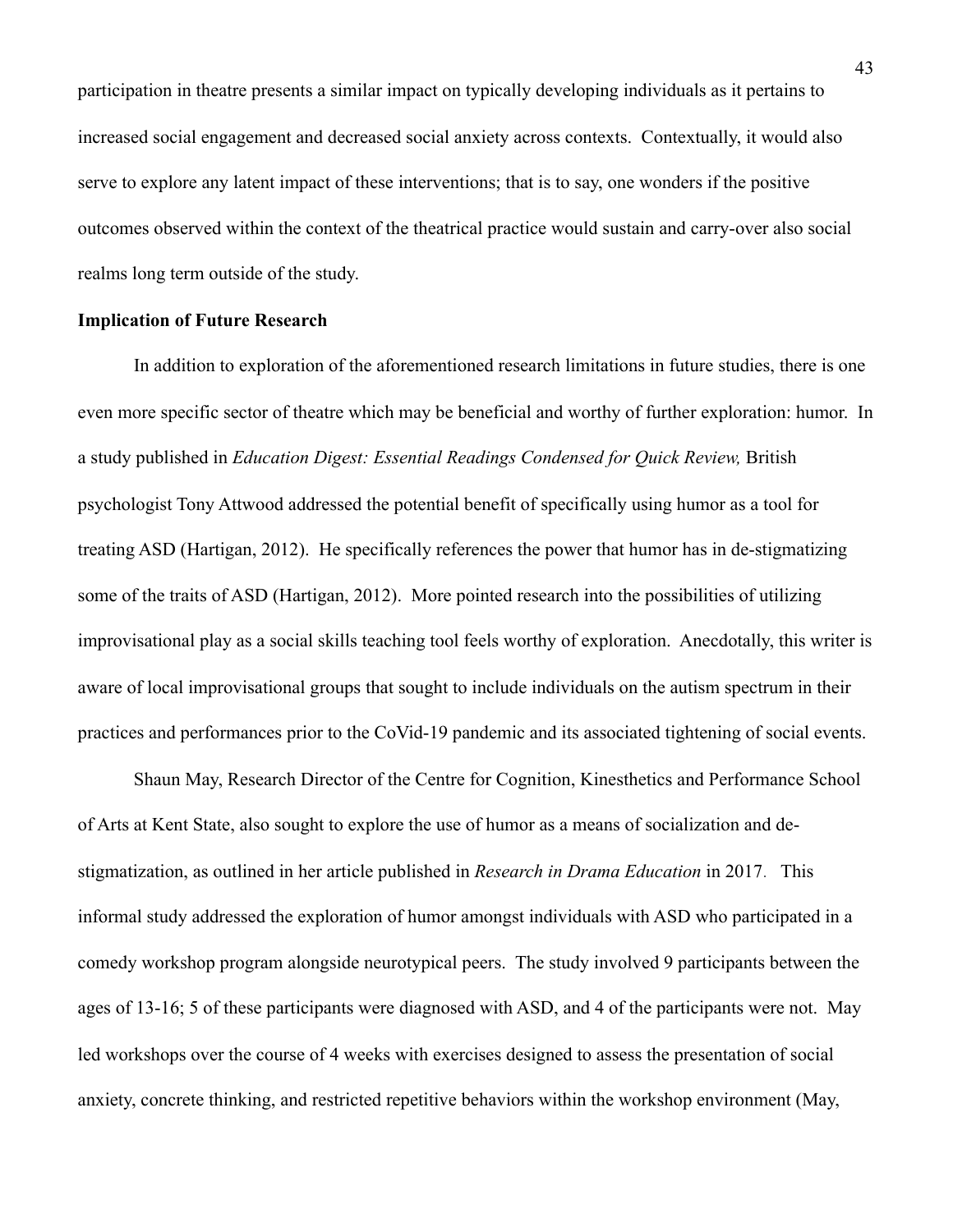2017). These exercises consisted primarily of social role play and use of props. May concluded from her findings that, despite what she presupposes is a common belief amongst individuals who lack knowledge of ASD, individuals with ASD have a great capacity to express humor (May, 2017). There were a number of limitations to this study, chief among them were her parameters for measurement. The information presented in the article was anecdotal; and much like comedy itself, its analysis is subject to the perception of its audience. It is nevertheless a compelling notion to research the impact of comedy on social competency and interaction for individuals with ASD and their typically developing peers.

The convergence of physical education and theatrical play presents another realm worthy of research and exploration as it pertains to social skill development for students with ASD. In 2019, the *International Journal of Special Education* published a study conducted at an elementary school in Greece that addressed the potential impact of including elements of dramatic play into psychomotor play as an aspect of physical education (Mpella et al., 2019). While this particular study was rather small in scope, with the inclusion of six participants, it points to the benefits of social skill instruction that may exist outside of typical classroom settings with a top-down instructional model. In this study, theatrical play was implemented within the physical education class via loosely structured play in the form of choreography; specifically, students were put in teams and asked to create a dance that was representative of an assigned season (Mpella et al., 2019). Upon conclusion of the sixteen session study, it was noted that students displayed an increase in cooperation and a decrease in indifference as documented by time sampling conducted by designated staff (Mpella et al., 2019). This student presented several limitations in addition to its small sample population, including unclear parameters for measuring traits such as empathy and acceptance; these terms are rather abstract and lend themselves to unclear observer interpretation. Nonetheless, this points to another venue for effective social skill instruction outside of the classroom and the theatre.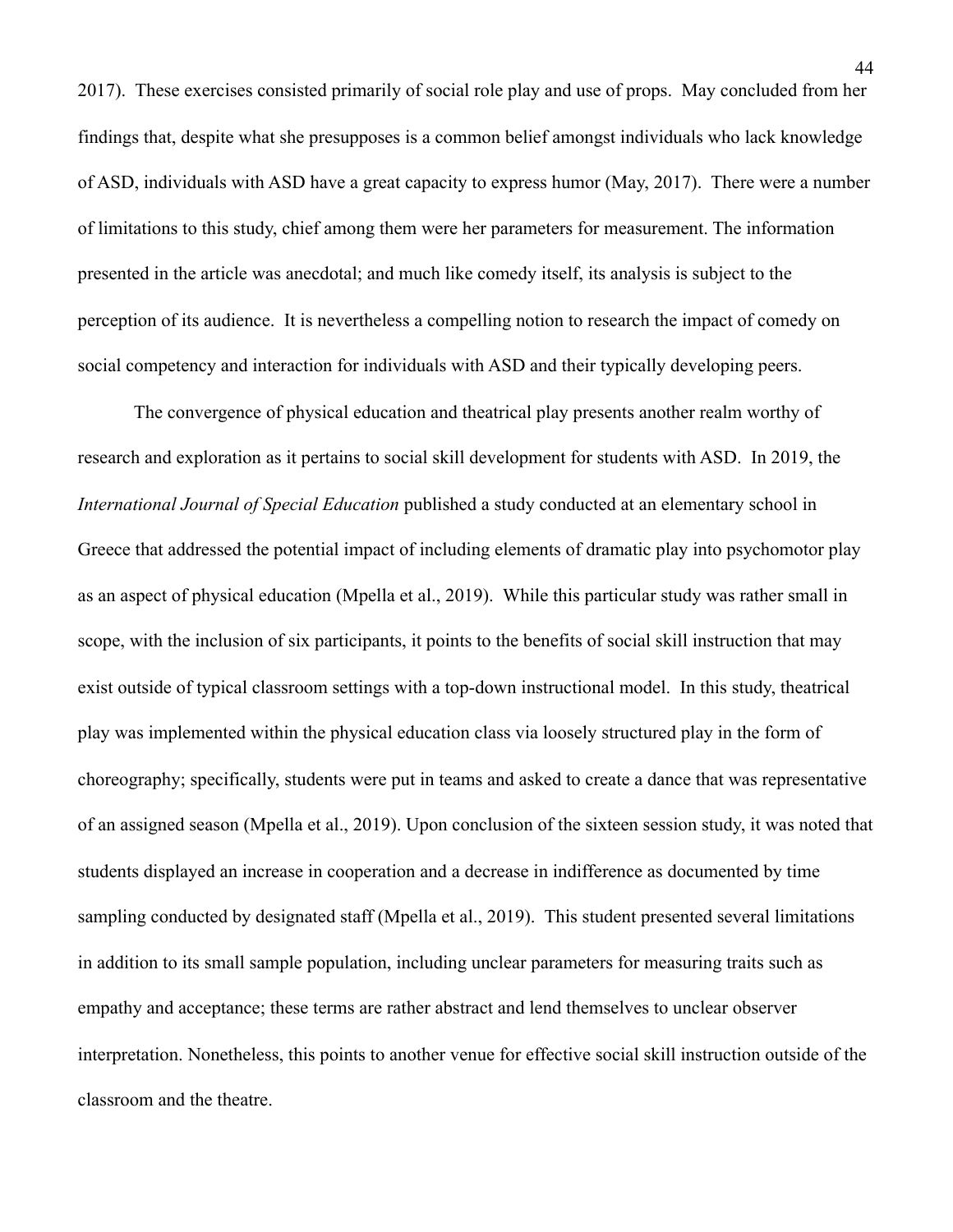#### **Professional Application**

The implications and possibilities of this research inspire and excite me as both an educator and participant of theatre arts. Dramatic play holds great potential for inspiring connections between students with ASD and their peers, along with its capacity to create a non-threatening and creatively engaging means of developing social skills. As a practitioner of the arts and a participant in activities such as improvisation groups, I have witnessed firsthand the social benefits of engaging in such programming. As an educator, I hope to not only incorporate and adapt some of the aforementioned social skills instructional tools into my own classroom that serves students with ASD, I also hope to inspire my fellow educators to explore participation in theatrical activities themselves. I can say with certainty, albeit anecdotally, that participation in theatre has made me a more calm and effective educator. Structured practice of developing a group mind, attuning one's self to social cues, and practicing the art of improvisation has given me a foundation to move through unexpected situations with a sense of wonder and play. As an educator working with students who present with unpredictable behaviors and responses, I consider this training to be a tremendous tool to have in one's educator toolbelt.

 The application outlined in chapter three of this research provides a framework for activities I intend to implement in my own classroom. My goal is to create an environment in which students are encouraged to explore, play, learn new ways to connect and show respect, and most of all have fun. Many of the students I serve have been in programming from a very young age; it is easy to take for granted the tremendous effort it takes for them to endure each day in school that is essentially an adult work day in terms of its length. Play, be it dramatic or otherwise, is an invaluable tool for learning. I hope to inspire my students and coworkers alike to pursue a love of lifelong learning through the magic and wonder of play.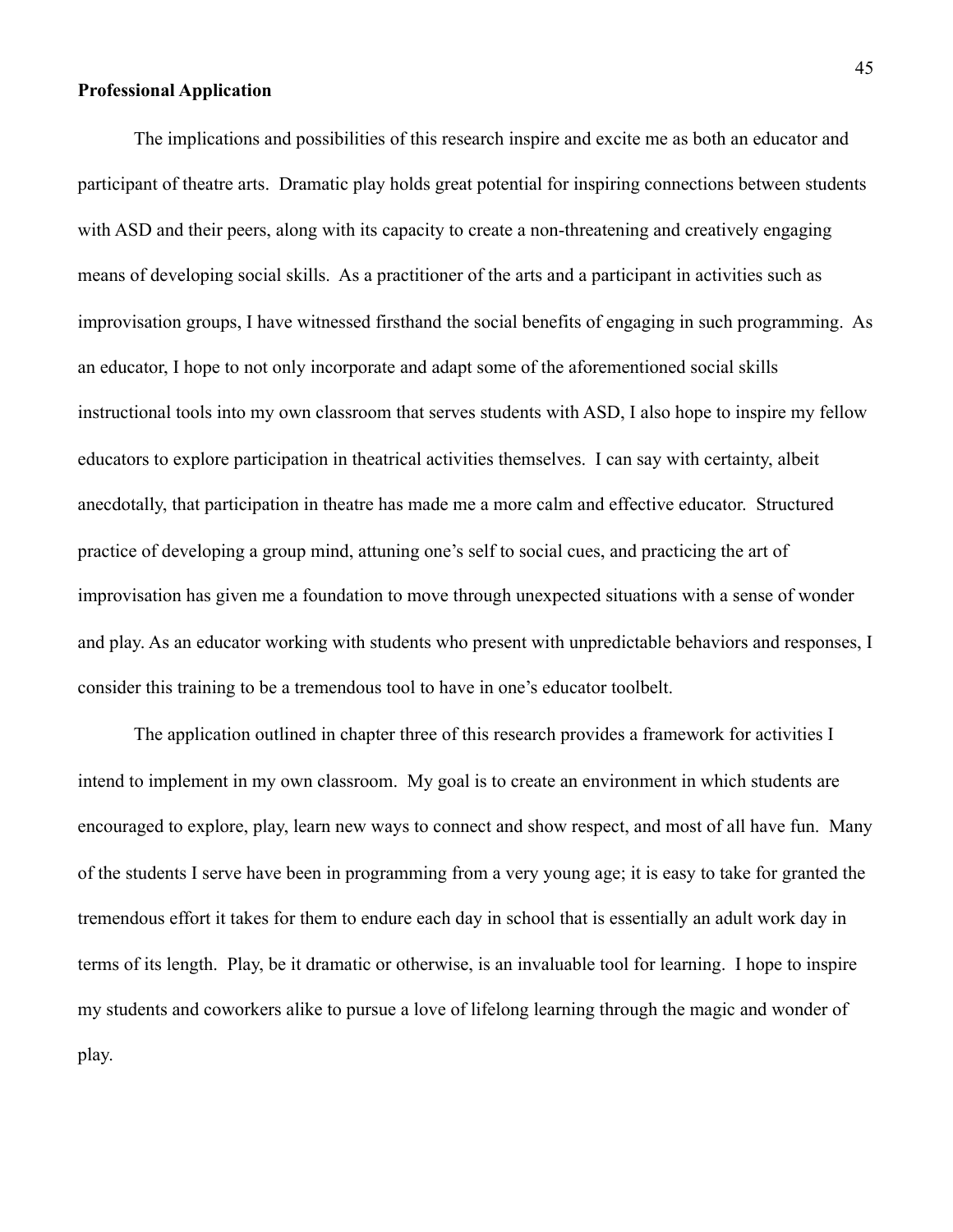## **Conclusion**

The end road of dramatic play extends far beyond the proscenium stage. As this research has shown, the benefits of dramatic play reach far beyond the playhouse. Theatre is a tool for connection and inspiration; and there are many more realms within it that are worthy of research and exploration. As I stand on the precipice of my first full school year as the lead special education teacher in a Federal Setting III classroom serving students with ASD, I intend to access the gifts that theatrical play provides.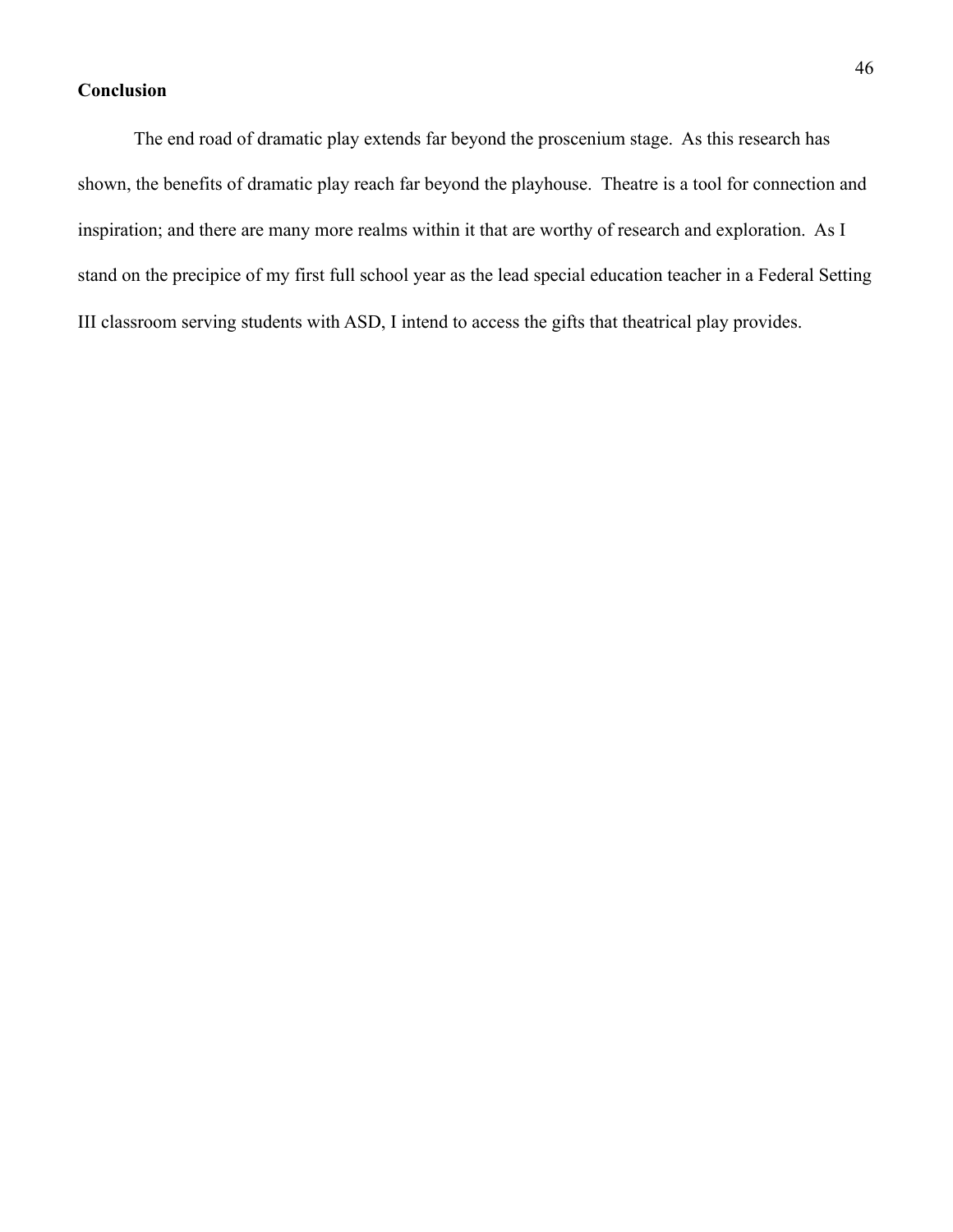### **References**

- Amador, S. (2018). *Teaching social skills through sketch comedy and improv games.* Jessica Kingsley Publishers.
- Bottema-Beutel, K., Park, H., & Kim, S. Y. (2018). Commentary on social skills training curricula for in individuals with ASD: Social interaction, authenticity, and stigma. *Journal of Autism and Developmental Disorders, 48*(3), 953-964. <https://ezproxy.bethel.edu/login?url=https://> search.ebscohost.com/login.aspx?direct=true&db=eric&AN=EJ1170767&site=ehost live&scope=site http://dx.doi.org/10.1007/s10803-017-3400-1
- Corbett, B.A., Swain, D.M., Coke, C., Simon, D., Newsom, C., Houchins-Juarez, N., Jenson, A., Wang, L., & Song, Y. (2014). Improvement in social deficits in autism spectrum disorders using a theater based, peer-mediated intervention. *Autism Research : Official Journal of the International Society for Autism Research*, *7*(1), 4–16. <https://doi.org/10.1002/aur.1341>
- Crooke, P. J., Winner, M. G., & Olswang, L. B. (2016). Thinking socially: teaching social knowledge to foster social behavioral change. *Topics in Language Disorders, 36*(3), 284-298. https:// [ezproxy.bethel.edu/login?url=https://search.ebscohost.com/login.aspx?](http://ezproxy.bethel.edu/login?url=https://search.ebscohost.com/login.aspx?)  direct=true&db=eric&AN=EJ1110894&site=ehost-live&scope=site <http://dx.doi.org/10.1097/> TLD.0000000000000094
- Elder Robison, J. (2018). What is autism? *Psychology Today, 51*(5), 48-50. https://ezproxy.bethel.edu/ login?url=https://search.ebscohost.com/login.aspx?direct=true&db=keh&AN=131366722&site= ehost-live&scope=site
- Giserman-Kiss, I., Gorenstein, M., Feldman, E., Rowe, M., Grosman, H., Weissman, J., Rouhandeh, A., Wilkinson, E., Meyering, K., Durkin, A., Isenstein, E., Kolevzon, A., Buxbaum, J. D., & Siper, P. M. (2020). The immersive theater experience for individuals with autism spectrum disorder.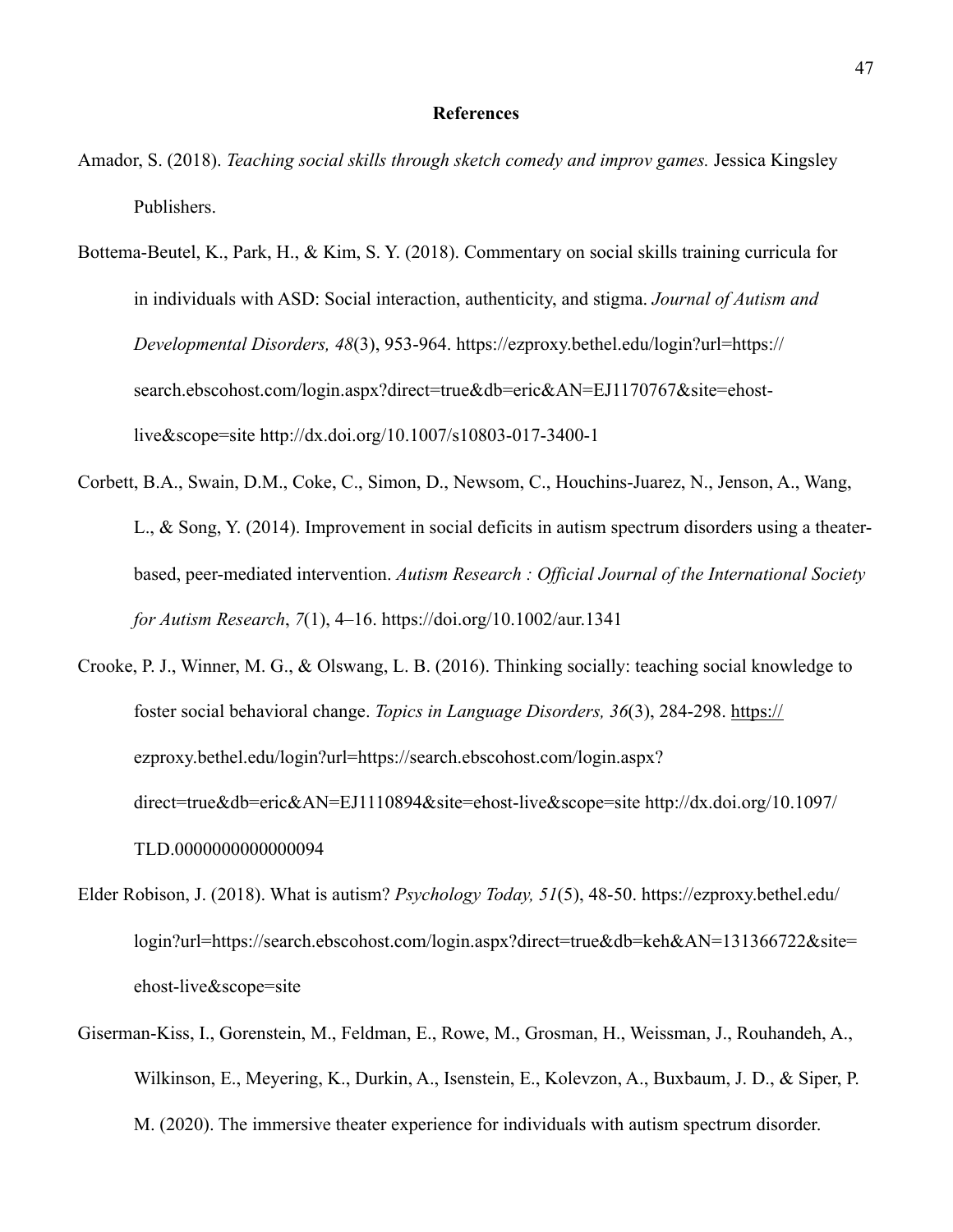*Journal of Autism and Developmental Disorders, 50*(3), 1073-1080. <https://ezproxy.bethel.edu/> login?url[=https://search.ebscohost.com/login.aspx?d](https://search.ebscohost.com/login.aspx?)irect=true&db=eric&AN=EJ1243051&site= ehost-live&scope=site [http://dx.doi.org/10.1007/s](http://dx.doi.org/10.1007/)10803-019-04284-7

- Goldstein, T. R., Lerner, M. D., Paterson, S., Jaeggi, L., Toub, T. S., Hirsh-Pasek, K., & Golinkof, R. (2019). Stakeholder perceptions of the effects of a public school-based theatre program for children with ASD. *Journal for Learning Through the Arts, 15*(1) <https://ezproxy.bethel.edu/login?> url[=https://search.ebscohost.com/login.aspx?direct=true&db=eric&AN=EJ1229019&site=ehost](https://search.ebscohost.com/login.aspx?direct=true&db=eric&AN=EJ1229019&site=ehost-)  live&scope=site
- Guli, L. A., Semrud-Clikeman, M., Lerner, M. D., & Britton, N. (2013). Social Competence Intervention Program (SCIP): A pilot study of a creative drama program for youth with social difficulties. *Arts in Psychotherapy, 40*(1), 37-44. 10.1016/j.aip.2012.09.002
- Hartigan, P. (2012). Using theater to teach social skills: researchers document improvements for Children with Autism. *Education Digest: Essential Readings Condensed for Quick Review, 77*(9), 30-34. <https://ezproxy.bethel.edu/login?url=https://search.ebscohost.com/login.aspx?> direct=true&db=eric&AN=EJ999421&site=ehost-live&scope=site <http://www.eddigest.com/> index.php

- Ioannou, S., Key, A. P., Muscatello, R. A., Klemencic, M., & Corbett, B. A. (2020). Peer actors and theater techniques play pivotal roles in improving social play and anxiety for children with autism. *Frontiers in Psychology, 11*, 908. doi:10.3389/fpsyg.2020.00908 [doi]
- Kempe, A. (2014). Developing social skills in autistic children through 'Relaxed Performances'. *Support for Learning, 29*(3), 261-274. 10.1111/1467-9604.12062

Makin, S. (2014). Theater as therapy. *Scientific American Mind, 25*(5), 21. 10.1038/

Hunter, K. (2015). *Shakespeare's heartbeat: Drama games for children with autism* (1st ed.). Routledge.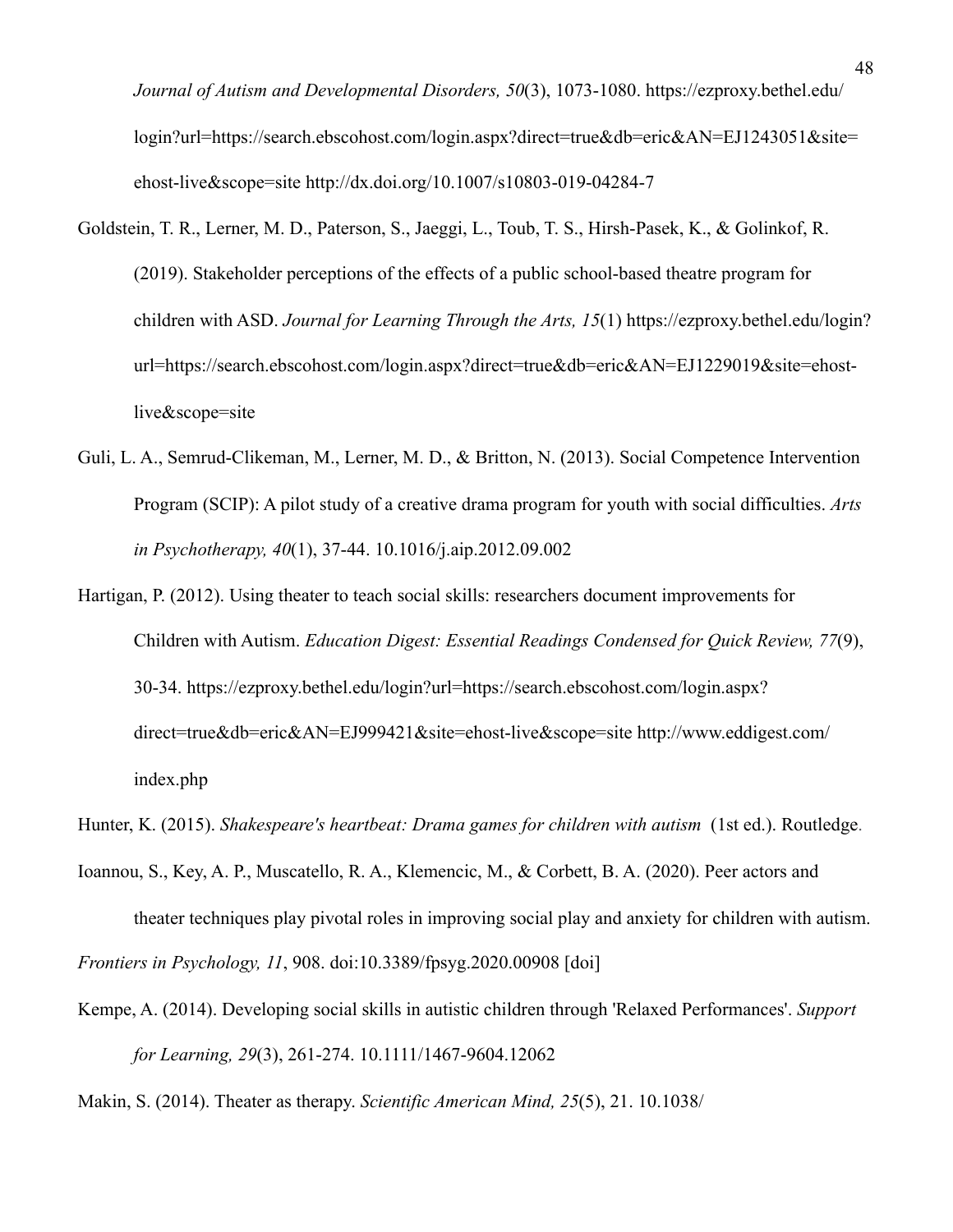- May, S. (2017). Autism and comedy: Using theatre workshops to explore humour with adolescents on the spectrum. *Research in Drama Education, 22*(3), 436-445. <https://ezproxy.bethel.edu/login?> url[=https://search.ebscohost.com/login.aspx?direct=true&db=eric&AN=EJ1146081&site=ehost](https://search.ebscohost.com/login.aspx?direct=true&db=eric&AN=EJ1146081&site=ehost-)  live&scope=site<http://dx.doi.org/10.1080/13569783.2017.1329651>
- Morrison, K. E., DeBrabander, K. M., Jones, D. R., Faso, D. J., Ackerman, R. A., & Sasson, N. J. (2020). Outcomes of real-world social interaction for autistic adults paired with autistic compared to typically developing partners. *Autism: The International Journal of Research and Practice, 24*(5), 1067-1080.https://ezproxy.bethel.edu/login?url=https://search.ebscohost.com/login.aspx? [direct=true&db=eric&AN=EJ1257880&site=ehost-live&scope=sitehttp://dx.doi.org/](http://dx.doi.org/10.1177/1362361319892701) 10.1177/1362361319892701
- Mpella, M., Evaggelinou, C., Koidou, E., & Tsigilis, N. (2019). The effects of a theatrical play programme on social skills development for young children with autism spectrum disorders. *International Journal of Special Education, 33*(4), 828-845. <https://ezproxy.bethel.edu/login?> url=https://search.ebscohost.com/login.aspx?direct=true&db=eric&AN=EJ1219307&site=ehost live&scope=site
- Rao, P. A., Beidel, D. C., & Murray, M. J. (2008). Social skills interventions for children with asperger's syndrome or high-functioning autism: A review and recommendations. *Journal of Autism and Developmental Disorders, 38*(2), 353-361. https://ezproxy.bethel.edu/login?url=https://search. ebscohost.com/login.aspx?direct=true&db=eric&AN=EJ785363&site=ehost-live&scope=site <http://dx.doi.org/10.1007/s10803-007-0402-4>

Sherman, R. (2018). *Autism and other developmental disabilities.* National Highlights Inc.